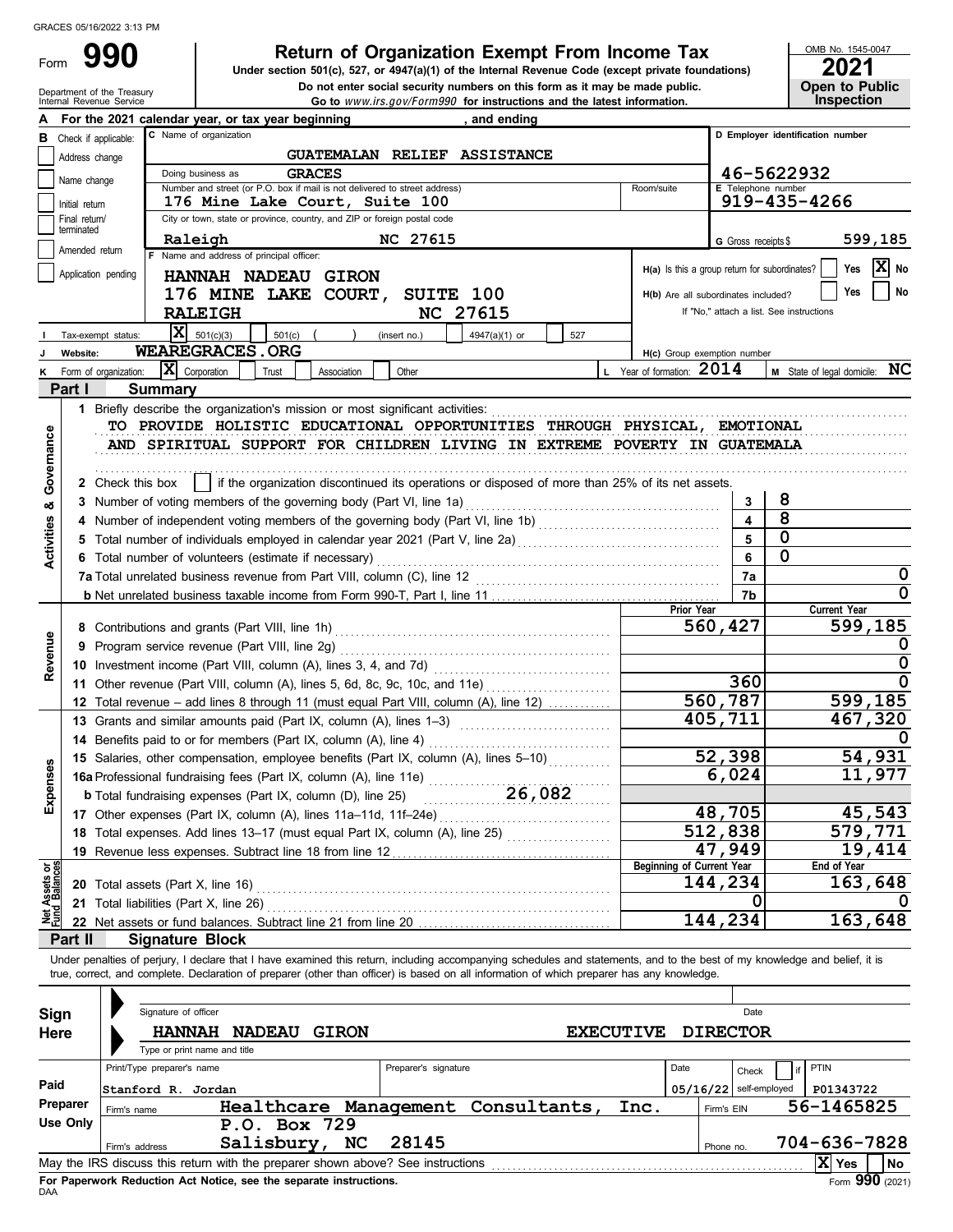|                                                      | Form 990 (2021) GUATEMALAN RELIEF ASSISTANCE                                                                                                                                                                  | 46-5622932                                             | Page 2                                                                                                                                                                                                                                        |
|------------------------------------------------------|---------------------------------------------------------------------------------------------------------------------------------------------------------------------------------------------------------------|--------------------------------------------------------|-----------------------------------------------------------------------------------------------------------------------------------------------------------------------------------------------------------------------------------------------|
| Part III                                             | <b>Statement of Program Service Accomplishments</b>                                                                                                                                                           |                                                        |                                                                                                                                                                                                                                               |
|                                                      |                                                                                                                                                                                                               |                                                        | $ \mathbf{x} $                                                                                                                                                                                                                                |
| 1 Briefly describe the organization's mission:       |                                                                                                                                                                                                               |                                                        |                                                                                                                                                                                                                                               |
|                                                      | TO PROVIDE HOLISTIC EDUCATIONAL OPPORTUNITIES THROUGH PHYSICAL, EMOTIONAL<br>AND SPIRITUAL SUPPORT FOR CHILDREN LIVING IN EXTREME POVERTY IN GUATEMALA                                                        |                                                        |                                                                                                                                                                                                                                               |
|                                                      |                                                                                                                                                                                                               |                                                        |                                                                                                                                                                                                                                               |
| $\overline{2}$                                       | Did the organization undertake any significant program services during the year which were not listed on the                                                                                                  |                                                        |                                                                                                                                                                                                                                               |
| prior Form 990 or 990-EZ?                            |                                                                                                                                                                                                               |                                                        | Yes $\overline{X}$ No                                                                                                                                                                                                                         |
| If "Yes," describe these new services on Schedule O. |                                                                                                                                                                                                               |                                                        |                                                                                                                                                                                                                                               |
| 3<br>services?                                       | Did the organization cease conducting, or make significant changes in how it conducts, any program                                                                                                            |                                                        | $\Box$ Yes $\overline{X}$ No                                                                                                                                                                                                                  |
| If "Yes," describe these changes on Schedule O.      |                                                                                                                                                                                                               |                                                        |                                                                                                                                                                                                                                               |
|                                                      | Describe the organization's program service accomplishments for each of its three largest program services, as measured by                                                                                    |                                                        |                                                                                                                                                                                                                                               |
|                                                      | expenses. Section 501(c)(3) and 501(c)(4) organizations are required to report the amount of grants and allocations to others,<br>the total expenses, and revenue, if any, for each program service reported. |                                                        |                                                                                                                                                                                                                                               |
|                                                      |                                                                                                                                                                                                               |                                                        |                                                                                                                                                                                                                                               |
| 4a (Code:<br>) (Expenses \$<br>ESCUELA INTEGRADA.    | GRACES PROVIDES FINANCIAL AND OTHER MANAGEMENT, FUNDRAISING, AND SUPPORT<br>SERVICES FOR ITS GUATEMALA-REGISTERED NON-GOVERNMENTAL ORGANIZATION (NGO)                                                         | 467, 320 including grants of \$ 467, 320 ) (Revenue \$ |                                                                                                                                                                                                                                               |
|                                                      | VISION: TO IMPROVE THE LIVES OR OUR STUDENTS BY OVERCOMING GENERATIONAL<br>POVERTY, CHILD LABOR AND VIOLENCE AND EMPOWERING THEM TO LIVE A LIFE OF                                                            |                                                        |                                                                                                                                                                                                                                               |
|                                                      | HOPE, PURPOSE AND OPPORTUNITY, SHARING THE LOVE OF JESUS CHRIST                                                                                                                                               |                                                        |                                                                                                                                                                                                                                               |
|                                                      |                                                                                                                                                                                                               |                                                        |                                                                                                                                                                                                                                               |
|                                                      |                                                                                                                                                                                                               |                                                        |                                                                                                                                                                                                                                               |
|                                                      |                                                                                                                                                                                                               |                                                        |                                                                                                                                                                                                                                               |
|                                                      |                                                                                                                                                                                                               |                                                        |                                                                                                                                                                                                                                               |
|                                                      |                                                                                                                                                                                                               |                                                        |                                                                                                                                                                                                                                               |
| 4b (Code:                                            |                                                                                                                                                                                                               |                                                        | ) (Expenses $\frac{1}{2}$ (Expenses $\frac{1}{2}$ molume of $\frac{1}{2}$ molume of $\frac{1}{2}$ molecular molecule molecule molecule molecule molecule molecule molecule molecule molecule molecule molecule molecule molecule molecule mol |
| N/A                                                  |                                                                                                                                                                                                               |                                                        |                                                                                                                                                                                                                                               |
|                                                      |                                                                                                                                                                                                               |                                                        |                                                                                                                                                                                                                                               |
|                                                      |                                                                                                                                                                                                               |                                                        |                                                                                                                                                                                                                                               |
|                                                      |                                                                                                                                                                                                               |                                                        |                                                                                                                                                                                                                                               |
|                                                      |                                                                                                                                                                                                               |                                                        |                                                                                                                                                                                                                                               |
|                                                      |                                                                                                                                                                                                               |                                                        |                                                                                                                                                                                                                                               |
|                                                      |                                                                                                                                                                                                               |                                                        |                                                                                                                                                                                                                                               |
|                                                      |                                                                                                                                                                                                               |                                                        |                                                                                                                                                                                                                                               |
|                                                      |                                                                                                                                                                                                               |                                                        |                                                                                                                                                                                                                                               |
|                                                      |                                                                                                                                                                                                               |                                                        |                                                                                                                                                                                                                                               |
|                                                      |                                                                                                                                                                                                               |                                                        |                                                                                                                                                                                                                                               |
| 4c (Code:<br>) (Expenses \$                          | including grants of \$                                                                                                                                                                                        |                                                        | ) (Revenue \$                                                                                                                                                                                                                                 |
| N/A                                                  |                                                                                                                                                                                                               |                                                        |                                                                                                                                                                                                                                               |
|                                                      |                                                                                                                                                                                                               |                                                        |                                                                                                                                                                                                                                               |
|                                                      |                                                                                                                                                                                                               |                                                        |                                                                                                                                                                                                                                               |
|                                                      |                                                                                                                                                                                                               |                                                        |                                                                                                                                                                                                                                               |
|                                                      |                                                                                                                                                                                                               |                                                        |                                                                                                                                                                                                                                               |
|                                                      |                                                                                                                                                                                                               |                                                        |                                                                                                                                                                                                                                               |
|                                                      |                                                                                                                                                                                                               |                                                        |                                                                                                                                                                                                                                               |
|                                                      |                                                                                                                                                                                                               |                                                        |                                                                                                                                                                                                                                               |
|                                                      |                                                                                                                                                                                                               |                                                        |                                                                                                                                                                                                                                               |
|                                                      |                                                                                                                                                                                                               |                                                        |                                                                                                                                                                                                                                               |
|                                                      |                                                                                                                                                                                                               |                                                        |                                                                                                                                                                                                                                               |
| 4d Other program services (Describe on Schedule O.)  |                                                                                                                                                                                                               |                                                        |                                                                                                                                                                                                                                               |
| (Expenses \$                                         | 55,931<br>including grants of \$                                                                                                                                                                              | (Revenue \$                                            |                                                                                                                                                                                                                                               |
| 4e Total program service expenses                    | 523,251                                                                                                                                                                                                       |                                                        |                                                                                                                                                                                                                                               |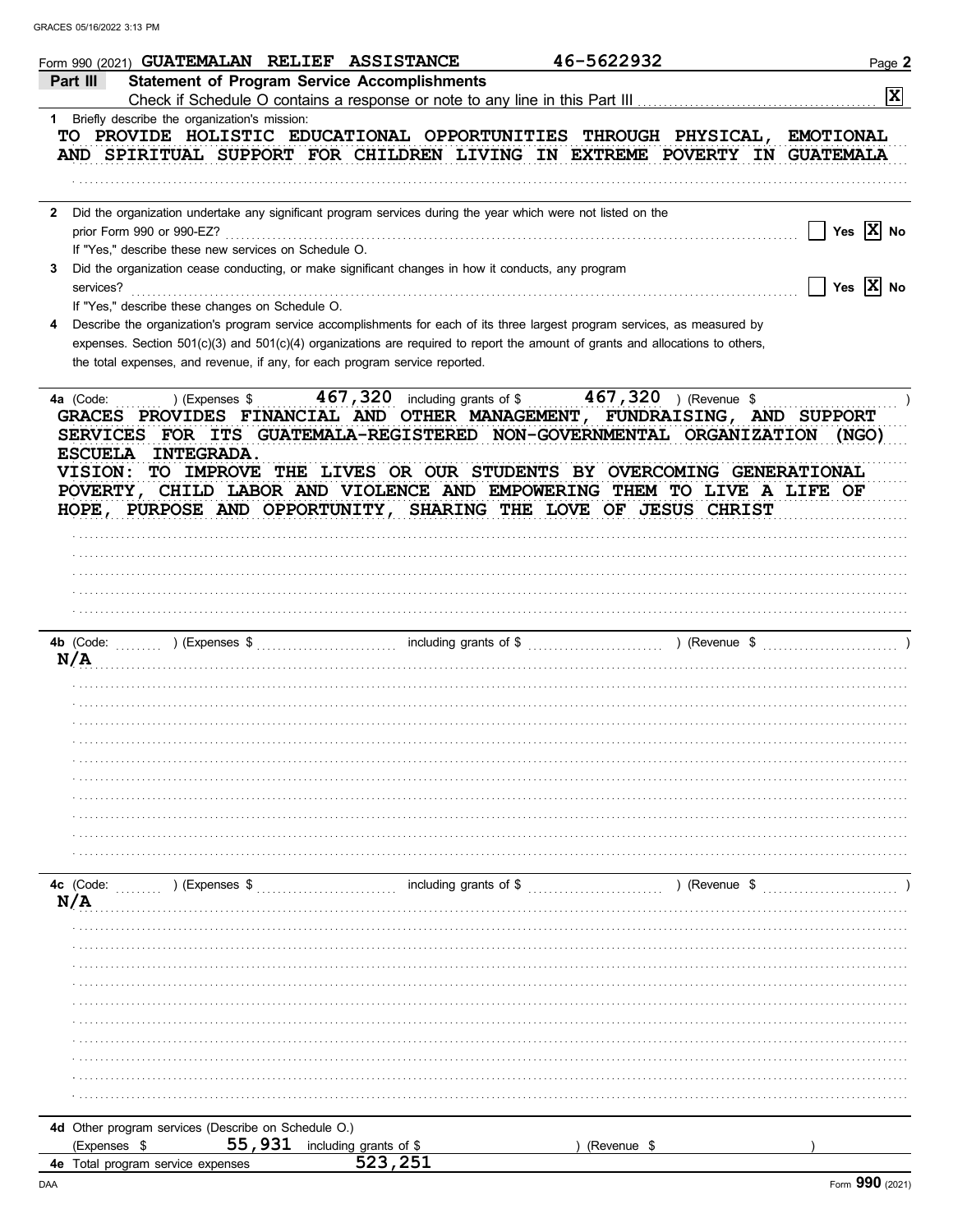#### **Part IV Checklist of Required Schedules** Form 990 (2021) Page **3 GUATEMALAN RELIEF ASSISTANCE 46-5622932**

|     |                                                                                                                                                                                                                                                   |                 | Yes         | No     |
|-----|---------------------------------------------------------------------------------------------------------------------------------------------------------------------------------------------------------------------------------------------------|-----------------|-------------|--------|
| 1   | Is the organization described in section $501(c)(3)$ or $4947(a)(1)$ (other than a private foundation)? If "Yes,"                                                                                                                                 |                 |             |        |
|     | complete Schedule A                                                                                                                                                                                                                               | 1               | X           |        |
| 2   | Is the organization required to complete Schedule B, Schedule of Contributors (see instructions)?                                                                                                                                                 | $\mathbf{2}$    | $\mathbf x$ |        |
| 3   | Did the organization engage in direct or indirect political campaign activities on behalf of or in opposition to                                                                                                                                  |                 |             |        |
|     | candidates for public office? If "Yes," complete Schedule C, Part I                                                                                                                                                                               | 3               |             | X      |
| 4   | Section 501(c)(3) organizations. Did the organization engage in lobbying activities, or have a section 501(h)                                                                                                                                     |                 |             |        |
|     | election in effect during the tax year? If "Yes," complete Schedule C, Part II                                                                                                                                                                    | 4               |             | X      |
| 5   | Is the organization a section $501(c)(4)$ , $501(c)(5)$ , or $501(c)(6)$ organization that receives membership dues,                                                                                                                              |                 |             |        |
|     | assessments, or similar amounts as defined in Rev. Proc. 98-19? If "Yes," complete Schedule C, Part III                                                                                                                                           | 5               |             | X      |
| 6   | Did the organization maintain any donor advised funds or any similar funds or accounts for which donors                                                                                                                                           |                 |             |        |
|     | have the right to provide advice on the distribution or investment of amounts in such funds or accounts? If                                                                                                                                       |                 |             |        |
|     | "Yes," complete Schedule D, Part I                                                                                                                                                                                                                | 6               |             | X      |
| 7   | Did the organization receive or hold a conservation easement, including easements to preserve open space,                                                                                                                                         |                 |             |        |
|     | the environment, historic land areas, or historic structures? If "Yes," complete Schedule D, Part II                                                                                                                                              | 7               |             | X      |
| 8   | Did the organization maintain collections of works of art, historical treasures, or other similar assets? If "Yes,"                                                                                                                               |                 |             |        |
|     | complete Schedule D, Part III                                                                                                                                                                                                                     | 8               |             | X      |
| 9   | Did the organization report an amount in Part X, line 21, for escrow or custodial account liability, serve as a                                                                                                                                   |                 |             |        |
|     | custodian for amounts not listed in Part X; or provide credit counseling, debt management, credit repair, or                                                                                                                                      |                 |             |        |
|     | debt negotiation services? If "Yes," complete Schedule D, Part IV                                                                                                                                                                                 | 9               |             | X      |
| 10  | Did the organization, directly or through a related organization, hold assets in donor-restricted endowments                                                                                                                                      |                 |             |        |
|     | or in quasi endowments? If "Yes," complete Schedule D, Part V                                                                                                                                                                                     | 10              |             | X      |
| 11  | If the organization's answer to any of the following questions is "Yes," then complete Schedule D, Parts VI,                                                                                                                                      |                 |             |        |
|     | VII, VIII, IX, or X, as applicable.                                                                                                                                                                                                               |                 |             |        |
|     | a Did the organization report an amount for land, buildings, and equipment in Part X, line 10? If "Yes,"                                                                                                                                          |                 |             |        |
|     | complete Schedule D, Part VI                                                                                                                                                                                                                      | 11a             |             | X      |
|     | <b>b</b> Did the organization report an amount for investments—other securities in Part X, line 12, that is 5% or more                                                                                                                            |                 |             |        |
|     | of its total assets reported in Part X, line 16? If "Yes," complete Schedule D, Part VII                                                                                                                                                          | 11b             |             | X.     |
|     | c Did the organization report an amount for investments—program related in Part X, line 13, that is 5% or more                                                                                                                                    |                 |             |        |
|     | of its total assets reported in Part X, line 16? If "Yes," complete Schedule D, Part VIII [[[[[[[[[[[[[[[[[[[[                                                                                                                                    | 11c             |             | X      |
|     | d Did the organization report an amount for other assets in Part X, line 15, that is 5% or more of its total assets                                                                                                                               |                 |             |        |
|     | reported in Part X, line 16? If "Yes," complete Schedule D, Part IX                                                                                                                                                                               | 11d             |             | X<br>X |
|     | e Did the organization report an amount for other liabilities in Part X, line 25? If "Yes," complete Schedule D, Part X                                                                                                                           | 11e             |             |        |
| f   | Did the organization's separate or consolidated financial statements for the tax year include a footnote that addresses<br>the organization's liability for uncertain tax positions under FIN 48 (ASC 740)? If "Yes," complete Schedule D, Part X | 11f             |             | X      |
| 12a | Did the organization obtain separate, independent audited financial statements for the tax year? If "Yes," complete                                                                                                                               |                 |             |        |
|     |                                                                                                                                                                                                                                                   | 12a             |             | X      |
| b   | Was the organization included in consolidated, independent audited financial statements for the tax year? If                                                                                                                                      |                 |             |        |
|     | "Yes," and if the organization answered "No" to line 12a, then completing Schedule D, Parts XI and XII is optional                                                                                                                                | 12 <sub>b</sub> |             | X      |
| 13  |                                                                                                                                                                                                                                                   | 13              |             | X      |
| 14a |                                                                                                                                                                                                                                                   | 14a             |             | X      |
| b   | Did the organization have aggregate revenues or expenses of more than \$10,000 from grantmaking,                                                                                                                                                  |                 |             |        |
|     | fundraising, business, investment, and program service activities outside the United States, or aggregate                                                                                                                                         |                 |             |        |
|     |                                                                                                                                                                                                                                                   | 14b             | X           |        |
| 15  | Did the organization report on Part IX, column (A), line 3, more than \$5,000 of grants or other assistance to or                                                                                                                                 |                 |             |        |
|     | for any foreign organization? If "Yes," complete Schedule F, Parts II and IV                                                                                                                                                                      | 15              | $\mathbf x$ |        |
| 16  | Did the organization report on Part IX, column (A), line 3, more than \$5,000 of aggregate grants or other                                                                                                                                        |                 |             |        |
|     | assistance to or for foreign individuals? If "Yes," complete Schedule F, Parts III and IV [[[[[[[[[[[[[[[[[[[                                                                                                                                     | 16              |             | X      |
| 17  | Did the organization report a total of more than \$15,000 of expenses for professional fundraising services on                                                                                                                                    |                 |             |        |
|     |                                                                                                                                                                                                                                                   | 17              |             | X      |
| 18  | Did the organization report more than \$15,000 total of fundraising event gross income and contributions on                                                                                                                                       |                 |             |        |
|     | Part VIII, lines 1c and 8a? If "Yes," complete Schedule G, Part II                                                                                                                                                                                | 18              |             | X      |
| 19  | Did the organization report more than \$15,000 of gross income from gaming activities on Part VIII, line 9a?                                                                                                                                      |                 |             |        |
|     |                                                                                                                                                                                                                                                   | 19              |             | X      |
| 20a |                                                                                                                                                                                                                                                   | 20a             |             | X      |
| b   |                                                                                                                                                                                                                                                   | 20 <sub>b</sub> |             |        |
| 21  | Did the organization report more than \$5,000 of grants or other assistance to any domestic organization or                                                                                                                                       |                 |             |        |
|     |                                                                                                                                                                                                                                                   | 21              |             | X      |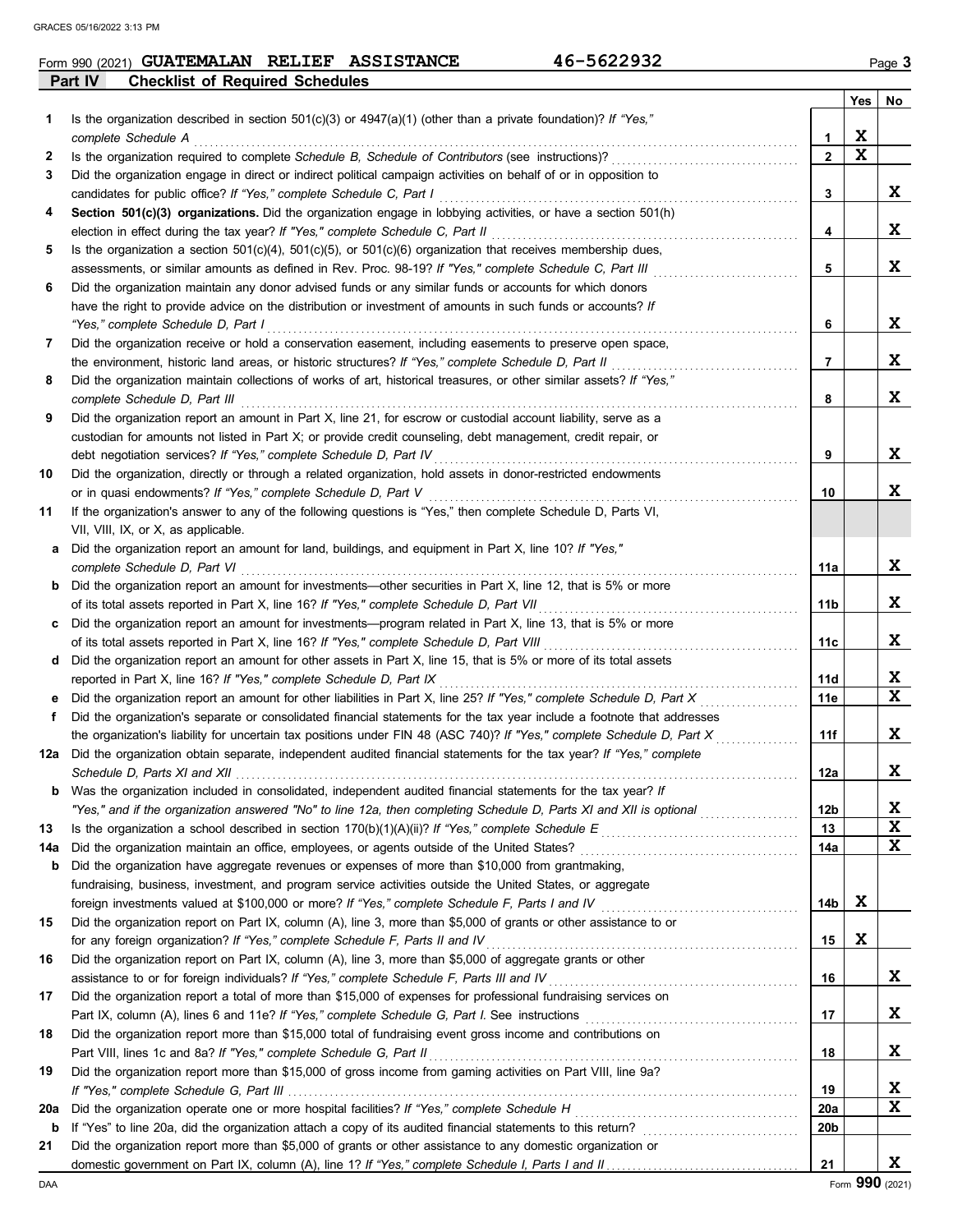**Part IV Checklist of Required Schedules** *(continued)*

|             |                                                                                                                                                                                                                   |                 | Yes | No.             |
|-------------|-------------------------------------------------------------------------------------------------------------------------------------------------------------------------------------------------------------------|-----------------|-----|-----------------|
| 22          | Did the organization report more than \$5,000 of grants or other assistance to or for domestic individuals on                                                                                                     |                 |     |                 |
|             | Part IX, column (A), line 2? If "Yes," complete Schedule I, Parts I and III                                                                                                                                       | 22              |     | X               |
| 23          | Did the organization answer "Yes" to Part VII, Section A, line 3, 4, or 5 about compensation of the                                                                                                               |                 |     |                 |
|             | organization's current and former officers, directors, trustees, key employees, and highest compensated                                                                                                           |                 |     |                 |
|             | employees? If "Yes," complete Schedule J                                                                                                                                                                          | 23              |     | X               |
| 24a         | Did the organization have a tax-exempt bond issue with an outstanding principal amount of more than                                                                                                               |                 |     |                 |
|             | \$100,000 as of the last day of the year, that was issued after December 31, 2002? If "Yes," answer lines 24b                                                                                                     |                 |     |                 |
|             | through 24d and complete Schedule K. If "No," go to line 25a                                                                                                                                                      | 24a             |     | X               |
| b           | Did the organization invest any proceeds of tax-exempt bonds beyond a temporary period exception?                                                                                                                 | 24b             |     |                 |
| с           | Did the organization maintain an escrow account other than a refunding escrow at any time during the year                                                                                                         |                 |     |                 |
|             | to defease any tax-exempt bonds?<br>Did the organization act as an "on behalf of" issuer for bonds outstanding at any time during the year?                                                                       | 24c<br>24d      |     |                 |
| d<br>25a    | Section 501(c)(3), 501(c)(4), and 501(c)(29) organizations. Did the organization engage in an excess benefit                                                                                                      |                 |     |                 |
|             | transaction with a disqualified person during the year? If "Yes," complete Schedule L, Part I                                                                                                                     | 25a             |     | X               |
| b           | Is the organization aware that it engaged in an excess benefit transaction with a disqualified person in a prior                                                                                                  |                 |     |                 |
|             | year, and that the transaction has not been reported on any of the organization's prior Forms 990 or 990-EZ?                                                                                                      |                 |     |                 |
|             | If "Yes," complete Schedule L, Part I                                                                                                                                                                             | 25b             |     | X               |
| 26          | Did the organization report any amount on Part X, line 5 or 22, for receivables from or payables to any current                                                                                                   |                 |     |                 |
|             | or former officer, director, trustee, key employee, creator or founder, substantial contributor, or 35%                                                                                                           |                 |     |                 |
|             | controlled entity or family member of any of these persons? If "Yes," complete Schedule L, Part II                                                                                                                | 26              |     | X               |
| 27          | Did the organization provide a grant or other assistance to any current or former officer, director, trustee, key                                                                                                 |                 |     |                 |
|             | employee, creator or founder, substantial contributor or employee thereof, a grant selection committee                                                                                                            |                 |     |                 |
|             | member, or to a 35% controlled entity (including an employee thereof) or family member of any of these                                                                                                            |                 |     |                 |
|             | persons? If "Yes," complete Schedule L, Part III                                                                                                                                                                  | 27              |     | X               |
| 28          | Was the organization a party to a business transaction with one of the following parties (see the Schedule L,                                                                                                     |                 |     |                 |
|             | Part IV, instructions for applicable filing thresholds, conditions, and exceptions):                                                                                                                              |                 |     |                 |
| а           | A current or former officer, director, trustee, key employee, creator or founder, or substantial contributor? If                                                                                                  |                 |     |                 |
|             | "Yes," complete Schedule L, Part IV                                                                                                                                                                               | 28a             |     | X               |
| b           | A family member of any individual described in line 28a? If "Yes," complete Schedule L, Part IV                                                                                                                   | 28b             |     | $\mathbf x$     |
| c           | A 35% controlled entity of one or more individuals and/or organizations described in line 28a or 28b? If                                                                                                          |                 |     |                 |
|             | "Yes," complete Schedule L, Part IV                                                                                                                                                                               | 28c             |     | X               |
| 29          |                                                                                                                                                                                                                   | 29              |     | $\mathbf x$     |
| 30          | Did the organization receive contributions of art, historical treasures, or other similar assets, or qualified                                                                                                    |                 |     |                 |
|             | conservation contributions? If "Yes," complete Schedule M                                                                                                                                                         | 30              |     | X               |
| 31          | Did the organization liquidate, terminate, or dissolve and cease operations? If "Yes," complete Schedule N, Part I                                                                                                | 31              |     | $\mathbf x$     |
| 32          | Did the organization sell, exchange, dispose of, or transfer more than 25% of its net assets? If "Yes,"                                                                                                           |                 |     |                 |
|             | complete Schedule N, Part II                                                                                                                                                                                      | 32              |     | X               |
| 33          | Did the organization own 100% of an entity disregarded as separate from the organization under Regulations                                                                                                        |                 |     |                 |
|             | sections 301.7701-2 and 301.7701-3? If "Yes," complete Schedule R, Part I                                                                                                                                         | 33              |     | X               |
| 34          | Was the organization related to any tax-exempt or taxable entity? If "Yes," complete Schedule R, Part II, III,                                                                                                    |                 |     |                 |
|             | or IV, and Part V, line 1                                                                                                                                                                                         | 34              | X   |                 |
| <b>35a</b>  |                                                                                                                                                                                                                   | 35a             |     | X               |
| b           | If "Yes" to line 35a, did the organization receive any payment from or engage in any transaction with a                                                                                                           | 35 <sub>b</sub> |     |                 |
| 36          | controlled entity within the meaning of section 512(b)(13)? If "Yes," complete Schedule R, Part V, line 2<br>Section 501(c)(3) organizations. Did the organization make any transfers to an exempt non-charitable |                 |     |                 |
|             | related organization? If "Yes," complete Schedule R, Part V, line 2                                                                                                                                               | 36              |     | X               |
| 37          | Did the organization conduct more than 5% of its activities through an entity that is not a related organization                                                                                                  |                 |     |                 |
|             | and that is treated as a partnership for federal income tax purposes? If "Yes," complete Schedule R, Part VI                                                                                                      | 37              |     | X               |
| 38          | Did the organization complete Schedule O and provide explanations on Schedule O for Part VI, lines 11b and                                                                                                        |                 |     |                 |
|             | 19? Note: All Form 990 filers are required to complete Schedule O.                                                                                                                                                | 38              | X   |                 |
|             | <b>Statements Regarding Other IRS Filings and Tax Compliance</b><br>Part V                                                                                                                                        |                 |     |                 |
|             | Check if Schedule O contains a response or note to any line in this Part V [11] Check if Schedule O contains a response or note to any line in this Part V                                                        |                 |     |                 |
|             |                                                                                                                                                                                                                   |                 | Yes | No              |
| 1а          | 5<br>Enter the number reported in box 3 of Form 1096. Enter -0- if not applicable<br>1a                                                                                                                           |                 |     |                 |
| $\mathbf b$ | $\overline{0}$<br>1 <sub>b</sub><br>Enter the number of Forms W-2G included on line 1a. Enter -0- if not applicable                                                                                               |                 |     |                 |
| с           | Did the organization comply with backup withholding rules for reportable payments to vendors and                                                                                                                  |                 |     |                 |
|             |                                                                                                                                                                                                                   | 1c              |     |                 |
| DAA         |                                                                                                                                                                                                                   |                 |     | Form 990 (2021) |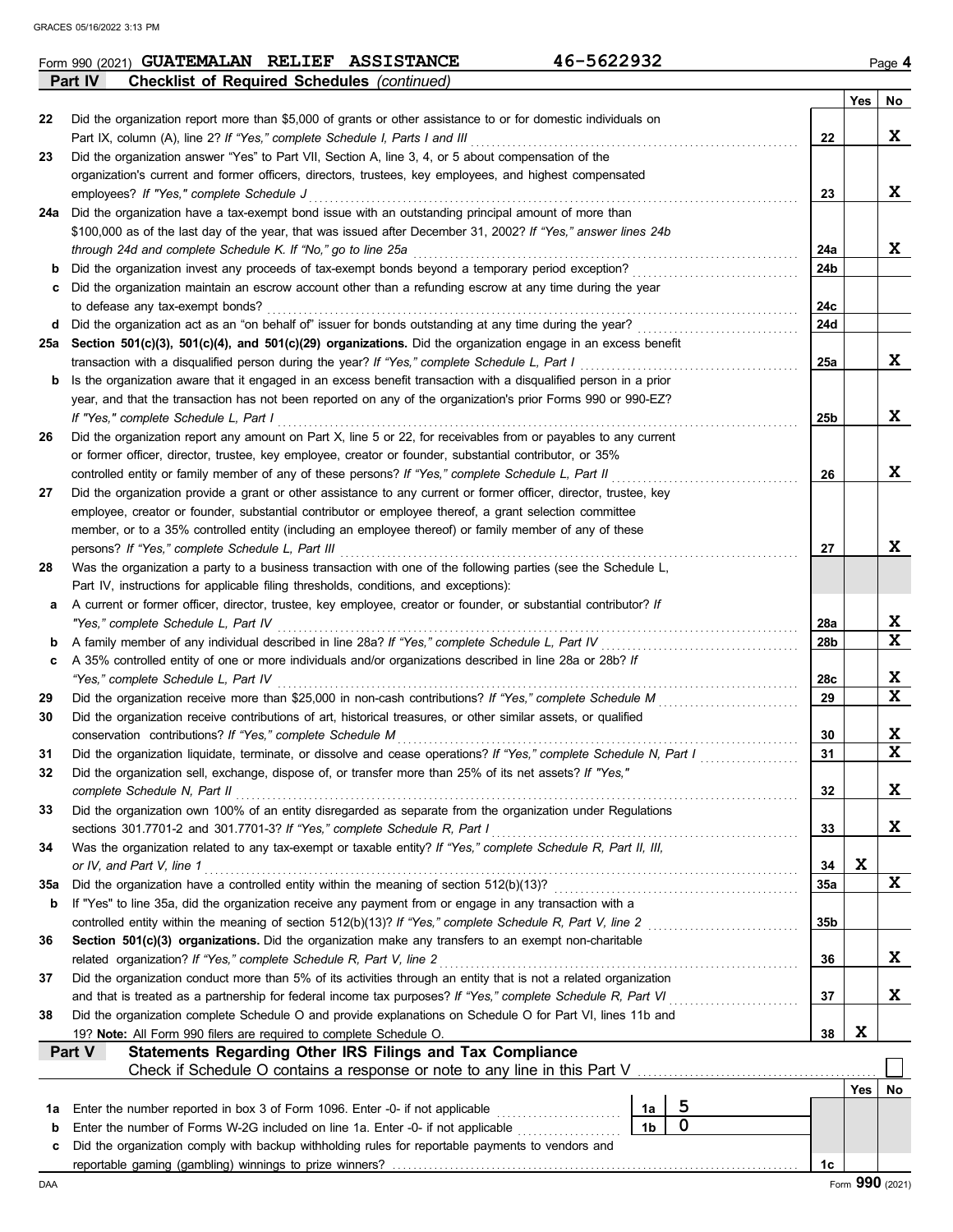|     | 46-5622932<br>Form 990 (2021) GUATEMALAN RELIEF ASSISTANCE                                                                                                                                                                     |                 |   |     | Page 5 |
|-----|--------------------------------------------------------------------------------------------------------------------------------------------------------------------------------------------------------------------------------|-----------------|---|-----|--------|
|     | Part V<br>Statements Regarding Other IRS Filings and Tax Compliance (continued)                                                                                                                                                |                 |   |     | Yes No |
|     | 2a Enter the number of employees reported on Form W-3, Transmittal of Wage and Tax                                                                                                                                             |                 |   |     |        |
|     | Statements, filed for the calendar year ending with or within the year covered by this return                                                                                                                                  | 2a              | 0 |     |        |
| b   | If at least one is reported on line 2a, did the organization file all required federal employment tax returns?                                                                                                                 |                 |   | 2b  |        |
|     | Note: If the sum of lines 1a and 2a is greater than 250, you may be required to e-file. See instructions.                                                                                                                      |                 |   |     |        |
| За  | Did the organization have unrelated business gross income of \$1,000 or more during the year?                                                                                                                                  |                 |   | За  | X      |
| b   | If "Yes," has it filed a Form 990-T for this year? If "No" to line 3b, provide an explanation on Schedule O                                                                                                                    |                 |   | 3b  |        |
| 4a  | At any time during the calendar year, did the organization have an interest in, or a signature or other authority over,                                                                                                        |                 |   |     |        |
|     | a financial account in a foreign country (such as a bank account, securities account, or other financial account)?                                                                                                             |                 |   | 4a  | X      |
| b   | If "Yes," enter the name of the foreign country                                                                                                                                                                                |                 |   |     |        |
|     | See instructions for filing requirements for FinCEN Form 114, Report of Foreign Bank and Financial Accounts (FBAR).                                                                                                            |                 |   |     |        |
| 5а  | Was the organization a party to a prohibited tax shelter transaction at any time during the tax year?                                                                                                                          |                 |   | 5a  | X      |
| b   | Did any taxable party notify the organization that it was or is a party to a prohibited tax shelter transaction?                                                                                                               |                 |   | 5b  | X      |
| с   | If "Yes" to line 5a or 5b, did the organization file Form 8886-T?                                                                                                                                                              |                 |   | 5c  |        |
| 6a  | Does the organization have annual gross receipts that are normally greater than \$100,000, and did the                                                                                                                         |                 |   |     |        |
|     | organization solicit any contributions that were not tax deductible as charitable contributions?                                                                                                                               |                 |   | 6a  | X      |
| b   | If "Yes," did the organization include with every solicitation an express statement that such contributions or                                                                                                                 |                 |   |     |        |
|     | gifts were not tax deductible?                                                                                                                                                                                                 |                 |   | 6b  |        |
| 7   | Organizations that may receive deductible contributions under section 170(c).                                                                                                                                                  |                 |   |     |        |
| а   | Did the organization receive a payment in excess of \$75 made partly as a contribution and partly for goods                                                                                                                    |                 |   |     |        |
|     | and services provided to the payor?                                                                                                                                                                                            |                 |   | 7а  |        |
| b   |                                                                                                                                                                                                                                |                 |   | 7b  |        |
| с   | Did the organization sell, exchange, or otherwise dispose of tangible personal property for which it was                                                                                                                       |                 |   |     |        |
|     | required to file Form 8282?                                                                                                                                                                                                    |                 |   | 7c  |        |
| d   |                                                                                                                                                                                                                                | 7d              |   |     |        |
| е   | Did the organization receive any funds, directly or indirectly, to pay premiums on a personal benefit contract?                                                                                                                |                 |   | 7е  |        |
| f   | Did the organization, during the year, pay premiums, directly or indirectly, on a personal benefit contract?                                                                                                                   |                 |   | 7f  |        |
| g   | If the organization received a contribution of qualified intellectual property, did the organization file Form 8899 as required?                                                                                               |                 |   | 7g  |        |
| h   | If the organization received a contribution of cars, boats, airplanes, or other vehicles, did the organization file a Form 1098-C?                                                                                             |                 |   | 7h  |        |
| 8   | Sponsoring organizations maintaining donor advised funds. Did a donor advised fund maintained by the                                                                                                                           |                 |   |     |        |
|     | sponsoring organization have excess business holdings at any time during the year?                                                                                                                                             |                 |   | 8   |        |
| 9   | Sponsoring organizations maintaining donor advised funds.                                                                                                                                                                      |                 |   |     |        |
| а   | Did the sponsoring organization make any taxable distributions under section 4966?                                                                                                                                             |                 |   | 9а  |        |
| b   | Did the sponsoring organization make a distribution to a donor, donor advisor, or related person?                                                                                                                              |                 |   | 9b  |        |
| 10  | Section 501(c)(7) organizations. Enter:                                                                                                                                                                                        |                 |   |     |        |
| а   | Initiation fees and capital contributions included on Part VIII, line 12 [100] [100] [100] [100] [100] [100] [100] [100] [100] [100] [100] [100] [100] [100] [100] [100] [100] [100] [100] [100] [100] [100] [100] [100] [100] | 10a             |   |     |        |
|     | Gross receipts, included on Form 990, Part VIII, line 12, for public use of club facilities                                                                                                                                    | 10 <sub>b</sub> |   |     |        |
| 11  | Section 501(c)(12) organizations. Enter:                                                                                                                                                                                       |                 |   |     |        |
| а   | Gross income from members or shareholders                                                                                                                                                                                      | 11a             |   |     |        |
| b   | Gross income from other sources. (Do not net amounts due or paid to other sources                                                                                                                                              |                 |   |     |        |
|     | against amounts due or received from them.)                                                                                                                                                                                    | 11 <sub>b</sub> |   |     |        |
| 12a | Section 4947(a)(1) non-exempt charitable trusts. Is the organization filing Form 990 in lieu of Form 1041?                                                                                                                     |                 |   | 12a |        |
| b   | If "Yes," enter the amount of tax-exempt interest received or accrued during the year                                                                                                                                          | 12b             |   |     |        |
| 13  | Section 501(c)(29) qualified nonprofit health insurance issuers.                                                                                                                                                               |                 |   |     |        |
| а   | Is the organization licensed to issue qualified health plans in more than one state?                                                                                                                                           |                 |   | 13а |        |
|     | <b>Note:</b> See the instructions for additional information the organization must report on Schedule O.                                                                                                                       |                 |   |     |        |
| b   | Enter the amount of reserves the organization is required to maintain by the states in which                                                                                                                                   |                 |   |     |        |
|     |                                                                                                                                                                                                                                | 13 <sub>b</sub> |   |     |        |
| c   | Enter the amount of reserves on hand                                                                                                                                                                                           | 13 <sub>c</sub> |   |     |        |
| 14a | Did the organization receive any payments for indoor tanning services during the tax year?                                                                                                                                     |                 |   | 14a | X      |
| b   | If "Yes," has it filed a Form 720 to report these payments? If "No," provide an explanation on Schedule O                                                                                                                      |                 |   | 14b |        |
| 15  | Is the organization subject to the section 4960 tax on payment(s) of more than \$1,000,000 in remuneration or                                                                                                                  |                 |   |     |        |
|     | excess parachute payment(s) during the year?                                                                                                                                                                                   |                 |   | 15  | X      |
|     | If "Yes," see instructions and file Form 4720, Schedule N.                                                                                                                                                                     |                 |   |     |        |
| 16  | Is the organization an educational institution subject to the section 4968 excise tax on net investment income?                                                                                                                |                 |   | 16  | X      |
|     | If "Yes," complete Form 4720, Schedule O.                                                                                                                                                                                      |                 |   |     |        |
| 17  | Section 501(c)(21) organizations. Did the trust, any disqualified person, or mine operator engage in                                                                                                                           |                 |   |     |        |
|     |                                                                                                                                                                                                                                |                 |   | 17  |        |
|     | If "Yes," complete Form 6069.                                                                                                                                                                                                  |                 |   |     |        |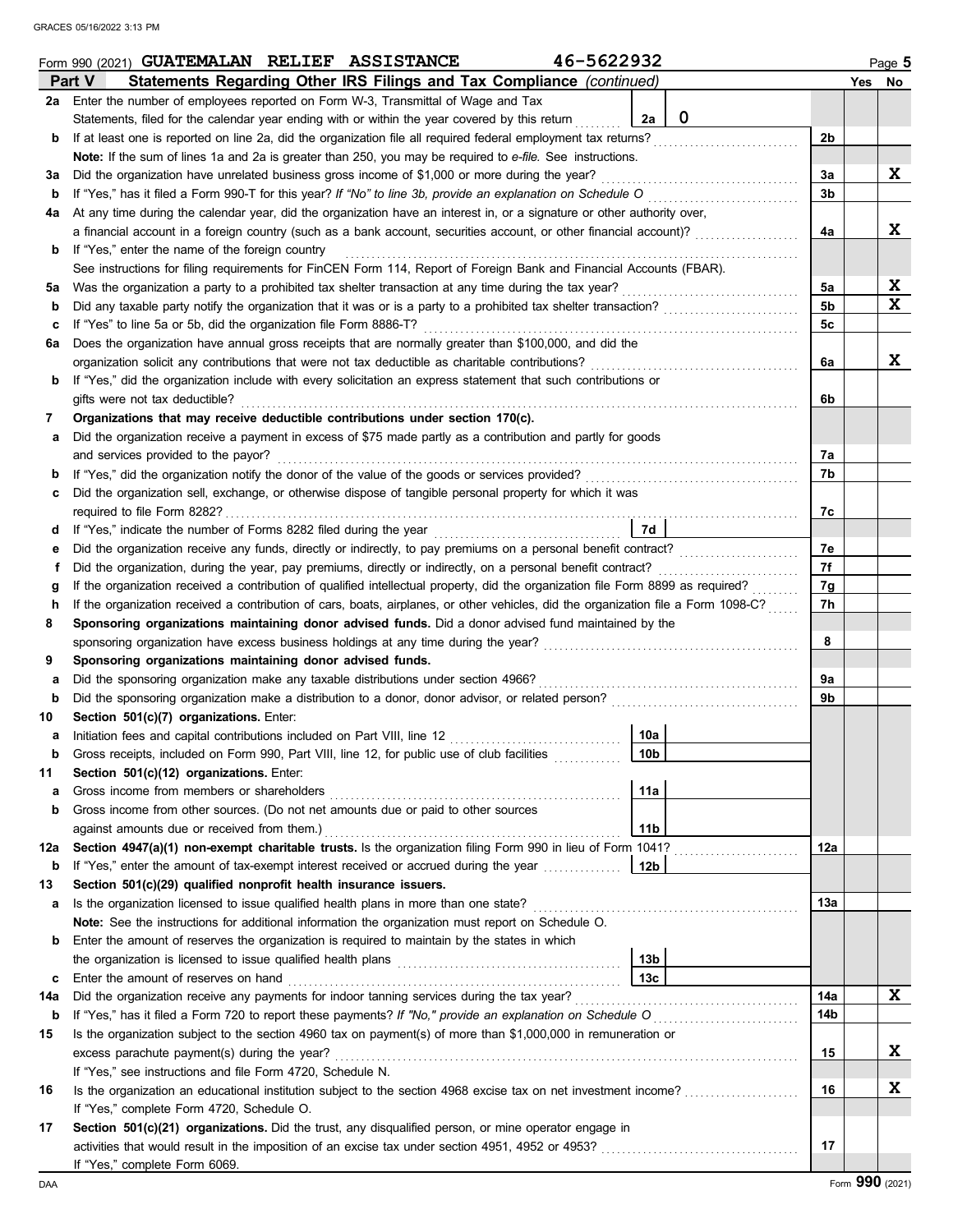|     | 46-5622932<br>Form 990 (2021) GUATEMALAN RELIEF ASSISTANCE                                                                          |                         |                 | Page 6  |
|-----|-------------------------------------------------------------------------------------------------------------------------------------|-------------------------|-----------------|---------|
|     | Part VI<br>Governance, Management, and Disclosure For each "Yes" response to lines 2 through 7b below, and for a "No"               |                         |                 |         |
|     | response to line 8a, 8b, or 10b below, describe the circumstances, processes, or changes on Schedule O. See instructions.           |                         |                 |         |
|     |                                                                                                                                     |                         |                 | ΙXΙ     |
|     | Section A. Governing Body and Management                                                                                            |                         |                 |         |
|     |                                                                                                                                     |                         | Yes             | No      |
| 1а  | 8<br>1a<br>Enter the number of voting members of the governing body at the end of the tax year                                      |                         |                 |         |
|     | If there are material differences in voting rights among members of the governing body, or                                          |                         |                 |         |
|     | if the governing body delegated broad authority to an executive committee or similar                                                |                         |                 |         |
|     | committee, explain on Schedule O.                                                                                                   |                         |                 |         |
| b   | 8<br>1b<br>Enter the number of voting members included on line 1a, above, who are independent                                       |                         |                 |         |
| 2   | Did any officer, director, trustee, or key employee have a family relationship or a business relationship with                      |                         |                 |         |
|     | any other officer, director, trustee, or key employee?                                                                              | 2                       |                 | X       |
| 3   | Did the organization delegate control over management duties customarily performed by or under the direct                           |                         |                 |         |
|     | supervision of officers, directors, trustees, or key employees to a management company or other person?                             | 3                       |                 | X       |
| 4   | Did the organization make any significant changes to its governing documents since the prior Form 990 was filed?                    | $\overline{\mathbf{4}}$ |                 | X       |
| 5   | Did the organization become aware during the year of a significant diversion of the organization's assets?                          | 5                       |                 | X       |
| 6   | Did the organization have members or stockholders?                                                                                  | 6                       |                 | X       |
| 7a  | Did the organization have members, stockholders, or other persons who had the power to elect or appoint                             |                         |                 |         |
|     | one or more members of the governing body?                                                                                          | 7a                      |                 | X       |
| b   | Are any governance decisions of the organization reserved to (or subject to approval by) members,                                   |                         |                 |         |
|     | stockholders, or persons other than the governing body?                                                                             | 7b                      |                 | X       |
| 8   | Did the organization contemporaneously document the meetings held or written actions undertaken during the year by the following:   |                         |                 |         |
|     | The governing body?                                                                                                                 | 8а                      | X               |         |
| а   |                                                                                                                                     | 8b                      | $\mathbf x$     |         |
| b   | Each committee with authority to act on behalf of the governing body?                                                               |                         |                 |         |
| 9   | Is there any officer, director, trustee, or key employee listed in Part VII, Section A, who cannot be reached at                    | 9                       |                 | X       |
|     |                                                                                                                                     |                         |                 |         |
|     | Section B. Policies (This Section B requests information about policies not required by the Internal Revenue Code.)                 |                         |                 |         |
|     |                                                                                                                                     |                         | Yes             | No<br>X |
| 10a | Did the organization have local chapters, branches, or affiliates?                                                                  | 10a                     |                 |         |
| b   | If "Yes," did the organization have written policies and procedures governing the activities of such chapters,                      |                         |                 |         |
|     | affiliates, and branches to ensure their operations are consistent with the organization's exempt purposes?                         | 10b                     |                 |         |
| 11a | Has the organization provided a complete copy of this Form 990 to all members of its governing body before filing the form?         | 11a                     | X               |         |
| b   | Describe on Schedule O the process, if any, used by the organization to review this Form 990.                                       |                         |                 |         |
| 12a | Did the organization have a written conflict of interest policy? If "No," go to line 13                                             | 12a                     | X               |         |
| b   | Were officers, directors, or trustees, and key employees required to disclose annually interests that could give rise to conflicts? | 12 <sub>b</sub>         | $\mathbf x$     |         |
| с   | Did the organization regularly and consistently monitor and enforce compliance with the policy? If "Yes,"                           |                         |                 |         |
|     | describe on Schedule O how this was done                                                                                            | 12c                     | X               |         |
| 13  | Did the organization have a written whistleblower policy?                                                                           | 13                      |                 | X       |
| 14  | Did the organization have a written document retention and destruction policy?                                                      | 14                      | X               |         |
| 15  | Did the process for determining compensation of the following persons include a review and approval by                              |                         |                 |         |
|     | independent persons, comparability data, and contemporaneous substantiation of the deliberation and decision?                       |                         |                 |         |
| a   | The organization's CEO, Executive Director, or top management official                                                              | 15a                     | X               |         |
| b   | Other officers or key employees of the organization                                                                                 | 15b                     | X               |         |
|     | If "Yes" to line 15a or 15b, describe the process on Schedule O. See instructions.                                                  |                         |                 |         |
| 16a | Did the organization invest in, contribute assets to, or participate in a joint venture or similar arrangement                      |                         |                 |         |
|     | with a taxable entity during the year?                                                                                              | 16a                     |                 | X       |
| b   | If "Yes," did the organization follow a written policy or procedure requiring the organization to evaluate its                      |                         |                 |         |
|     | participation in joint venture arrangements under applicable federal tax law, and take steps to safeguard the                       |                         |                 |         |
|     |                                                                                                                                     | 16b                     |                 |         |
|     | <b>Section C. Disclosure</b>                                                                                                        |                         |                 |         |
| 17  | List the states with which a copy of this Form 990 is required to be filed<br>None                                                  |                         |                 |         |
| 18  | Section 6104 requires an organization to make its Forms 1023 (1024 or 1024-A, if applicable), 990, and 990-T (section 501(c)        |                         |                 |         |
|     | (3)s only) available for public inspection. Indicate how you made these available. Check all that apply.                            |                         |                 |         |
|     | $ X $ Own website<br>Another's website $ X $ Upon request<br>Other (explain on Schedule O)                                          |                         |                 |         |
| 19  | Describe on Schedule O whether (and if so, how) the organization made its governing documents, conflict of interest policy, and     |                         |                 |         |
|     | financial statements available to the public during the tax year.                                                                   |                         |                 |         |
| 20  | State the name, address, and telephone number of the person who possesses the organization's books and records                      |                         |                 |         |
|     | 176 MINE LAKE COURT, SUITE 100<br>HANNAH NADEAU GIRON                                                                               |                         |                 |         |
|     | NC<br>27615<br><b>RALEIGH</b>                                                                                                       | 919-435-4266            |                 |         |
| DAA |                                                                                                                                     |                         | Form 990 (2021) |         |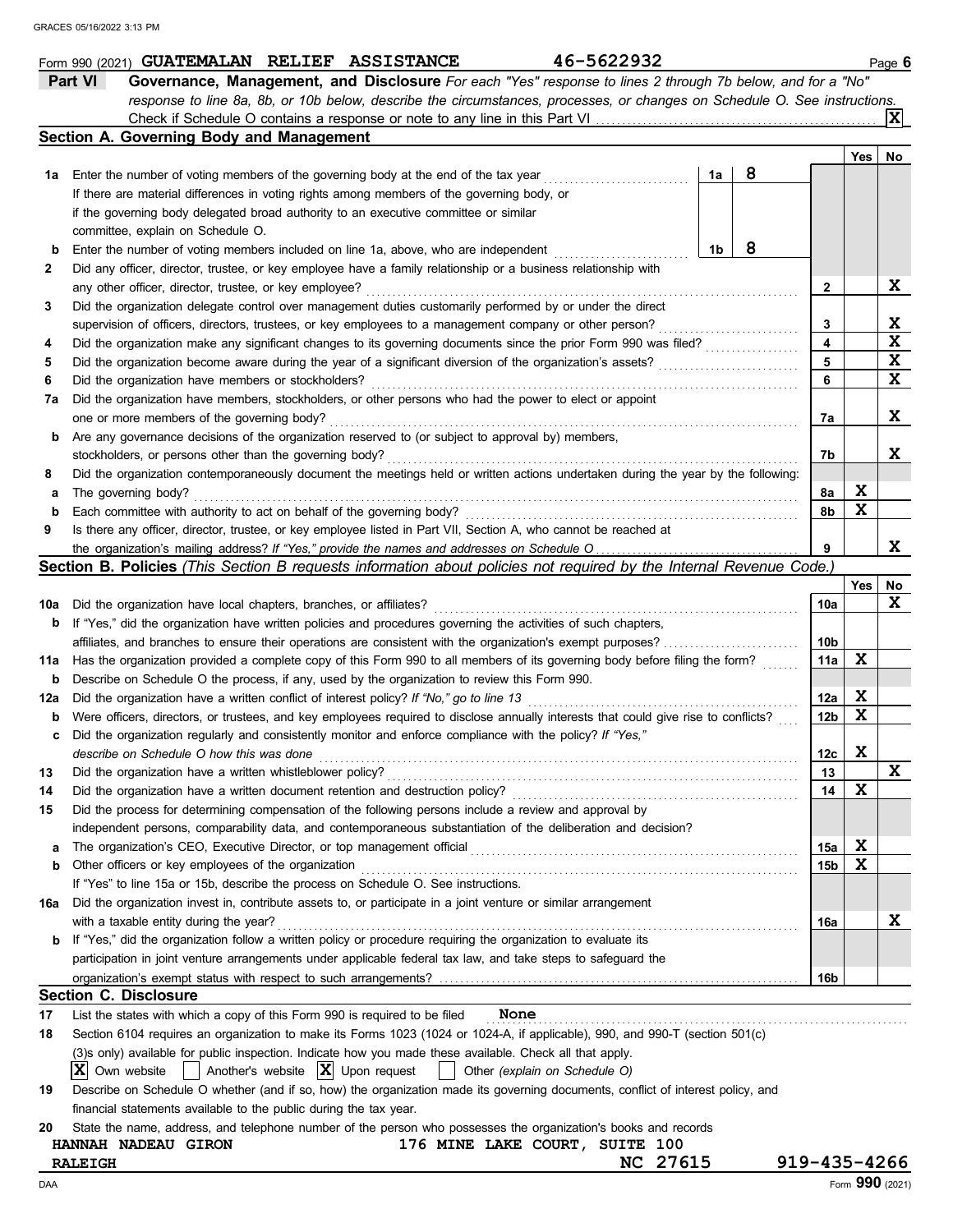|                          | 46-5622932<br>Form 990 (2021) GUATEMALAN RELIEF ASSISTANCE<br>Page 7                                                                                                                                                                                                                                                     |
|--------------------------|--------------------------------------------------------------------------------------------------------------------------------------------------------------------------------------------------------------------------------------------------------------------------------------------------------------------------|
| <b>Part VII</b>          | Compensation of Officers, Directors, Trustees, Key Employees, Highest Compensated Employees, and                                                                                                                                                                                                                         |
|                          | Independent Contractors                                                                                                                                                                                                                                                                                                  |
|                          |                                                                                                                                                                                                                                                                                                                          |
| Section A.               | Officers, Directors, Trustees, Key Employees, and Highest Compensated Employees                                                                                                                                                                                                                                          |
| organization's tax year. | 1a Complete this table for all persons required to be listed. Report compensation for the calendar year ending with or within the                                                                                                                                                                                        |
|                          | List all of the organization's current officers, directors, trustees (whether individuals or organizations), regardless of amount of<br>compensation. Enter -0- in columns $(D)$ , $(E)$ , and $(F)$ if no compensation was paid.                                                                                        |
|                          | • List all of the organization's current key employees, if any. See instructions for definition of "key employee."                                                                                                                                                                                                       |
|                          | List the organization's five current highest compensated employees (other than an officer, director, trustee, or key employee)<br>who received reportable compensation (box 5 of Form W-2, Form 1099-MISC, and/or box 1 of Form 1099-NEC) of more than<br>\$100,000 from the organization and any related organizations. |
|                          | • List all of the organization's former officers, key employees, and highest compensated employees who received more than<br>\$100,000 of reportable compensation from the organization and any related organizations.                                                                                                   |
|                          | List all of the organization's former directors or trustees that received, in the capacity as a former director or trustee of the<br>organization, more than \$10,000 of reportable compensation from the organization and any related organizations.                                                                    |

See the instructions for the order in which to list the persons above.

Check this box if neither the organization nor any related organization compensated any current officer, director, or trustee. **X**

| (A)<br>Name and title                      | (B)<br>Average<br>hours<br>per week                                         |                                   |                      | (C)<br>Position |              | (do not check more than one<br>box, unless person is both an<br>officer and a director/trustee) |        | (D)<br>Reportable<br>compensation<br>from the | (E)<br>Reportable<br>compensation<br>from related | (F)<br>Estimated amount<br>of other<br>compensation   |
|--------------------------------------------|-----------------------------------------------------------------------------|-----------------------------------|----------------------|-----------------|--------------|-------------------------------------------------------------------------------------------------|--------|-----------------------------------------------|---------------------------------------------------|-------------------------------------------------------|
|                                            | (list any<br>hours for<br>related<br>organizations<br>below<br>dotted line) | Individual trustee<br>or director | nstitutional trustee | Officer         | Key employee | Highest compensated<br>employee                                                                 | Former | organization (W-2/<br>1099-MISC/<br>1099-NEC) | organizations (W-2/<br>1099-MISC/<br>1099-NEC)    | from the<br>organization and<br>related organizations |
| (1) STAN JORDAN                            |                                                                             |                                   |                      |                 |              |                                                                                                 |        |                                               |                                                   |                                                       |
| <b>TREASURER</b>                           | 0.00<br>0.00                                                                | $\mathbf x$                       |                      |                 |              |                                                                                                 |        | 0                                             | 0                                                 | 0                                                     |
| (2) KELLY JUNK                             |                                                                             |                                   |                      |                 |              |                                                                                                 |        |                                               |                                                   |                                                       |
|                                            | 0.00                                                                        |                                   |                      |                 |              |                                                                                                 |        |                                               |                                                   |                                                       |
| <b>DIRECTOR</b>                            | 0.00                                                                        | $\mathbf x$                       |                      |                 |              |                                                                                                 |        | 0                                             | 0                                                 | 0                                                     |
| (3) FATHER JOSH MAYER                      |                                                                             |                                   |                      |                 |              |                                                                                                 |        |                                               |                                                   |                                                       |
|                                            | 0.00                                                                        |                                   |                      |                 |              |                                                                                                 |        |                                               |                                                   |                                                       |
| <b>DIRECTOR</b><br>(4) MICHAEL MORENO      | 0.00                                                                        | $\mathbf x$                       |                      |                 |              |                                                                                                 |        | 0                                             | 0                                                 | 0                                                     |
|                                            | 0.00                                                                        |                                   |                      |                 |              |                                                                                                 |        |                                               |                                                   |                                                       |
| <b>DIRECTOR</b>                            | 0.00                                                                        | $\mathbf x$                       |                      |                 |              |                                                                                                 |        | 0                                             | 0                                                 | $\mathbf 0$                                           |
| (5) MIKE NEUBAUER                          |                                                                             |                                   |                      |                 |              |                                                                                                 |        |                                               |                                                   |                                                       |
|                                            | 0.00                                                                        |                                   |                      |                 |              |                                                                                                 |        |                                               |                                                   |                                                       |
| <b>CHAIRMAN</b>                            | 0.00                                                                        | $\mathbf x$                       |                      |                 |              |                                                                                                 |        | 0                                             | 0                                                 | $\mathbf 0$                                           |
| (6) KRISTIN ROYCE                          | 0.00                                                                        |                                   |                      |                 |              |                                                                                                 |        |                                               |                                                   |                                                       |
| <b>DIRECTOR</b>                            | 0.00                                                                        | $\mathbf x$                       |                      |                 |              |                                                                                                 |        | 0                                             | 0                                                 | 0                                                     |
| (7) GEORGE<br><b>SIMONS</b>                |                                                                             |                                   |                      |                 |              |                                                                                                 |        |                                               |                                                   |                                                       |
|                                            | 0.00                                                                        |                                   |                      |                 |              |                                                                                                 |        |                                               |                                                   |                                                       |
| <b>DIRECTOR</b>                            | 0.00                                                                        | $\mathbf x$                       |                      |                 |              |                                                                                                 |        | 0                                             | 0                                                 | 0                                                     |
| (8) KRISTA WOOLLY                          |                                                                             |                                   |                      |                 |              |                                                                                                 |        |                                               |                                                   |                                                       |
|                                            | 0.00                                                                        |                                   |                      |                 |              |                                                                                                 |        |                                               |                                                   |                                                       |
| <b>DIRECTOR</b><br>(9) HANNAH NADEAU GIRON | 0.00                                                                        | $\mathbf x$                       |                      |                 |              |                                                                                                 |        | 0                                             | 0                                                 | $\mathbf 0$                                           |
|                                            | 0.00                                                                        |                                   |                      |                 |              |                                                                                                 |        |                                               |                                                   |                                                       |
| EXECUTIVE DIRECTOR                         | 0.00                                                                        |                                   |                      | $\mathbf x$     |              |                                                                                                 |        | 0                                             | 0                                                 | $\mathbf 0$                                           |
| (10)                                       |                                                                             |                                   |                      |                 |              |                                                                                                 |        |                                               |                                                   |                                                       |
|                                            |                                                                             |                                   |                      |                 |              |                                                                                                 |        |                                               |                                                   |                                                       |
| (11)                                       |                                                                             |                                   |                      |                 |              |                                                                                                 |        |                                               |                                                   |                                                       |
|                                            |                                                                             |                                   |                      |                 |              |                                                                                                 |        |                                               |                                                   |                                                       |
|                                            |                                                                             |                                   |                      |                 |              |                                                                                                 |        |                                               |                                                   |                                                       |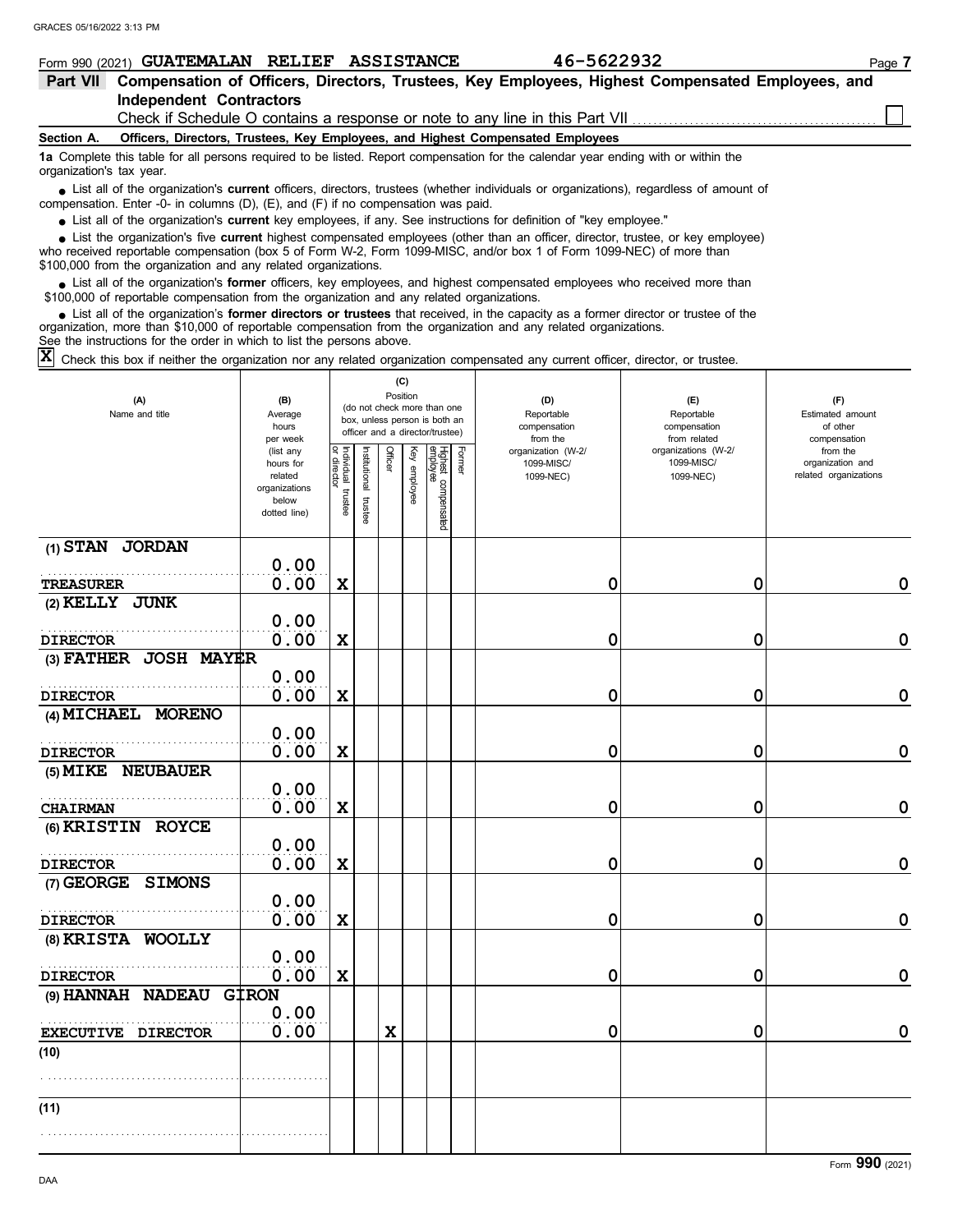|              | GRACES 05/16/2022 3:13 PM<br>Form 990 (2021) GUATEMALAN RELIEF ASSISTANCE                                                                                                                                                                                                                                                                                                                                                                             |                                                                                                                                                                                                                                                                                                                              |  |   |  |                 |                                                                                                 |  | 46-5622932                                                                                                                                              |                                                       |  |                                                     |                     | Page 8 |
|--------------|-------------------------------------------------------------------------------------------------------------------------------------------------------------------------------------------------------------------------------------------------------------------------------------------------------------------------------------------------------------------------------------------------------------------------------------------------------|------------------------------------------------------------------------------------------------------------------------------------------------------------------------------------------------------------------------------------------------------------------------------------------------------------------------------|--|---|--|-----------------|-------------------------------------------------------------------------------------------------|--|---------------------------------------------------------------------------------------------------------------------------------------------------------|-------------------------------------------------------|--|-----------------------------------------------------|---------------------|--------|
|              | <b>Part VII</b><br>(A)<br>Name and title                                                                                                                                                                                                                                                                                                                                                                                                              | (B)<br>Average<br>hours<br>per week                                                                                                                                                                                                                                                                                          |  |   |  | (C)<br>Position | (do not check more than one<br>box, unless person is both an<br>officer and a director/trustee) |  | Section A. Officers, Directors, Trustees, Key Employees, and Highest Compensated Employees (continued)<br>(D)<br>Reportable<br>compensation<br>from the | (E)<br>Reportable<br>compensation<br>from related     |  | (F)<br>Estimated amount<br>of other<br>compensation |                     |        |
|              |                                                                                                                                                                                                                                                                                                                                                                                                                                                       | Highest compensated<br>employee<br>Individual 1<br>or director<br>Officer<br>Former<br>Institutional<br>Key employee<br>organizations (W-2/<br>organization (W-2/<br>(list any<br>1099-MISC/<br>hours for<br>1099-MISC/<br>related<br>1099-NEC)<br>1099-NEC)<br>organizations<br>trustee<br>trustee<br>below<br>dotted line) |  |   |  |                 |                                                                                                 |  |                                                                                                                                                         | from the<br>organization and<br>related organizations |  |                                                     |                     |        |
|              |                                                                                                                                                                                                                                                                                                                                                                                                                                                       |                                                                                                                                                                                                                                                                                                                              |  |   |  |                 |                                                                                                 |  |                                                                                                                                                         |                                                       |  |                                                     |                     |        |
|              |                                                                                                                                                                                                                                                                                                                                                                                                                                                       |                                                                                                                                                                                                                                                                                                                              |  |   |  |                 |                                                                                                 |  |                                                                                                                                                         |                                                       |  |                                                     |                     |        |
|              |                                                                                                                                                                                                                                                                                                                                                                                                                                                       |                                                                                                                                                                                                                                                                                                                              |  |   |  |                 |                                                                                                 |  |                                                                                                                                                         |                                                       |  |                                                     |                     |        |
|              |                                                                                                                                                                                                                                                                                                                                                                                                                                                       |                                                                                                                                                                                                                                                                                                                              |  |   |  |                 |                                                                                                 |  |                                                                                                                                                         |                                                       |  |                                                     |                     |        |
|              |                                                                                                                                                                                                                                                                                                                                                                                                                                                       |                                                                                                                                                                                                                                                                                                                              |  |   |  |                 |                                                                                                 |  |                                                                                                                                                         |                                                       |  |                                                     |                     |        |
|              |                                                                                                                                                                                                                                                                                                                                                                                                                                                       |                                                                                                                                                                                                                                                                                                                              |  |   |  |                 |                                                                                                 |  |                                                                                                                                                         |                                                       |  |                                                     |                     |        |
|              |                                                                                                                                                                                                                                                                                                                                                                                                                                                       |                                                                                                                                                                                                                                                                                                                              |  |   |  |                 |                                                                                                 |  |                                                                                                                                                         |                                                       |  |                                                     |                     |        |
|              |                                                                                                                                                                                                                                                                                                                                                                                                                                                       |                                                                                                                                                                                                                                                                                                                              |  |   |  |                 |                                                                                                 |  |                                                                                                                                                         |                                                       |  |                                                     |                     |        |
| 1b<br>с      | <b>Subtotal</b><br>Total from continuation sheets to Part VII, Section A<br>d Total (add lines 1b and 1c)                                                                                                                                                                                                                                                                                                                                             |                                                                                                                                                                                                                                                                                                                              |  |   |  |                 |                                                                                                 |  |                                                                                                                                                         |                                                       |  |                                                     |                     |        |
| $\mathbf{2}$ | Total number of individuals (including but not limited to those listed above) who received more than \$100,000 of<br>reportable compensation from the organization                                                                                                                                                                                                                                                                                    |                                                                                                                                                                                                                                                                                                                              |  | 0 |  |                 |                                                                                                 |  |                                                                                                                                                         |                                                       |  |                                                     |                     |        |
| 3            | Did the organization list any former officer, director, trustee, key employee, or highest compensated                                                                                                                                                                                                                                                                                                                                                 |                                                                                                                                                                                                                                                                                                                              |  |   |  |                 |                                                                                                 |  |                                                                                                                                                         |                                                       |  |                                                     | Yes                 | No     |
| 4            | employee on line 1a? If "Yes," complete Schedule J for such individual [11][11] content to the set of the set of the schedule J for such individual [11] content to the set of the set of the schedule J for such as a set of<br>For any individual listed on line 1a, is the sum of reportable compensation and other compensation from the<br>organization and related organizations greater than \$150,000? If "Yes," complete Schedule J for such |                                                                                                                                                                                                                                                                                                                              |  |   |  |                 |                                                                                                 |  |                                                                                                                                                         |                                                       |  | 3                                                   |                     | X      |
| 5            | individual with a construction of the construction of the construction of the construction of the construction of the construction of the construction of the construction of the construction of the construction of the cons<br>Did any person listed on line 1a receive or accrue compensation from any unrelated organization or individual                                                                                                       |                                                                                                                                                                                                                                                                                                                              |  |   |  |                 |                                                                                                 |  |                                                                                                                                                         |                                                       |  | 4                                                   |                     | X      |
|              | Section B. Independent Contractors                                                                                                                                                                                                                                                                                                                                                                                                                    |                                                                                                                                                                                                                                                                                                                              |  |   |  |                 |                                                                                                 |  |                                                                                                                                                         |                                                       |  | 5                                                   |                     | X      |
| 1            | Complete this table for your five highest compensated independent contractors that received more than \$100,000 of<br>compensation from the organization. Report compensation for the calendar year ending with or within the organization's tax year.                                                                                                                                                                                                |                                                                                                                                                                                                                                                                                                                              |  |   |  |                 |                                                                                                 |  |                                                                                                                                                         |                                                       |  |                                                     |                     |        |
|              |                                                                                                                                                                                                                                                                                                                                                                                                                                                       | (A)<br>Name and business address                                                                                                                                                                                                                                                                                             |  |   |  |                 |                                                                                                 |  |                                                                                                                                                         | (B)<br>Description of services                        |  |                                                     | (C)<br>Compensation |        |
|              |                                                                                                                                                                                                                                                                                                                                                                                                                                                       |                                                                                                                                                                                                                                                                                                                              |  |   |  |                 |                                                                                                 |  |                                                                                                                                                         |                                                       |  |                                                     |                     |        |
|              |                                                                                                                                                                                                                                                                                                                                                                                                                                                       |                                                                                                                                                                                                                                                                                                                              |  |   |  |                 |                                                                                                 |  |                                                                                                                                                         |                                                       |  |                                                     |                     |        |
|              |                                                                                                                                                                                                                                                                                                                                                                                                                                                       |                                                                                                                                                                                                                                                                                                                              |  |   |  |                 |                                                                                                 |  |                                                                                                                                                         |                                                       |  |                                                     |                     |        |
|              |                                                                                                                                                                                                                                                                                                                                                                                                                                                       |                                                                                                                                                                                                                                                                                                                              |  |   |  |                 |                                                                                                 |  |                                                                                                                                                         |                                                       |  |                                                     |                     |        |
| $\mathbf{2}$ | Total number of independent contractors (including but not limited to those listed above) who<br>received more than \$100,000 of compensation from the organization                                                                                                                                                                                                                                                                                   |                                                                                                                                                                                                                                                                                                                              |  |   |  |                 |                                                                                                 |  |                                                                                                                                                         | 0                                                     |  |                                                     |                     |        |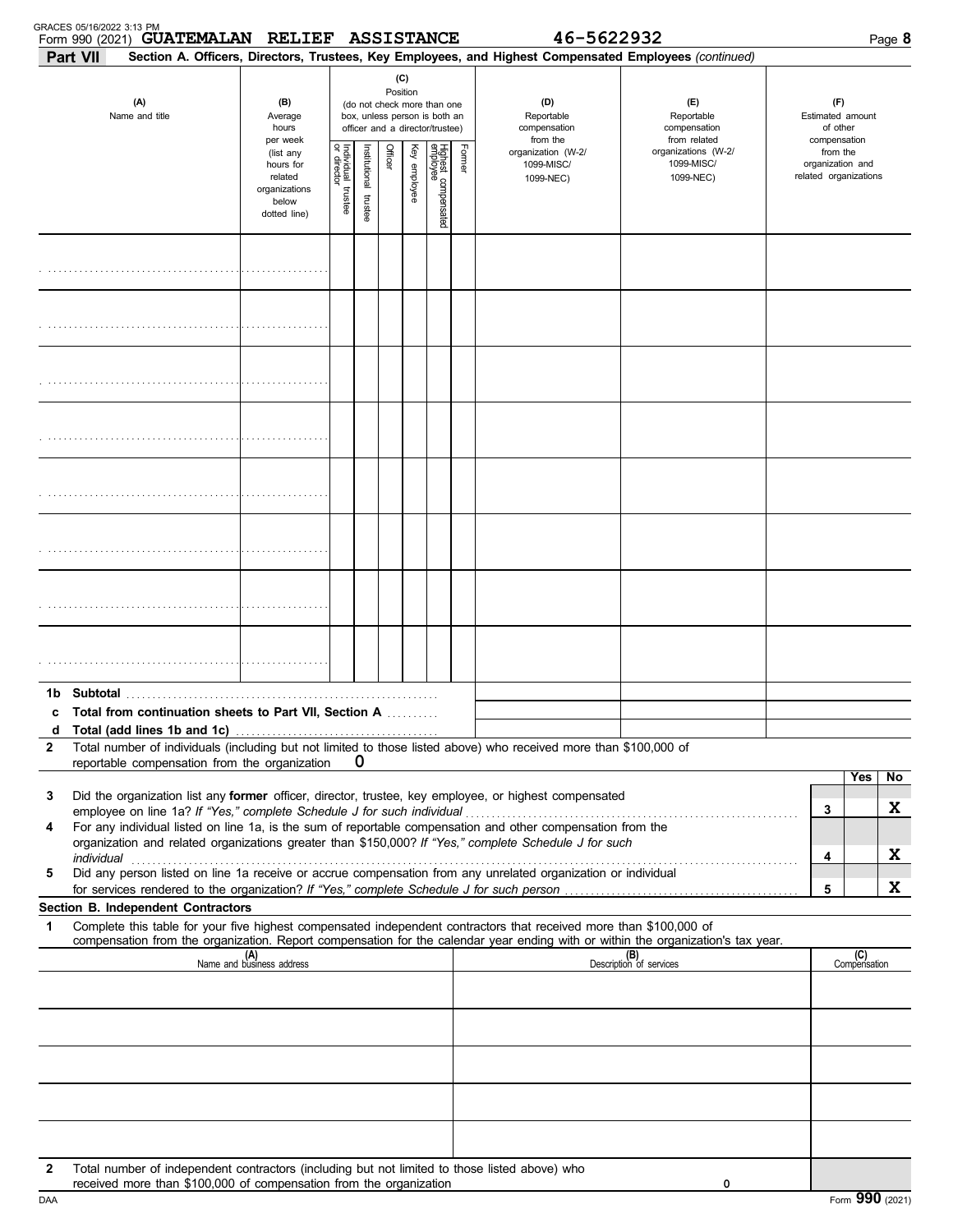#### Form 990 (2021) Page **9 GUATEMALAN RELIEF ASSISTANCE 46-5622932**

#### **Part VIII Statement of Revenue**

|                                                                  |     |                                                                                                                                                                                                                                                                                                                                                                                                                                                                                   |    |                |                 |  |                      | (A)<br>Total revenue | (B)<br>Related or exempt<br>function revenue | (C)<br>Unrelated<br>business revenue | (D)<br>Revenue excluded<br>from tax under<br>sections 512-514 |
|------------------------------------------------------------------|-----|-----------------------------------------------------------------------------------------------------------------------------------------------------------------------------------------------------------------------------------------------------------------------------------------------------------------------------------------------------------------------------------------------------------------------------------------------------------------------------------|----|----------------|-----------------|--|----------------------|----------------------|----------------------------------------------|--------------------------------------|---------------------------------------------------------------|
|                                                                  |     | 1a Federated campaigns                                                                                                                                                                                                                                                                                                                                                                                                                                                            |    |                | 1a              |  |                      |                      |                                              |                                      |                                                               |
| <b>Contributions, Gifts, Grants</b><br>and Other Similar Amounts |     | <b>b</b> Membership dues                                                                                                                                                                                                                                                                                                                                                                                                                                                          |    | .              | 1 <sub>b</sub>  |  |                      |                      |                                              |                                      |                                                               |
|                                                                  |     | c Fundraising events                                                                                                                                                                                                                                                                                                                                                                                                                                                              |    |                | 1c              |  |                      |                      |                                              |                                      |                                                               |
|                                                                  |     | d Related organizations                                                                                                                                                                                                                                                                                                                                                                                                                                                           |    | .              | 1 <sub>d</sub>  |  |                      |                      |                                              |                                      |                                                               |
|                                                                  |     | <b>e</b> Government grants (contributions)                                                                                                                                                                                                                                                                                                                                                                                                                                        |    | .              | 1e              |  |                      |                      |                                              |                                      |                                                               |
|                                                                  |     | f All other contributions, gifts, grants,                                                                                                                                                                                                                                                                                                                                                                                                                                         |    |                |                 |  |                      |                      |                                              |                                      |                                                               |
|                                                                  |     | and similar amounts not included above                                                                                                                                                                                                                                                                                                                                                                                                                                            |    |                | 1f              |  | 599,185              |                      |                                              |                                      |                                                               |
|                                                                  |     | g Noncash contributions included in                                                                                                                                                                                                                                                                                                                                                                                                                                               |    |                | 1g  \$          |  |                      |                      |                                              |                                      |                                                               |
|                                                                  |     |                                                                                                                                                                                                                                                                                                                                                                                                                                                                                   |    |                |                 |  |                      | 599,185              |                                              |                                      |                                                               |
|                                                                  |     |                                                                                                                                                                                                                                                                                                                                                                                                                                                                                   |    |                |                 |  | <b>Business Code</b> |                      |                                              |                                      |                                                               |
|                                                                  | 2a  |                                                                                                                                                                                                                                                                                                                                                                                                                                                                                   |    |                |                 |  |                      |                      |                                              |                                      |                                                               |
| Program Service<br>Revenue                                       | b   |                                                                                                                                                                                                                                                                                                                                                                                                                                                                                   |    |                |                 |  |                      |                      |                                              |                                      |                                                               |
|                                                                  | c   |                                                                                                                                                                                                                                                                                                                                                                                                                                                                                   |    |                |                 |  |                      |                      |                                              |                                      |                                                               |
|                                                                  | d   |                                                                                                                                                                                                                                                                                                                                                                                                                                                                                   |    |                |                 |  |                      |                      |                                              |                                      |                                                               |
|                                                                  | е   |                                                                                                                                                                                                                                                                                                                                                                                                                                                                                   |    |                |                 |  |                      |                      |                                              |                                      |                                                               |
|                                                                  |     |                                                                                                                                                                                                                                                                                                                                                                                                                                                                                   |    |                |                 |  |                      |                      |                                              |                                      |                                                               |
|                                                                  |     |                                                                                                                                                                                                                                                                                                                                                                                                                                                                                   |    |                |                 |  |                      |                      |                                              |                                      |                                                               |
|                                                                  | 3   | Investment income (including dividends, interest, and                                                                                                                                                                                                                                                                                                                                                                                                                             |    |                |                 |  |                      |                      |                                              |                                      |                                                               |
|                                                                  |     | other similar amounts)                                                                                                                                                                                                                                                                                                                                                                                                                                                            |    |                |                 |  |                      |                      |                                              |                                      |                                                               |
|                                                                  | 4   | Income from investment of tax-exempt bond proceeds                                                                                                                                                                                                                                                                                                                                                                                                                                |    |                |                 |  |                      |                      |                                              |                                      |                                                               |
|                                                                  | 5   |                                                                                                                                                                                                                                                                                                                                                                                                                                                                                   |    |                |                 |  |                      |                      |                                              |                                      |                                                               |
|                                                                  |     |                                                                                                                                                                                                                                                                                                                                                                                                                                                                                   |    | (i) Real       |                 |  | (ii) Personal        |                      |                                              |                                      |                                                               |
|                                                                  |     | <b>6a</b> Gross rents                                                                                                                                                                                                                                                                                                                                                                                                                                                             | 6a |                |                 |  |                      |                      |                                              |                                      |                                                               |
|                                                                  | b   | Less: rental expenses                                                                                                                                                                                                                                                                                                                                                                                                                                                             | 6b |                |                 |  |                      |                      |                                              |                                      |                                                               |
|                                                                  |     | C Rental inc. or (loss)                                                                                                                                                                                                                                                                                                                                                                                                                                                           | 6c |                |                 |  |                      |                      |                                              |                                      |                                                               |
|                                                                  |     |                                                                                                                                                                                                                                                                                                                                                                                                                                                                                   |    |                |                 |  |                      |                      |                                              |                                      |                                                               |
|                                                                  |     | 7a Gross amount from                                                                                                                                                                                                                                                                                                                                                                                                                                                              |    | (i) Securities |                 |  | (ii) Other           |                      |                                              |                                      |                                                               |
|                                                                  |     | sales of assets<br>other than inventory                                                                                                                                                                                                                                                                                                                                                                                                                                           | 7а |                |                 |  |                      |                      |                                              |                                      |                                                               |
|                                                                  |     | <b>b</b> Less: cost or other                                                                                                                                                                                                                                                                                                                                                                                                                                                      |    |                |                 |  |                      |                      |                                              |                                      |                                                               |
|                                                                  |     | basis and sales exps.                                                                                                                                                                                                                                                                                                                                                                                                                                                             | 7b |                |                 |  |                      |                      |                                              |                                      |                                                               |
|                                                                  |     | c Gain or (loss)                                                                                                                                                                                                                                                                                                                                                                                                                                                                  | 7c |                |                 |  |                      |                      |                                              |                                      |                                                               |
| <b>Other Revenue</b>                                             |     |                                                                                                                                                                                                                                                                                                                                                                                                                                                                                   |    |                |                 |  |                      |                      |                                              |                                      |                                                               |
|                                                                  |     | 8a Gross income from fundraising events                                                                                                                                                                                                                                                                                                                                                                                                                                           |    |                |                 |  |                      |                      |                                              |                                      |                                                               |
|                                                                  |     | $\begin{minipage}[c]{0.9\linewidth} (not including \quad $${\$}\quad \  \  \, \cdots \quad \  \  \, \cdots \quad \  \  \, \cdots \quad \  \  \, \cdots \quad \  \  \, \cdots \quad \  \  \, \cdots \quad \  \  \, \cdots \quad \  \  \, \cdots \quad \  \  \, \cdots \quad \  \  \, \cdots \quad \  \, \cdots \quad \  \, \cdots \quad \  \, \cdots \quad \  \, \cdots \quad \  \, \cdots \quad \  \, \cdots \quad \  \, \cdots \quad \  \, \cdots \quad \  \, \cdots \quad \  \$ |    |                |                 |  |                      |                      |                                              |                                      |                                                               |
|                                                                  |     | of contributions reported on line                                                                                                                                                                                                                                                                                                                                                                                                                                                 |    |                |                 |  |                      |                      |                                              |                                      |                                                               |
|                                                                  |     | 1c). See Part IV, line 18                                                                                                                                                                                                                                                                                                                                                                                                                                                         |    | .              | 8а              |  |                      |                      |                                              |                                      |                                                               |
|                                                                  |     | <b>b</b> Less: direct expenses                                                                                                                                                                                                                                                                                                                                                                                                                                                    |    |                | 8b              |  |                      |                      |                                              |                                      |                                                               |
|                                                                  |     | c Net income or (loss) from fundraising events                                                                                                                                                                                                                                                                                                                                                                                                                                    |    |                |                 |  |                      |                      |                                              |                                      |                                                               |
|                                                                  |     | 9a Gross income from gaming                                                                                                                                                                                                                                                                                                                                                                                                                                                       |    |                |                 |  |                      |                      |                                              |                                      |                                                               |
|                                                                  |     | activities. See Part IV, line 19                                                                                                                                                                                                                                                                                                                                                                                                                                                  |    |                | 9а              |  |                      |                      |                                              |                                      |                                                               |
|                                                                  |     | <b>b</b> Less: direct expenses                                                                                                                                                                                                                                                                                                                                                                                                                                                    |    |                | 9 <sub>b</sub>  |  |                      |                      |                                              |                                      |                                                               |
|                                                                  |     | c Net income or (loss) from gaming activities                                                                                                                                                                                                                                                                                                                                                                                                                                     |    |                |                 |  |                      |                      |                                              |                                      |                                                               |
|                                                                  |     | 10a Gross sales of inventory, less                                                                                                                                                                                                                                                                                                                                                                                                                                                |    |                |                 |  |                      |                      |                                              |                                      |                                                               |
|                                                                  |     | returns and allowances<br>10a<br>.                                                                                                                                                                                                                                                                                                                                                                                                                                                |    |                |                 |  |                      |                      |                                              |                                      |                                                               |
|                                                                  |     | <b>b</b> Less: cost of goods sold                                                                                                                                                                                                                                                                                                                                                                                                                                                 |    |                | 10 <sub>b</sub> |  |                      |                      |                                              |                                      |                                                               |
|                                                                  |     |                                                                                                                                                                                                                                                                                                                                                                                                                                                                                   |    |                |                 |  |                      |                      |                                              |                                      |                                                               |
|                                                                  |     |                                                                                                                                                                                                                                                                                                                                                                                                                                                                                   |    |                |                 |  | <b>Business Code</b> |                      |                                              |                                      |                                                               |
|                                                                  | 11a |                                                                                                                                                                                                                                                                                                                                                                                                                                                                                   |    |                |                 |  |                      |                      |                                              |                                      |                                                               |
|                                                                  | b   |                                                                                                                                                                                                                                                                                                                                                                                                                                                                                   |    |                |                 |  |                      |                      |                                              |                                      |                                                               |
| Miscellaneous<br>Revenue                                         | c   |                                                                                                                                                                                                                                                                                                                                                                                                                                                                                   |    |                |                 |  |                      |                      |                                              |                                      |                                                               |
|                                                                  |     |                                                                                                                                                                                                                                                                                                                                                                                                                                                                                   |    |                |                 |  |                      |                      |                                              |                                      |                                                               |
|                                                                  |     |                                                                                                                                                                                                                                                                                                                                                                                                                                                                                   |    |                |                 |  |                      |                      |                                              |                                      |                                                               |
|                                                                  |     |                                                                                                                                                                                                                                                                                                                                                                                                                                                                                   |    |                |                 |  |                      | 599,185              | 0                                            | 0                                    | 0                                                             |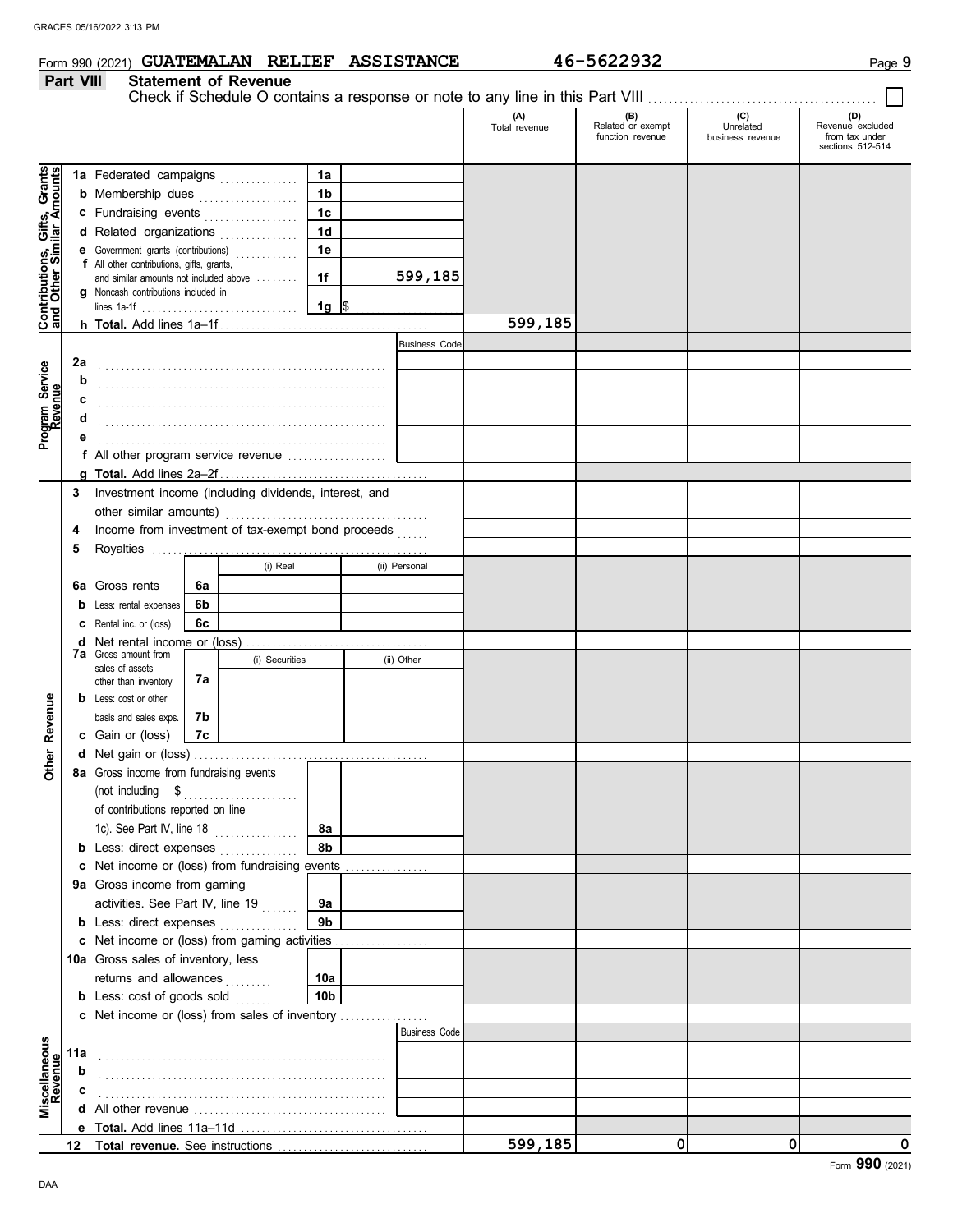#### **Part IX Statement of Functional Expenses Form 990 (2021) GUATEMALAN RELIEF ASSISTANCE** 46-5622932 Page 10

|              | Section 501(c)(3) and 501(c)(4) organizations must complete all columns. All other organizations must complete column (A).                                                                                                           |                       |                                    |                                           |                                |
|--------------|--------------------------------------------------------------------------------------------------------------------------------------------------------------------------------------------------------------------------------------|-----------------------|------------------------------------|-------------------------------------------|--------------------------------|
|              | Check if Schedule O contains a response or note to any line in this Part IX                                                                                                                                                          |                       |                                    |                                           |                                |
|              | Do not include amounts reported on lines 6b, 7b,<br>8b, 9b, and 10b of Part VIII.                                                                                                                                                    | (A)<br>Total expenses | (B)<br>Program service<br>expenses | (C)<br>Management and<br>general expenses | (D)<br>Fundraising<br>expenses |
| 1            | Grants and other assistance to domestic organizations                                                                                                                                                                                |                       |                                    |                                           |                                |
|              | and domestic governments. See Part IV, line 21                                                                                                                                                                                       |                       |                                    |                                           |                                |
| $\mathbf{2}$ | Grants and other assistance to domestic                                                                                                                                                                                              |                       |                                    |                                           |                                |
|              | individuals. See Part IV, line 22                                                                                                                                                                                                    |                       |                                    |                                           |                                |
| 3            | Grants and other assistance to foreign                                                                                                                                                                                               |                       |                                    |                                           |                                |
|              | organizations, foreign governments, and                                                                                                                                                                                              |                       |                                    |                                           |                                |
|              | foreign individuals. See Part IV, lines 15 and 16                                                                                                                                                                                    | 467,320               | 467,320                            |                                           |                                |
|              | Benefits paid to or for members                                                                                                                                                                                                      |                       |                                    |                                           |                                |
| 5            | Compensation of current officers, directors,                                                                                                                                                                                         |                       |                                    |                                           |                                |
|              | trustees, and key employees                                                                                                                                                                                                          |                       |                                    |                                           |                                |
| 6            | Compensation not included above to disqualified                                                                                                                                                                                      |                       |                                    |                                           |                                |
|              | persons (as defined under section 4958(f)(1)) and                                                                                                                                                                                    |                       |                                    |                                           |                                |
| 7            | persons described in section 4958(c)(3)(B)<br>Other salaries and wages                                                                                                                                                               | 54,931                | 54,931                             |                                           |                                |
| 8            | Pension plan accruals and contributions (include                                                                                                                                                                                     |                       |                                    |                                           |                                |
|              | section 401(k) and 403(b) employer contributions)                                                                                                                                                                                    |                       |                                    |                                           |                                |
| 9            | Other employee benefits                                                                                                                                                                                                              |                       |                                    |                                           |                                |
| 10           | Payroll taxes                                                                                                                                                                                                                        |                       |                                    |                                           |                                |
| 11           | Fees for services (nonemployees):                                                                                                                                                                                                    |                       |                                    |                                           |                                |
| a            |                                                                                                                                                                                                                                      | 10,000                | 1,000                              | 8,000                                     | <u>1,000</u>                   |
| b            | Legal                                                                                                                                                                                                                                | 397                   |                                    | 397                                       |                                |
| c            |                                                                                                                                                                                                                                      | 6,300                 |                                    | 6,300                                     |                                |
| d            | Lobbying                                                                                                                                                                                                                             |                       |                                    |                                           |                                |
|              | Professional fundraising services. See Part IV, line 17                                                                                                                                                                              | 11,977                |                                    |                                           | 11,977                         |
| f            | Investment management fees                                                                                                                                                                                                           |                       |                                    |                                           |                                |
| a            | Other. (If line 11g amount exceeds 10% of line 25, column                                                                                                                                                                            |                       |                                    |                                           |                                |
|              | (A) amount, list line 11g expenses on Schedule O.)                                                                                                                                                                                   | 4,636                 |                                    | 3,990                                     | 646                            |
|              | 12 Advertising and promotion [1] [1] Advertising and promotion                                                                                                                                                                       | 8,176                 |                                    | 8,176                                     |                                |
| 13           |                                                                                                                                                                                                                                      | 11,043                |                                    | 2,172                                     | $\frac{8,871}{3,588}$          |
| 14           |                                                                                                                                                                                                                                      | 4,621                 |                                    | 1,033                                     |                                |
| 15           |                                                                                                                                                                                                                                      |                       |                                    |                                           |                                |
| 16           |                                                                                                                                                                                                                                      |                       |                                    |                                           |                                |
| 17           | Travel <b>contract and the contract of the contract of the contract of the contract of the contract of the contract of the contract of the contract of the contract of the contract of the contract of the contract of the contr</b> | 370                   |                                    | 370                                       |                                |
| 18           | Payments of travel or entertainment expenses                                                                                                                                                                                         |                       |                                    |                                           |                                |
|              | for any federal, state, or local public officials<br>Conferences, conventions, and meetings                                                                                                                                          |                       |                                    |                                           |                                |
| 19<br>20     | Interest                                                                                                                                                                                                                             |                       |                                    |                                           |                                |
| 21           | Payments to affiliates                                                                                                                                                                                                               |                       |                                    |                                           |                                |
| 22           | Depreciation, depletion, and amortization                                                                                                                                                                                            |                       |                                    |                                           |                                |
| 23           | Insurance                                                                                                                                                                                                                            |                       |                                    |                                           |                                |
| 24           | Other expenses. Itemize expenses not covered                                                                                                                                                                                         |                       |                                    |                                           |                                |
|              | above (List miscellaneous expenses on line 24e. If                                                                                                                                                                                   |                       |                                    |                                           |                                |
|              | line 24e amount exceeds 10% of line 25, column                                                                                                                                                                                       |                       |                                    |                                           |                                |
|              | (A) amount, list line 24e expenses on Schedule O.)                                                                                                                                                                                   |                       |                                    |                                           |                                |
| а            |                                                                                                                                                                                                                                      |                       |                                    |                                           |                                |
| b            |                                                                                                                                                                                                                                      |                       |                                    |                                           |                                |
| с            |                                                                                                                                                                                                                                      |                       |                                    |                                           |                                |
| d            |                                                                                                                                                                                                                                      |                       |                                    |                                           |                                |
| е            | All other expenses                                                                                                                                                                                                                   |                       |                                    |                                           |                                |
| 25           | Total functional expenses. Add lines 1 through 24e                                                                                                                                                                                   | 579,771               | 523,251                            | 30,438                                    | 26,082                         |
| 26           | Joint costs. Complete this line only if the<br>organization reported in column (B) joint costs                                                                                                                                       |                       |                                    |                                           |                                |
|              | from a combined educational campaign and                                                                                                                                                                                             |                       |                                    |                                           |                                |
|              | fundraising solicitation. Check here<br>if<br>following SOP 98-2 (ASC 958-720)                                                                                                                                                       |                       |                                    |                                           |                                |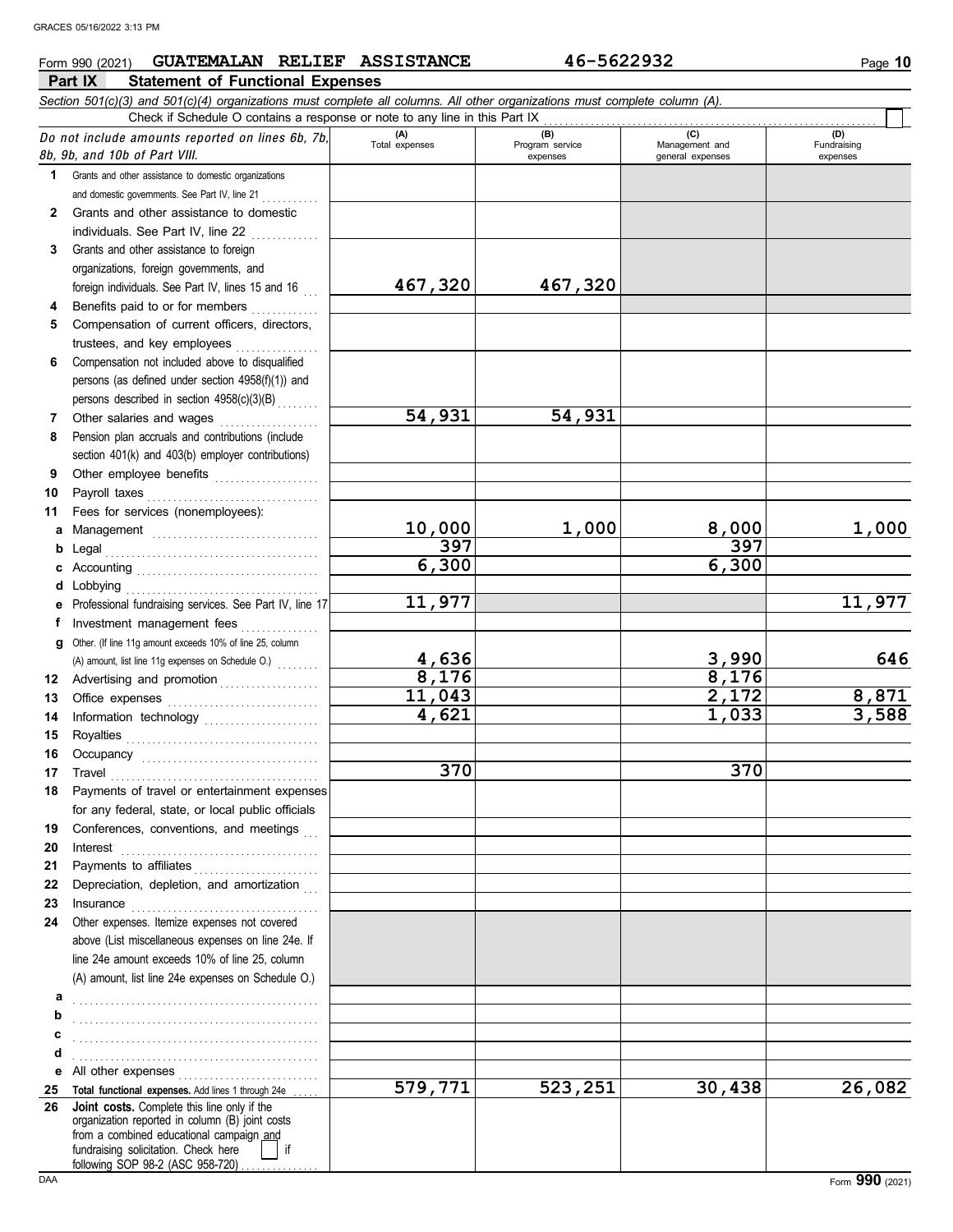#### Form 990 (2021) **GUATEMALAN RELIEF ASSISTANCE** 46-5622932 Page 11 **GUATEMALAN RELIEF ASSISTANCE 46-5622932**

|  |  | 46-5622932 |  |  |
|--|--|------------|--|--|
|--|--|------------|--|--|

|                    | Part X   | <b>Balance Sheet</b>                                                                                                   |                |                   |                |             |
|--------------------|----------|------------------------------------------------------------------------------------------------------------------------|----------------|-------------------|----------------|-------------|
|                    |          | Check if Schedule O contains a response or note to any line in this Part X                                             |                |                   |                |             |
|                    |          |                                                                                                                        |                | (A)               |                | (B)         |
|                    |          |                                                                                                                        |                | Beginning of year |                | End of year |
|                    | 1        | Cash-non-interest-bearing                                                                                              |                | 144,234           | 1              | 163,648     |
|                    | 2        |                                                                                                                        |                |                   | $\mathbf{2}$   |             |
|                    | 3        |                                                                                                                        |                | 3                 |                |             |
|                    | 4        | Accounts receivable, net                                                                                               |                |                   | 4              |             |
|                    | 5        | Loans and other receivables from any current or former officer, director,                                              |                |                   |                |             |
|                    |          | trustee, key employee, creator or founder, substantial contributor, or 35%                                             |                |                   |                |             |
|                    |          | controlled entity or family member of any of these persons                                                             |                |                   | 5              |             |
|                    | 6        | Loans and other receivables from other disqualified persons (as defined                                                |                |                   |                |             |
|                    |          | under section 4958(f)(1)), and persons described in section 4958(c)(3)(B)                                              |                |                   | 6              |             |
| Assets             | 7        |                                                                                                                        |                |                   | $\overline{7}$ |             |
|                    | 8        | Inventories for sale or use                                                                                            |                |                   | 8              |             |
|                    | 9        |                                                                                                                        |                |                   | 9              |             |
|                    | 10a      | Land, buildings, and equipment: cost or other                                                                          |                |                   |                |             |
|                    |          | basis. Complete Part VI of Schedule D                                                                                  | 10a            |                   |                |             |
|                    | b        | Less: accumulated depreciation                                                                                         | 10b            |                   | 10c            |             |
|                    | 11       |                                                                                                                        |                |                   | 11             |             |
|                    | 12       |                                                                                                                        |                |                   | 12             |             |
|                    | 13       |                                                                                                                        |                |                   | 13             |             |
|                    | 14       | Intangible assets                                                                                                      |                |                   | 14             |             |
|                    | 15       | Other assets. See Part IV, line 11                                                                                     |                |                   | 15             |             |
|                    | 16       |                                                                                                                        |                | 144,234           | 16             | 163,648     |
|                    | 17       |                                                                                                                        |                |                   | 17             |             |
|                    | 18       | Grants payable                                                                                                         |                |                   | 18             |             |
|                    | 19       | Deferred revenue                                                                                                       |                |                   | 19             |             |
|                    | 20       | Tax-exempt bond liabilities                                                                                            |                |                   | 20             |             |
|                    | 21       | Escrow or custodial account liability. Complete Part IV of Schedule D                                                  |                |                   | 21             |             |
|                    | 22       | Loans and other payables to any current or former officer, director,                                                   |                |                   |                |             |
|                    |          | trustee, key employee, creator or founder, substantial contributor, or 35%                                             |                |                   |                |             |
| Liabilities        |          | controlled entity or family member of any of these persons                                                             |                |                   | 22             |             |
|                    | 23       | Secured mortgages and notes payable to unrelated third parties                                                         |                |                   | 23             |             |
|                    | 24       | Unsecured notes and loans payable to unrelated third parties                                                           |                |                   | 24             |             |
|                    | 25       | Other liabilities (including federal income tax, payables to related third                                             |                |                   |                |             |
|                    |          | parties, and other liabilities not included on lines 17-24). Complete Part X                                           |                |                   |                |             |
|                    |          | of Schedule D                                                                                                          |                | 0                 | 25             | $\mathbf 0$ |
|                    | 26       |                                                                                                                        | $ \mathbf{X} $ |                   | 26             |             |
|                    |          | Organizations that follow FASB ASC 958, check here                                                                     |                |                   |                |             |
|                    | 27       | and complete lines 27, 28, 32, and 33.<br>Net assets without donor restrictions                                        |                | 47,075            | 27             | 58,641      |
| <b>Balances</b>    | 28       | Net assets with donor restrictions                                                                                     |                | 97,159            | 28             | 105,007     |
|                    |          | Organizations that do not follow FASB ASC 958, check here                                                              |                |                   |                |             |
|                    |          |                                                                                                                        |                |                   |                |             |
|                    | 29       | and complete lines 29 through 33.                                                                                      |                |                   | 29             |             |
|                    |          | Capital stock or trust principal, or current funds<br>Paid-in or capital surplus, or land, building, or equipment fund |                |                   | 30             |             |
|                    | 30       | Retained earnings, endowment, accumulated income, or other funds                                                       |                |                   | 31             |             |
| Net Assets or Fund | 31       | Total net assets or fund balances                                                                                      |                | 144,234           | 32             | 163,648     |
|                    | 32<br>33 |                                                                                                                        |                | 144, 234          | 33             | 163,648     |
|                    |          |                                                                                                                        |                |                   |                |             |

Form **990** (2021)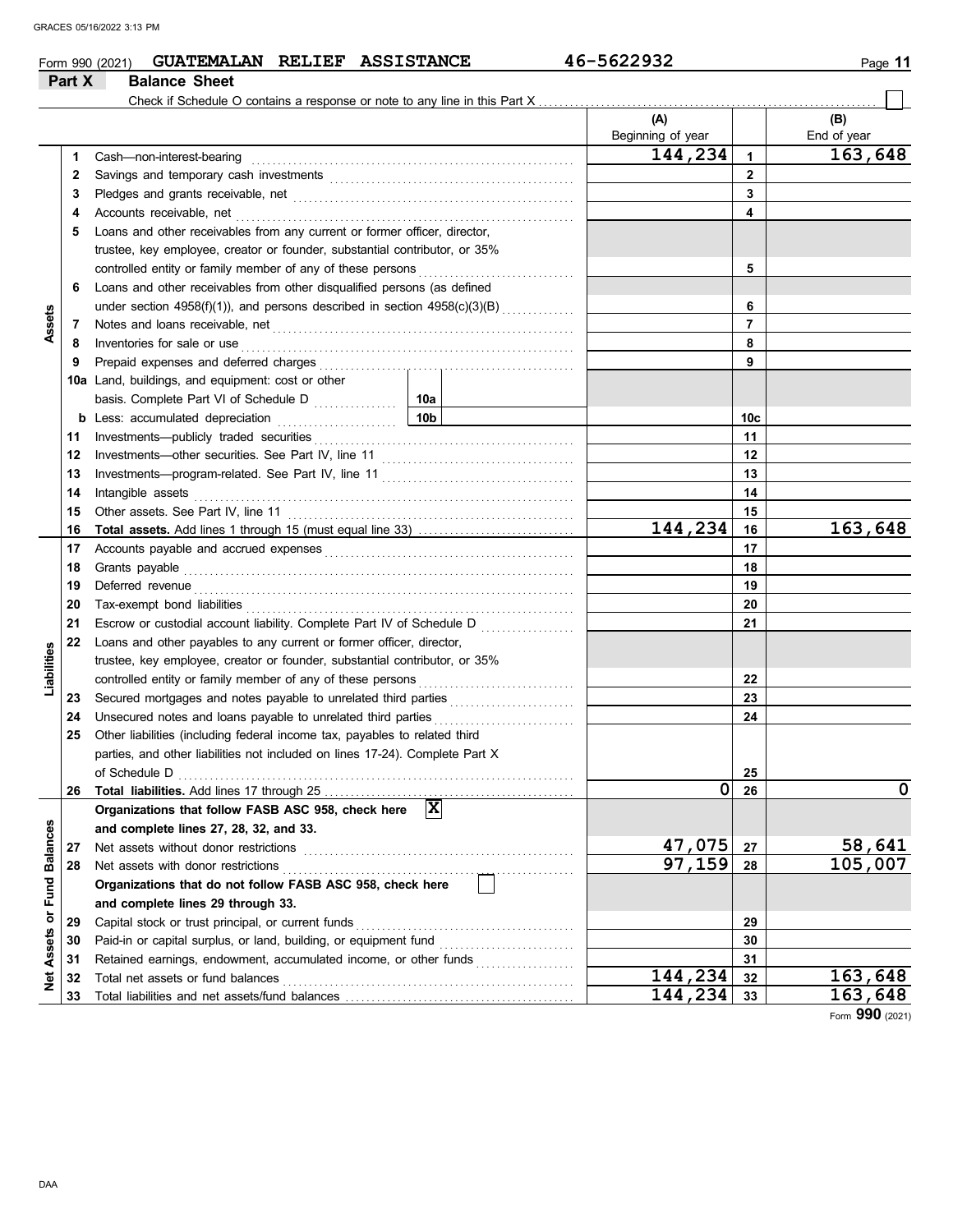GRACES 05/16/2022 3:13 PM

|    | 46-5622932<br>Form 990 (2021) GUATEMALAN RELIEF ASSISTANCE                                                                                                                                                                     |                         |                |            | Page 12   |
|----|--------------------------------------------------------------------------------------------------------------------------------------------------------------------------------------------------------------------------------|-------------------------|----------------|------------|-----------|
|    | <b>Reconciliation of Net Assets</b><br>Part XI                                                                                                                                                                                 |                         |                |            |           |
|    |                                                                                                                                                                                                                                |                         |                |            |           |
| 1  |                                                                                                                                                                                                                                | $\mathbf{1}$            |                | 599, 185   |           |
| 2  | Total expenses (must equal Part IX, column (A), line 25) Mathematic material expenses (must equal Part IX, column (A), line 25)                                                                                                | $\overline{2}$          |                | 579,771    |           |
| 3  | Revenue less expenses. Subtract line 2 from line 1                                                                                                                                                                             | $\mathbf{3}$            |                | 19,414     |           |
| 4  | Net assets or fund balances at beginning of year (must equal Part X, line 32, column (A))                                                                                                                                      | $\overline{\mathbf{4}}$ |                | 144,234    |           |
| 5  |                                                                                                                                                                                                                                | 5                       |                |            |           |
| 6  |                                                                                                                                                                                                                                | 6                       |                |            |           |
| 7  | Investment expenses                                                                                                                                                                                                            | $\overline{7}$          |                |            |           |
| 8  | Prior period adjustments entertainments and a series of the series of the series of the series of the series of the series of the series of the series of the series of the series of the series of the series of the series o | 8                       |                |            |           |
| 9  |                                                                                                                                                                                                                                | 9                       |                |            |           |
| 10 | Net assets or fund balances at end of year. Combine lines 3 through 9 (must equal Part X, line                                                                                                                                 |                         |                |            |           |
|    |                                                                                                                                                                                                                                | 10                      |                | 163,648    |           |
|    | Part XII<br><b>Financial Statements and Reporting</b>                                                                                                                                                                          |                         |                |            |           |
|    |                                                                                                                                                                                                                                |                         |                |            |           |
|    |                                                                                                                                                                                                                                |                         |                | <b>Yes</b> | <b>No</b> |
| 1. | $ \mathbf{X} $ Cash<br>Accounting method used to prepare the Form 990:<br>Accrual<br>Other                                                                                                                                     |                         |                |            |           |
|    | If the organization changed its method of accounting from a prior year or checked "Other," explain on                                                                                                                          |                         |                |            |           |
|    | Schedule O.                                                                                                                                                                                                                    |                         |                |            |           |
|    | 2a Were the organization's financial statements compiled or reviewed by an independent accountant?                                                                                                                             |                         | 2a             |            | X         |
|    | If "Yes," check a box below to indicate whether the financial statements for the year were compiled or                                                                                                                         |                         |                |            |           |
|    | reviewed on a separate basis, consolidated basis, or both:                                                                                                                                                                     |                         |                |            |           |
|    | Separate basis<br>Consolidated basis<br>Both consolidated and separate basis<br>$\perp$                                                                                                                                        |                         |                |            |           |
| b  | Were the organization's financial statements audited by an independent accountant?                                                                                                                                             |                         | 2 <sub>b</sub> |            | X         |
|    | If "Yes," check a box below to indicate whether the financial statements for the year were audited on a                                                                                                                        |                         |                |            |           |
|    | separate basis, consolidated basis, or both:                                                                                                                                                                                   |                         |                |            |           |
|    | Separate basis<br>Consolidated basis<br>Both consolidated and separate basis                                                                                                                                                   |                         |                |            |           |
|    | c If "Yes" to line 2a or 2b, does the organization have a committee that assumes responsibility for oversight of                                                                                                               |                         |                |            |           |
|    | the audit, review, or compilation of its financial statements and selection of an independent accountant?                                                                                                                      |                         | 2c             |            |           |
|    | If the organization changed either its oversight process or selection process during the tax year, explain on                                                                                                                  |                         |                |            |           |
|    | Schedule O.                                                                                                                                                                                                                    |                         |                |            |           |
|    | 3a As a result of a federal award, was the organization required to undergo an audit or audits as set forth in the                                                                                                             |                         |                |            |           |
|    | Single Audit Act and OMB Circular A-133?                                                                                                                                                                                       |                         | За             |            | X         |
|    | <b>b</b> If "Yes," did the organization undergo the required audit or audits? If the organization did not undergo the                                                                                                          |                         |                |            |           |
|    |                                                                                                                                                                                                                                |                         | 3 <sub>b</sub> |            |           |

Form **990** (2021)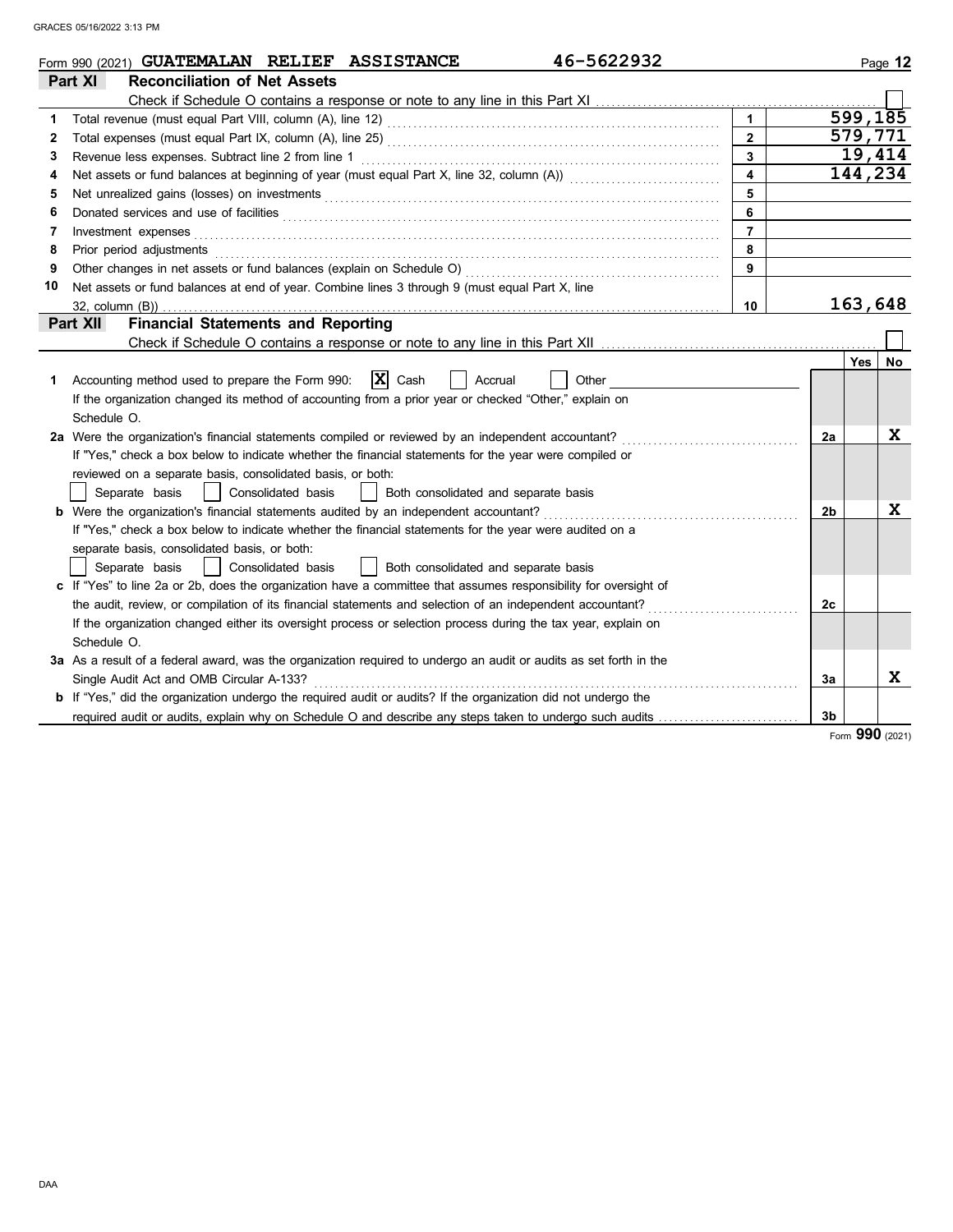| <b>SCHEDULE A</b><br>(Form 990)                        |                                                            | <b>Public Charity Status and Public Support</b>                                                                                                                                                                                                  |                          |    |                                                                                                                                            | OMB No. 1545-0047  |
|--------------------------------------------------------|------------------------------------------------------------|--------------------------------------------------------------------------------------------------------------------------------------------------------------------------------------------------------------------------------------------------|--------------------------|----|--------------------------------------------------------------------------------------------------------------------------------------------|--------------------|
|                                                        |                                                            | Complete if the organization is a section $501(c)(3)$ organization or a section $4947(a)(1)$ nonexempt charitable trust.                                                                                                                         |                          |    |                                                                                                                                            |                    |
| Department of the Treasury<br>Internal Revenue Service |                                                            | Attach to Form 990 or Form 990-EZ.                                                                                                                                                                                                               |                          |    |                                                                                                                                            | Open to Public     |
|                                                        |                                                            | Go to www.irs.gov/Form990 for instructions and the latest information.                                                                                                                                                                           |                          |    |                                                                                                                                            | Inspection         |
| Name of the organization                               |                                                            | GUATEMALAN RELIEF ASSISTANCE                                                                                                                                                                                                                     |                          |    | Employer identification number<br>46-5622932                                                                                               |                    |
| Part I                                                 |                                                            |                                                                                                                                                                                                                                                  |                          |    | <b>Reason for Public Charity Status.</b> (All organizations must complete this part.) See instructions.                                    |                    |
|                                                        |                                                            | The organization is not a private foundation because it is: (For lines 1 through 12, check only one box.)                                                                                                                                        |                          |    |                                                                                                                                            |                    |
| 1                                                      |                                                            | A church, convention of churches, or association of churches described in section 170(b)(1)(A)(i).                                                                                                                                               |                          |    |                                                                                                                                            |                    |
| 2                                                      |                                                            | A school described in section 170(b)(1)(A)(ii). (Attach Schedule E (Form 990).)                                                                                                                                                                  |                          |    |                                                                                                                                            |                    |
| 3                                                      |                                                            | A hospital or a cooperative hospital service organization described in section 170(b)(1)(A)(iii).                                                                                                                                                |                          |    |                                                                                                                                            |                    |
| 4                                                      |                                                            |                                                                                                                                                                                                                                                  |                          |    | A medical research organization operated in conjunction with a hospital described in section 170(b)(1)(A)(iii). Enter the hospital's name, |                    |
| city, and state:<br>5                                  |                                                            | An organization operated for the benefit of a college or university owned or operated by a governmental unit described in                                                                                                                        |                          |    |                                                                                                                                            |                    |
|                                                        | section 170(b)(1)(A)(iv). (Complete Part II.)              |                                                                                                                                                                                                                                                  |                          |    |                                                                                                                                            |                    |
| 6                                                      |                                                            | A federal, state, or local government or governmental unit described in section 170(b)(1)(A)(v).                                                                                                                                                 |                          |    |                                                                                                                                            |                    |
| $\overline{7}$                                         |                                                            |                                                                                                                                                                                                                                                  |                          |    | An organization that normally receives a substantial part of its support from a governmental unit or from the general public               |                    |
|                                                        | described in section 170(b)(1)(A)(vi). (Complete Part II.) |                                                                                                                                                                                                                                                  |                          |    |                                                                                                                                            |                    |
| 8                                                      |                                                            | A community trust described in section 170(b)(1)(A)(vi). (Complete Part II.)                                                                                                                                                                     |                          |    |                                                                                                                                            |                    |
| 9                                                      |                                                            | or university or a non-land-grant college of agriculture (see instructions). Enter the name, city, and state of the college or                                                                                                                   |                          |    | An agricultural research organization described in section 170(b)(1)(A)(ix) operated in conjunction with a land-grant college              |                    |
| university:                                            |                                                            |                                                                                                                                                                                                                                                  |                          |    |                                                                                                                                            |                    |
| $ {\bf x} $<br>10                                      |                                                            |                                                                                                                                                                                                                                                  |                          |    | An organization that normally receives (1) more than 33 1/3% of its support from contributions, membership fees, and gross                 |                    |
|                                                        |                                                            | receipts from activities related to its exempt functions, subject to certain exceptions; and (2) no more than 331/3% of its<br>support from gross investment income and unrelated business taxable income (less section 511 tax) from businesses |                          |    |                                                                                                                                            |                    |
|                                                        |                                                            | acquired by the organization after June 30, 1975. See section 509(a)(2). (Complete Part III.)                                                                                                                                                    |                          |    |                                                                                                                                            |                    |
| 11                                                     |                                                            | An organization organized and operated exclusively to test for public safety. See section 509(a)(4).                                                                                                                                             |                          |    |                                                                                                                                            |                    |
| 12                                                     |                                                            |                                                                                                                                                                                                                                                  |                          |    | An organization organized and operated exclusively for the benefit of, to perform the functions of, or to carry out the purposes of        |                    |
|                                                        |                                                            |                                                                                                                                                                                                                                                  |                          |    | one or more publicly supported organizations described in section 509(a)(1) or section 509(a)(2). See section 509(a)(3). Check             |                    |
| a                                                      |                                                            | the box on lines 12a through 12d that describes the type of supporting organization and complete lines 12e, 12f, and 12g.                                                                                                                        |                          |    | Type I. A supporting organization operated, supervised, or controlled by its supported organization(s), typically by giving                |                    |
|                                                        |                                                            | the supported organization(s) the power to regularly appoint or elect a majority of the directors or trustees of the                                                                                                                             |                          |    |                                                                                                                                            |                    |
|                                                        |                                                            | supporting organization. You must complete Part IV, Sections A and B.                                                                                                                                                                            |                          |    |                                                                                                                                            |                    |
| b                                                      |                                                            | Type II. A supporting organization supervised or controlled in connection with its supported organization(s), by having                                                                                                                          |                          |    |                                                                                                                                            |                    |
|                                                        |                                                            | organization(s). You must complete Part IV, Sections A and C.                                                                                                                                                                                    |                          |    | control or management of the supporting organization vested in the same persons that control or manage the supported                       |                    |
|                                                        |                                                            |                                                                                                                                                                                                                                                  |                          |    | Type III functionally integrated. A supporting organization operated in connection with, and functionally integrated with,                 |                    |
|                                                        |                                                            | its supported organization(s) (see instructions). You must complete Part IV, Sections A, D, and E.                                                                                                                                               |                          |    |                                                                                                                                            |                    |
| d                                                      |                                                            |                                                                                                                                                                                                                                                  |                          |    | Type III non-functionally integrated. A supporting organization operated in connection with its supported organization(s)                  |                    |
|                                                        |                                                            | requirement (see instructions). You must complete Part IV, Sections A and D, and Part V.                                                                                                                                                         |                          |    | that is not functionally integrated. The organization generally must satisfy a distribution requirement and an attentiveness               |                    |
| е                                                      |                                                            | Check this box if the organization received a written determination from the IRS that it is a Type I, Type II, Type III                                                                                                                          |                          |    |                                                                                                                                            |                    |
|                                                        |                                                            | functionally integrated, or Type III non-functionally integrated supporting organization.                                                                                                                                                        |                          |    |                                                                                                                                            |                    |
| f                                                      | Enter the number of supported organizations                | Provide the following information about the supported organization(s).                                                                                                                                                                           |                          |    |                                                                                                                                            |                    |
| g<br>(i) Name of supported                             | (ii) EIN                                                   | (iii) Type of organization                                                                                                                                                                                                                       | (iv) Is the organization |    | (v) Amount of monetary                                                                                                                     | (vi) Amount of     |
| organization                                           |                                                            | (described on lines 1-10                                                                                                                                                                                                                         | listed in your governing |    | support (see                                                                                                                               | other support (see |
|                                                        |                                                            | above (see instructions))                                                                                                                                                                                                                        | document?                |    | instructions)                                                                                                                              | instructions)      |
|                                                        |                                                            |                                                                                                                                                                                                                                                  | Yes                      | No |                                                                                                                                            |                    |
| (A)                                                    |                                                            |                                                                                                                                                                                                                                                  |                          |    |                                                                                                                                            |                    |
| (B)                                                    |                                                            |                                                                                                                                                                                                                                                  |                          |    |                                                                                                                                            |                    |
|                                                        |                                                            |                                                                                                                                                                                                                                                  |                          |    |                                                                                                                                            |                    |
| (C)                                                    |                                                            |                                                                                                                                                                                                                                                  |                          |    |                                                                                                                                            |                    |
|                                                        |                                                            |                                                                                                                                                                                                                                                  |                          |    |                                                                                                                                            |                    |
| (D)                                                    |                                                            |                                                                                                                                                                                                                                                  |                          |    |                                                                                                                                            |                    |
|                                                        |                                                            |                                                                                                                                                                                                                                                  |                          |    |                                                                                                                                            |                    |
| (E)                                                    |                                                            |                                                                                                                                                                                                                                                  |                          |    |                                                                                                                                            |                    |
| <b>Total</b>                                           |                                                            |                                                                                                                                                                                                                                                  |                          |    |                                                                                                                                            |                    |

**For Paperwork Reduction Act Notice, see the Instructions for Form 990 or 990-EZ.**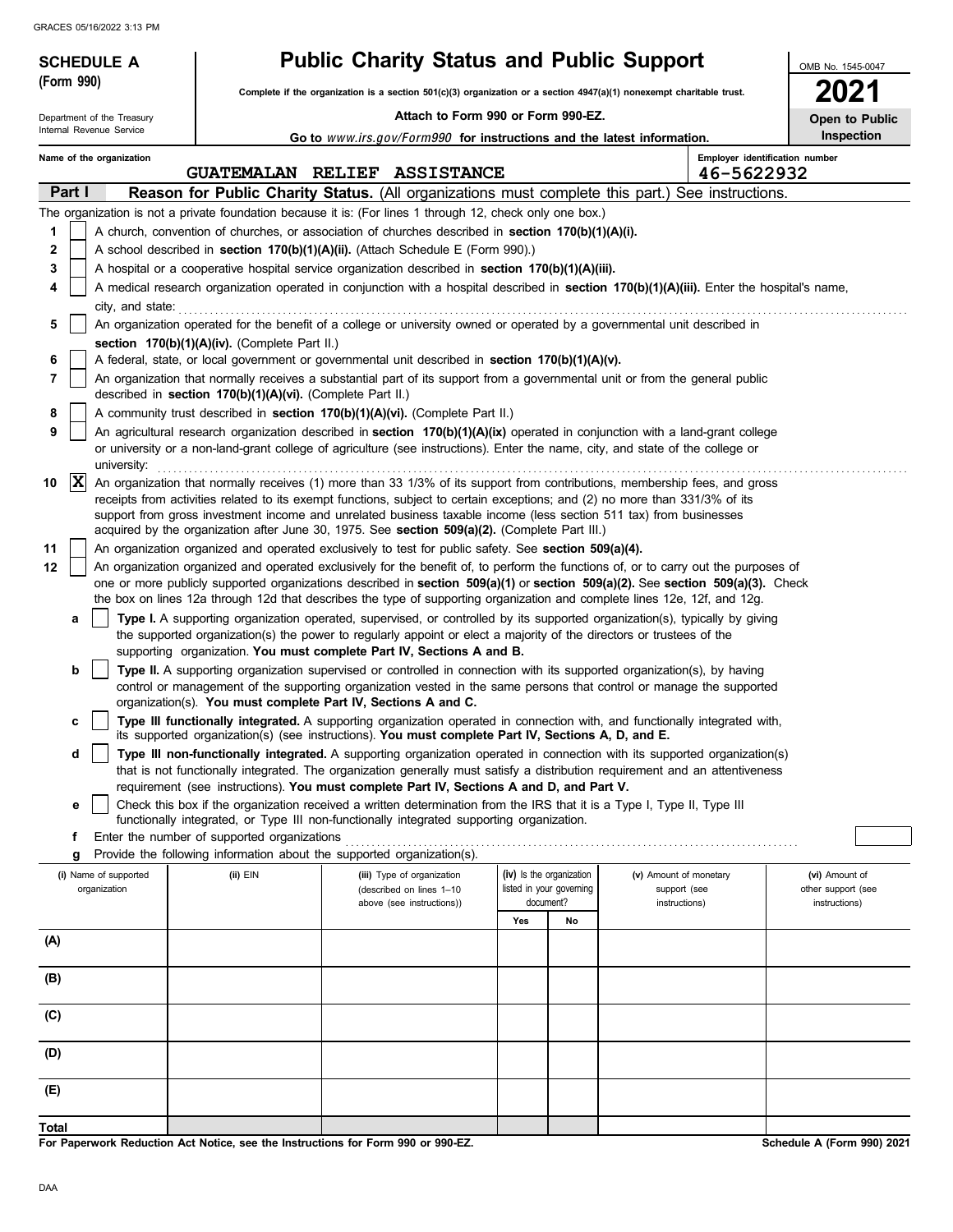|     | Schedule A (Form 990) 2021                                                                                                                                                         |   |          |          | <b>GUATEMALAN RELIEF ASSISTANCE</b>                                                                                                                                                                                          |            | 46-5622932 |    | Page 2    |
|-----|------------------------------------------------------------------------------------------------------------------------------------------------------------------------------------|---|----------|----------|------------------------------------------------------------------------------------------------------------------------------------------------------------------------------------------------------------------------------|------------|------------|----|-----------|
|     | Part II                                                                                                                                                                            |   |          |          | Support Schedule for Organizations Described in Sections 170(b)(1)(A)(iv) and 170(b)(1)(A)(vi)                                                                                                                               |            |            |    |           |
|     |                                                                                                                                                                                    |   |          |          | (Complete only if you checked the box on line 5, 7, or 8 of Part I or if the organization failed to qualify under<br>Part III. If the organization fails to qualify under the tests listed below, please complete Part III.) |            |            |    |           |
|     | <b>Section A. Public Support</b>                                                                                                                                                   |   |          |          |                                                                                                                                                                                                                              |            |            |    |           |
|     | Calendar year (or fiscal year beginning in)                                                                                                                                        |   | (a) 2017 | (b) 2018 | $(c)$ 2019                                                                                                                                                                                                                   | $(d)$ 2020 | (e) $2021$ |    | (f) Total |
|     |                                                                                                                                                                                    |   |          |          |                                                                                                                                                                                                                              |            |            |    |           |
| 1   | Gifts, grants, contributions, and<br>membership fees received. (Do not<br>include any "unusual grants.")                                                                           |   |          |          |                                                                                                                                                                                                                              |            |            |    |           |
| 2   | Tax revenues levied for the<br>organization's benefit and either paid<br>to or expended on its behalf                                                                              |   |          |          |                                                                                                                                                                                                                              |            |            |    |           |
| 3   | The value of services or facilities<br>furnished by a governmental unit to the<br>organization without charge                                                                      |   |          |          |                                                                                                                                                                                                                              |            |            |    |           |
| 4   | Total. Add lines 1 through 3                                                                                                                                                       | . |          |          |                                                                                                                                                                                                                              |            |            |    |           |
| 5   | The portion of total contributions by<br>each person (other than a<br>governmental unit or publicly<br>supported organization) included on<br>line 1 that exceeds 2% of the amount |   |          |          |                                                                                                                                                                                                                              |            |            |    |           |
|     | shown on line 11, column (f) $\ldots$                                                                                                                                              |   |          |          |                                                                                                                                                                                                                              |            |            |    |           |
| 6   | <b>Public support.</b> Subtract line 5 from line 4                                                                                                                                 |   |          |          |                                                                                                                                                                                                                              |            |            |    |           |
|     | <b>Section B. Total Support</b>                                                                                                                                                    |   |          |          |                                                                                                                                                                                                                              |            |            |    |           |
|     | Calendar year (or fiscal year beginning in)                                                                                                                                        |   | (a) 2017 | (b) 2018 | $(c)$ 2019                                                                                                                                                                                                                   | (d) 2020   | (e) $2021$ |    | (f) Total |
| 7   | Amounts from line 4                                                                                                                                                                | . |          |          |                                                                                                                                                                                                                              |            |            |    |           |
| 8   | Gross income from interest, dividends,<br>payments received on securities loans,<br>rents, royalties, and income from<br>similar sources                                           |   |          |          |                                                                                                                                                                                                                              |            |            |    |           |
| 9   | Net income from unrelated business<br>activities, whether or not the business<br>is regularly carried on                                                                           |   |          |          |                                                                                                                                                                                                                              |            |            |    |           |
| 10  | Other income. Do not include gain or<br>loss from the sale of capital assets                                                                                                       |   |          |          |                                                                                                                                                                                                                              |            |            |    |           |
| 11  | Total support. Add lines 7 through 10                                                                                                                                              |   |          |          |                                                                                                                                                                                                                              |            |            |    |           |
| 12  | Gross receipts from related activities, etc. (see instructions)                                                                                                                    |   |          |          |                                                                                                                                                                                                                              |            |            | 12 |           |
| 13  | First 5 years. If the Form 990 is for the organization's first, second, third, fourth, or fifth tax year as a section 501(c)(3)                                                    |   |          |          |                                                                                                                                                                                                                              |            |            |    |           |
|     | organization, check this box and stop here                                                                                                                                         |   |          |          |                                                                                                                                                                                                                              |            |            |    |           |
|     | Section C. Computation of Public Support Percentage                                                                                                                                |   |          |          |                                                                                                                                                                                                                              |            |            |    |           |
| 14  | Public support percentage for 2021 (line 6, column (f) divided by line 11, column (f)) [[[[[[[[[[[[[[[[[[[[[[                                                                      |   |          |          |                                                                                                                                                                                                                              |            |            | 14 | $\%$      |
| 15  | Public support percentage from 2020 Schedule A, Part II, line 14                                                                                                                   |   |          |          |                                                                                                                                                                                                                              |            |            | 15 | $\%$      |
| 16a | 33 1/3% support test-2021. If the organization did not check the box on line 13, and line 14 is 33 1/3% or more, check this                                                        |   |          |          |                                                                                                                                                                                                                              |            |            |    |           |
|     | box and stop here. The organization qualifies as a publicly supported organization                                                                                                 |   |          |          |                                                                                                                                                                                                                              |            |            |    |           |
| b   | 33 1/3% support test-2020. If the organization did not check a box on line 13 or 16a, and line 15 is 33 1/3% or more, check                                                        |   |          |          |                                                                                                                                                                                                                              |            |            |    |           |
|     | this box and stop here. The organization qualifies as a publicly supported organization                                                                                            |   |          |          |                                                                                                                                                                                                                              |            |            |    |           |
| 17a | 10%-facts-and-circumstances test-2021. If the organization did not check a box on line 13, 16a, or 16b, and line 14 is                                                             |   |          |          |                                                                                                                                                                                                                              |            |            |    |           |
|     | 10% or more, and if the organization meets the facts-and-circumstances test, check this box and stop here. Explain in                                                              |   |          |          |                                                                                                                                                                                                                              |            |            |    |           |
|     | Part VI how the organization meets the facts-and-circumstances test. The organization qualifies as a publicly supported                                                            |   |          |          |                                                                                                                                                                                                                              |            |            |    |           |
|     | organization                                                                                                                                                                       |   |          |          |                                                                                                                                                                                                                              |            |            |    |           |
| b   | 10%-facts-and-circumstances test-2020. If the organization did not check a box on line 13, 16a, 16b, or 17a, and line                                                              |   |          |          |                                                                                                                                                                                                                              |            |            |    |           |
|     | 15 is 10% or more, and if the organization meets the facts-and-circumstances test, check this box and stop here. Explain                                                           |   |          |          |                                                                                                                                                                                                                              |            |            |    |           |
|     | in Part VI how the organization meets the facts-and-circumstances test. The organization qualifies as a publicly supported                                                         |   |          |          |                                                                                                                                                                                                                              |            |            |    |           |
|     | organization                                                                                                                                                                       |   |          |          |                                                                                                                                                                                                                              |            |            |    |           |
| 18  | Private foundation. If the organization did not check a box on line 13, 16a, 16b, 17a, or 17b, check this box and see<br><b>instructions</b>                                       |   |          |          |                                                                                                                                                                                                                              |            |            |    |           |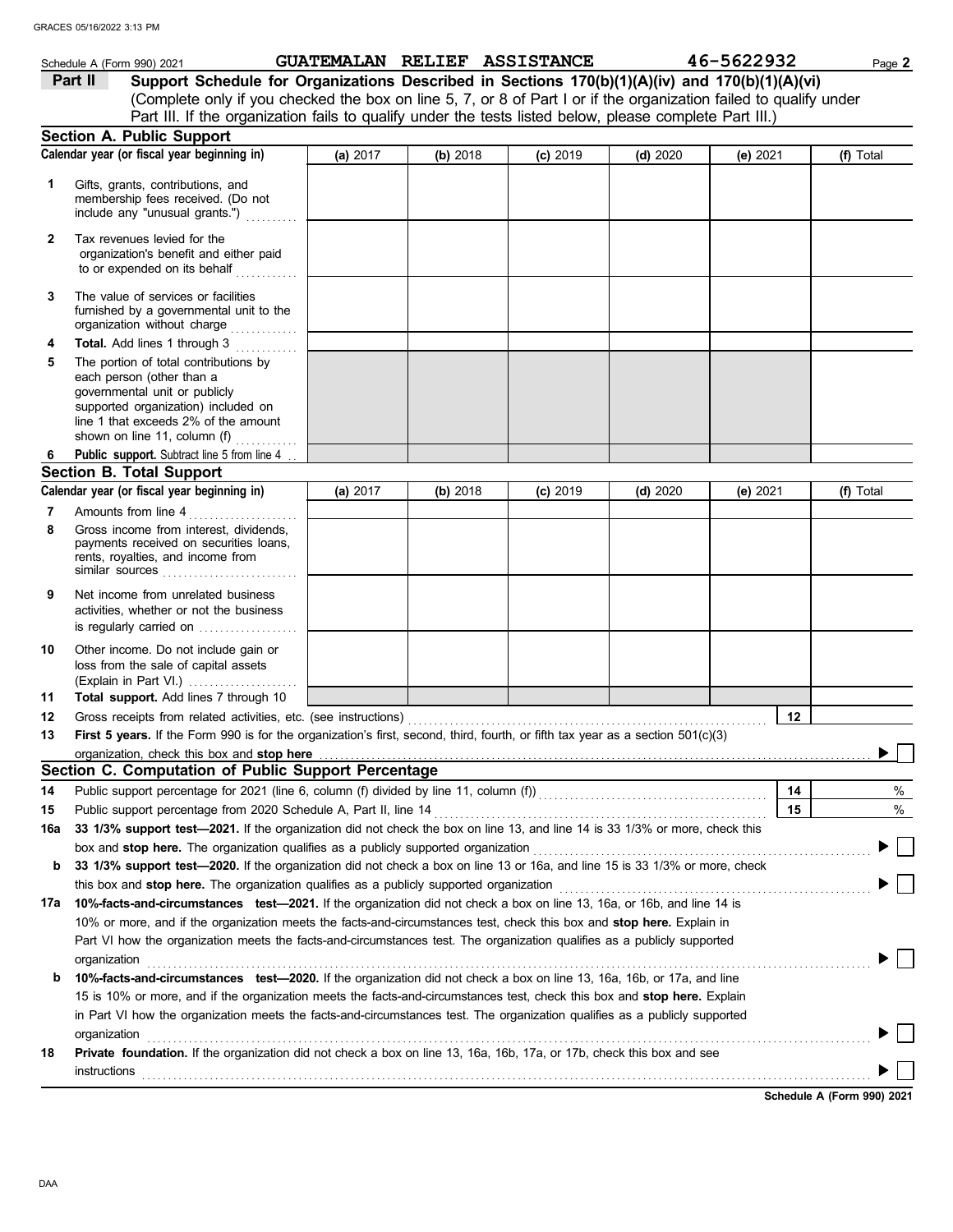|              | Schedule A (Form 990) 2021                                                                                                                                                    |          | GUATEMALAN RELIEF ASSISTANCE |            |          | 46-5622932 | Page 3      |
|--------------|-------------------------------------------------------------------------------------------------------------------------------------------------------------------------------|----------|------------------------------|------------|----------|------------|-------------|
|              | Part III<br>Support Schedule for Organizations Described in Section 509(a)(2)                                                                                                 |          |                              |            |          |            |             |
|              | (Complete only if you checked the box on line 10 of Part I or if the organization failed to qualify under Part II.                                                            |          |                              |            |          |            |             |
|              | If the organization fails to qualify under the tests listed below, please complete Part II.)                                                                                  |          |                              |            |          |            |             |
|              | <b>Section A. Public Support</b>                                                                                                                                              |          |                              |            |          |            |             |
|              | Calendar year (or fiscal year beginning in)                                                                                                                                   | (a) 2017 | (b) 2018                     | $(c)$ 2019 | (d) 2020 | (e) 2021   | (f) Total   |
| 1            | Gifts, grants, contributions, and membership fees<br>received. (Do not include any "unusual grants.")                                                                         | 469,816  | 463,686                      | 588,928    | 560,427  | 599,185    | 2,682,042   |
| $\mathbf{2}$ | Gross receipts from admissions, merchandise<br>sold or services performed, or facilities<br>furnished in any activity that is related to the                                  |          |                              | 5          |          |            | 54,403      |
| 3            | organization's tax-exempt purpose<br>Gross receipts from activities that are not an<br>unrelated trade or business under section 513                                          | 38,640   | 15,758                       |            |          |            |             |
| 4            | Tax revenues levied for the<br>organization's benefit and either paid<br>to or expended on its behalf                                                                         |          |                              |            |          |            |             |
| 5            | The value of services or facilities<br>furnished by a governmental unit to the<br>organization without charge                                                                 |          |                              |            |          |            |             |
| 6            | Total. Add lines 1 through 5                                                                                                                                                  | 508,456  | 479,444                      | 588,933    | 560,427  | 599,185    | 2,736,445   |
|              | 7a Amounts included on lines 1, 2, and 3<br>received from disqualified persons                                                                                                |          |                              |            |          |            |             |
| b            | Amounts included on lines 2 and 3<br>received from other than disqualified<br>persons that exceed the greater of \$5,000<br>or 1% of the amount on line 13 for the year       |          |                              |            |          |            |             |
| c            | Add lines 7a and 7b                                                                                                                                                           |          |                              |            |          |            |             |
| 8            | Public support. (Subtract line 7c from<br>line $6.$ )                                                                                                                         |          |                              |            |          |            | 2,736,445   |
|              | <b>Section B. Total Support</b>                                                                                                                                               |          |                              |            |          |            |             |
|              | Calendar year (or fiscal year beginning in)                                                                                                                                   | (a) 2017 | (b) 2018                     | $(c)$ 2019 | (d) 2020 | (e) 2021   | (f) Total   |
| 9            | Amounts from line 6<br><u>a serial de la construcción de la construcción de la construcción de la construcción de la construcción de la </u>                                  | 508,456  | 479,444                      | 588,933    | 560,427  | 599,185    | 2,736,445   |
| 10a          | Gross income from interest, dividends,<br>payments received on securities loans, rents,<br>royalties, and income from similar sources                                         | з        |                              |            |          |            |             |
| b            | Unrelated business taxable income (less<br>section 511 taxes) from businesses<br>acquired after June 30, 1975<br>.                                                            |          |                              |            |          |            | 3           |
|              | Add lines 10a and 10b                                                                                                                                                         | 31       |                              |            |          |            |             |
| 11           | Net income from unrelated business<br>activities not included on line 10b, whether<br>or not the business is regularly carried on                                             |          |                              |            |          |            |             |
| 12           | Other income. Do not include gain or<br>loss from the sale of capital assets<br>(Explain in Part VI.)                                                                         |          |                              |            |          |            |             |
| 13           | Total support. (Add lines 9, 10c, 11,                                                                                                                                         |          |                              |            |          |            |             |
|              | and $12.$ )                                                                                                                                                                   | 508,459  | 479,444                      | 588,933    | 560,427  | 599,185    | 2,736,448   |
| 14           | First 5 years. If the Form 990 is for the organization's first, second, third, fourth, or fifth tax year as a section 501(c)(3)<br>organization, check this box and stop here |          |                              |            |          |            |             |
|              | Section C. Computation of Public Support Percentage                                                                                                                           |          |                              |            |          |            |             |
| 15           |                                                                                                                                                                               |          |                              |            |          | 15         | $100.00 \%$ |
| 16           |                                                                                                                                                                               |          |                              |            |          | 16         | 100.00%     |
|              | Section D. Computation of Investment Income Percentage                                                                                                                        |          |                              |            |          |            |             |
| 17           | Investment income percentage for 2021 (line 10c, column (f), divided by line 13, column (f)) [[[[[[[[[[[[[[[[                                                                 |          |                              |            |          | 17         | %           |
| 18           | Investment income percentage from 2020 Schedule A, Part III, line 17                                                                                                          |          |                              |            |          | 18         | $\%$        |
| 19a          | 33 1/3% support tests-2021. If the organization did not check the box on line 14, and line 15 is more than 33 1/3%, and line                                                  |          |                              |            |          |            |             |
|              |                                                                                                                                                                               |          |                              |            |          |            | $ {\bf x} $ |
| b            | 33 1/3% support tests-2020. If the organization did not check a box on line 14 or line 19a, and line 16 is more than 33 1/3%, and                                             |          |                              |            |          |            |             |
|              |                                                                                                                                                                               |          |                              |            |          |            |             |
| 20           |                                                                                                                                                                               |          |                              |            |          |            |             |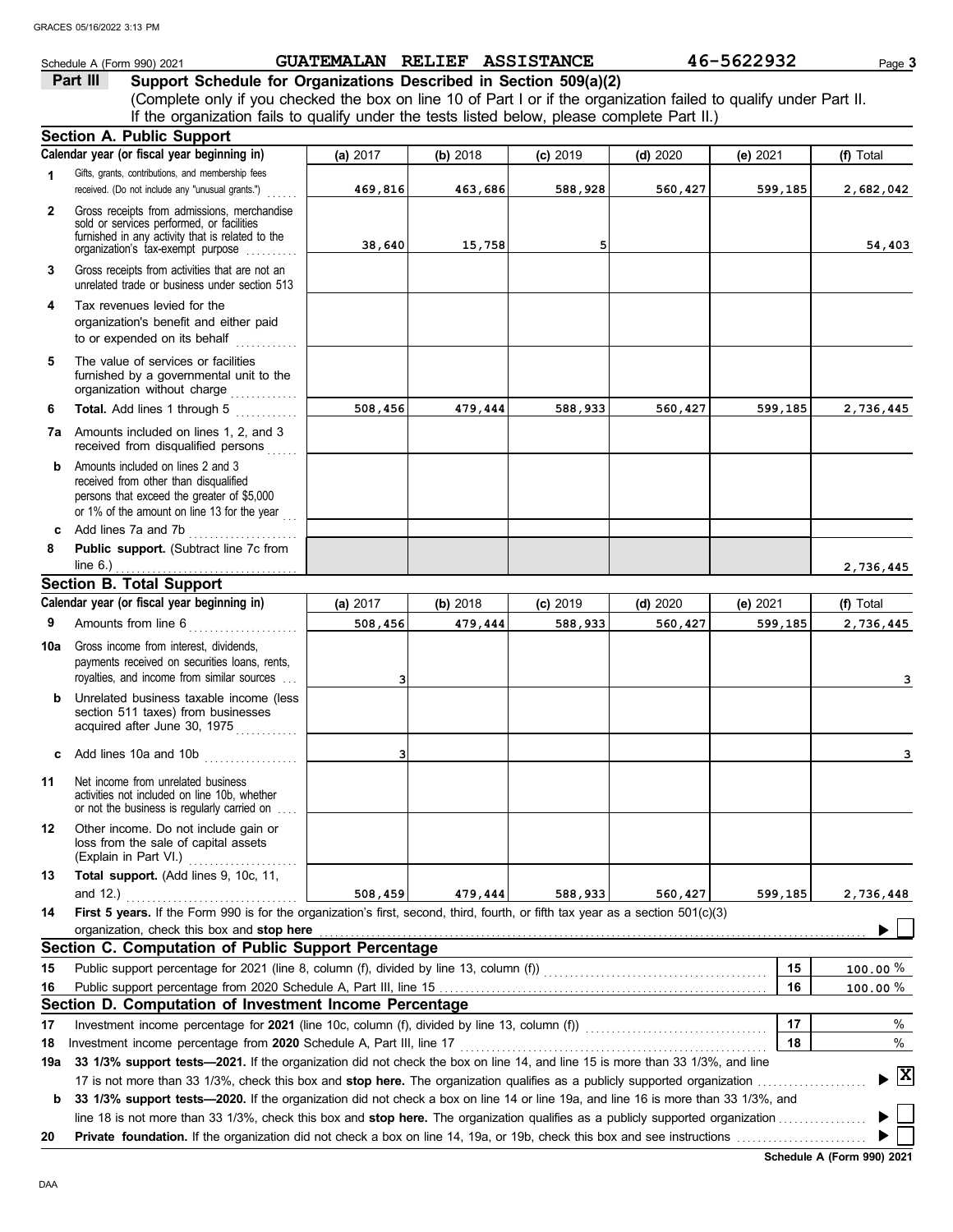|              | 46-5622932<br>GUATEMALAN RELIEF ASSISTANCE<br>Schedule A (Form 990) 2021                                                                                                                                                          |                                               |     | Page 4 |
|--------------|-----------------------------------------------------------------------------------------------------------------------------------------------------------------------------------------------------------------------------------|-----------------------------------------------|-----|--------|
|              | Part IV<br><b>Supporting Organizations</b>                                                                                                                                                                                        |                                               |     |        |
|              | (Complete only if you checked a box in line 12 on Part I. If you checked box 12a, Part I, complete Sections A                                                                                                                     |                                               |     |        |
|              | and B. If you checked box 12b, Part I, complete Sections A and C. If you checked box 12c, Part I, complete                                                                                                                        |                                               |     |        |
|              | Sections A, D, and E. If you checked box 12d, Part I, complete Sections A and D, and complete Part V.)                                                                                                                            |                                               |     |        |
|              | Section A. All Supporting Organizations                                                                                                                                                                                           |                                               | Yes | No     |
| 1            | Are all of the organization's supported organizations listed by name in the organization's governing                                                                                                                              |                                               |     |        |
|              | documents? If "No," describe in Part VI how the supported organizations are designated. If designated by                                                                                                                          |                                               |     |        |
|              | class or purpose, describe the designation. If historic and continuing relationship, explain.                                                                                                                                     | 1                                             |     |        |
| $\mathbf{2}$ | Did the organization have any supported organization that does not have an IRS determination of status                                                                                                                            |                                               |     |        |
|              | under section 509(a)(1) or (2)? If "Yes," explain in Part VI how the organization determined that the supported                                                                                                                   |                                               |     |        |
|              | organization was described in section 509(a)(1) or (2).                                                                                                                                                                           | 2                                             |     |        |
| За           | Did the organization have a supported organization described in section $501(c)(4)$ , (5), or (6)? If "Yes," answer                                                                                                               |                                               |     |        |
|              | lines 3b and 3c below.                                                                                                                                                                                                            | За                                            |     |        |
| b            | Did the organization confirm that each supported organization qualified under section $501(c)(4)$ , $(5)$ , or $(6)$ and                                                                                                          |                                               |     |        |
|              | satisfied the public support tests under section $509(a)(2)?$ If "Yes," describe in Part VI when and how the                                                                                                                      |                                               |     |        |
|              | organization made the determination.                                                                                                                                                                                              | 3b                                            |     |        |
| с            | Did the organization ensure that all support to such organizations was used exclusively for section $170(c)(2)(B)$                                                                                                                |                                               |     |        |
|              | purposes? If "Yes," explain in Part VI what controls the organization put in place to ensure such use.                                                                                                                            | 3c                                            |     |        |
| 4a           | Was any supported organization not organized in the United States ("foreign supported organization")? If                                                                                                                          |                                               |     |        |
|              | "Yes," and if you checked box 12a or 12b in Part I, answer lines 4b and 4c below.                                                                                                                                                 | 4a                                            |     |        |
| b            | Did the organization have ultimate control and discretion in deciding whether to make grants to the foreign                                                                                                                       |                                               |     |        |
|              | supported organization? If "Yes," describe in Part VI how the organization had such control and discretion                                                                                                                        | 4b                                            |     |        |
| c            | despite being controlled or supervised by or in connection with its supported organizations.<br>Did the organization support any foreign supported organization that does not have an IRS determination                           |                                               |     |        |
|              | under sections $501(c)(3)$ and $509(a)(1)$ or (2)? If "Yes," explain in Part VI what controls the organization used                                                                                                               |                                               |     |        |
|              | to ensure that all support to the foreign supported organization was used exclusively for section $170(c)(2)(B)$                                                                                                                  |                                               |     |        |
|              | purposes.                                                                                                                                                                                                                         | 4c                                            |     |        |
| 5a           | Did the organization add, substitute, or remove any supported organizations during the tax year? If "Yes,"                                                                                                                        |                                               |     |        |
|              | answer lines 5b and 5c below (if applicable). Also, provide detail in Part VI, including (i) the names and EIN                                                                                                                    |                                               |     |        |
|              | numbers of the supported organizations added, substituted, or removed; (ii) the reasons for each such action;                                                                                                                     |                                               |     |        |
|              | (iii) the authority under the organization's organizing document authorizing such action; and (iv) how the action                                                                                                                 |                                               |     |        |
|              | was accomplished (such as by amendment to the organizing document).                                                                                                                                                               | 5а                                            |     |        |
| b            | Type I or Type II only. Was any added or substituted supported organization part of a class already                                                                                                                               |                                               |     |        |
|              | designated in the organization's organizing document?                                                                                                                                                                             | 5b                                            |     |        |
| с            | Substitutions only. Was the substitution the result of an event beyond the organization's control?                                                                                                                                | 5c                                            |     |        |
| 6            | Did the organization provide support (whether in the form of grants or the provision of services or facilities) to                                                                                                                |                                               |     |        |
|              | anyone other than (i) its supported organizations, (ii) individuals that are part of the charitable class benefited                                                                                                               |                                               |     |        |
|              | by one or more of its supported organizations, or (iii) other supporting organizations that also support or                                                                                                                       |                                               |     |        |
| 7            | benefit one or more of the filing organization's supported organizations? If "Yes," provide detail in Part VI.<br>Did the organization provide a grant, loan, compensation, or other similar payment to a substantial contributor | 6                                             |     |        |
|              | (as defined in section $4958(c)(3)(C)$ ), a family member of a substantial contributor, or a 35% controlled entity                                                                                                                |                                               |     |        |
|              | with regard to a substantial contributor? If "Yes," complete Part I of Schedule L (Form 990).                                                                                                                                     | 7                                             |     |        |
| 8            | Did the organization make a loan to a disqualified person (as defined in section 4958) not described on line                                                                                                                      |                                               |     |        |
|              | 7? If "Yes," complete Part I of Schedule L (Form 990).                                                                                                                                                                            | 8                                             |     |        |
| 9а           | Was the organization controlled directly or indirectly at any time during the tax year by one or more                                                                                                                             |                                               |     |        |
|              | disqualified persons, as defined in section 4946 (other than foundation managers and organizations                                                                                                                                |                                               |     |        |
|              | described in section 509(a)(1) or (2))? If "Yes," provide detail in Part VI.                                                                                                                                                      | 9а                                            |     |        |
| b            | Did one or more disqualified persons (as defined on line 9a) hold a controlling interest in any entity in which                                                                                                                   |                                               |     |        |
|              | the supporting organization had an interest? If "Yes," provide detail in Part VI.                                                                                                                                                 | 9b                                            |     |        |
| с            | Did a disqualified person (as defined on line 9a) have an ownership interest in, or derive any personal benefit                                                                                                                   |                                               |     |        |
|              | from, assets in which the supporting organization also had an interest? If "Yes," provide detail in Part VI.                                                                                                                      | 9c                                            |     |        |
| 10a          | Was the organization subject to the excess business holdings rules of section 4943 because of section                                                                                                                             |                                               |     |        |
|              | 4943(f) (regarding certain Type II supporting organizations, and all Type III non-functionally integrated                                                                                                                         |                                               |     |        |
|              | supporting organizations)? If "Yes," answer line 10b below.                                                                                                                                                                       | 10a                                           |     |        |
| b            | Did the organization have any excess business holdings in the tax year? (Use Schedule C, Form 4720, to                                                                                                                            |                                               |     |        |
|              | determine whether the organization had excess business holdings.)                                                                                                                                                                 | 10 <sub>b</sub><br>Schodule A (Form 990) 2024 |     |        |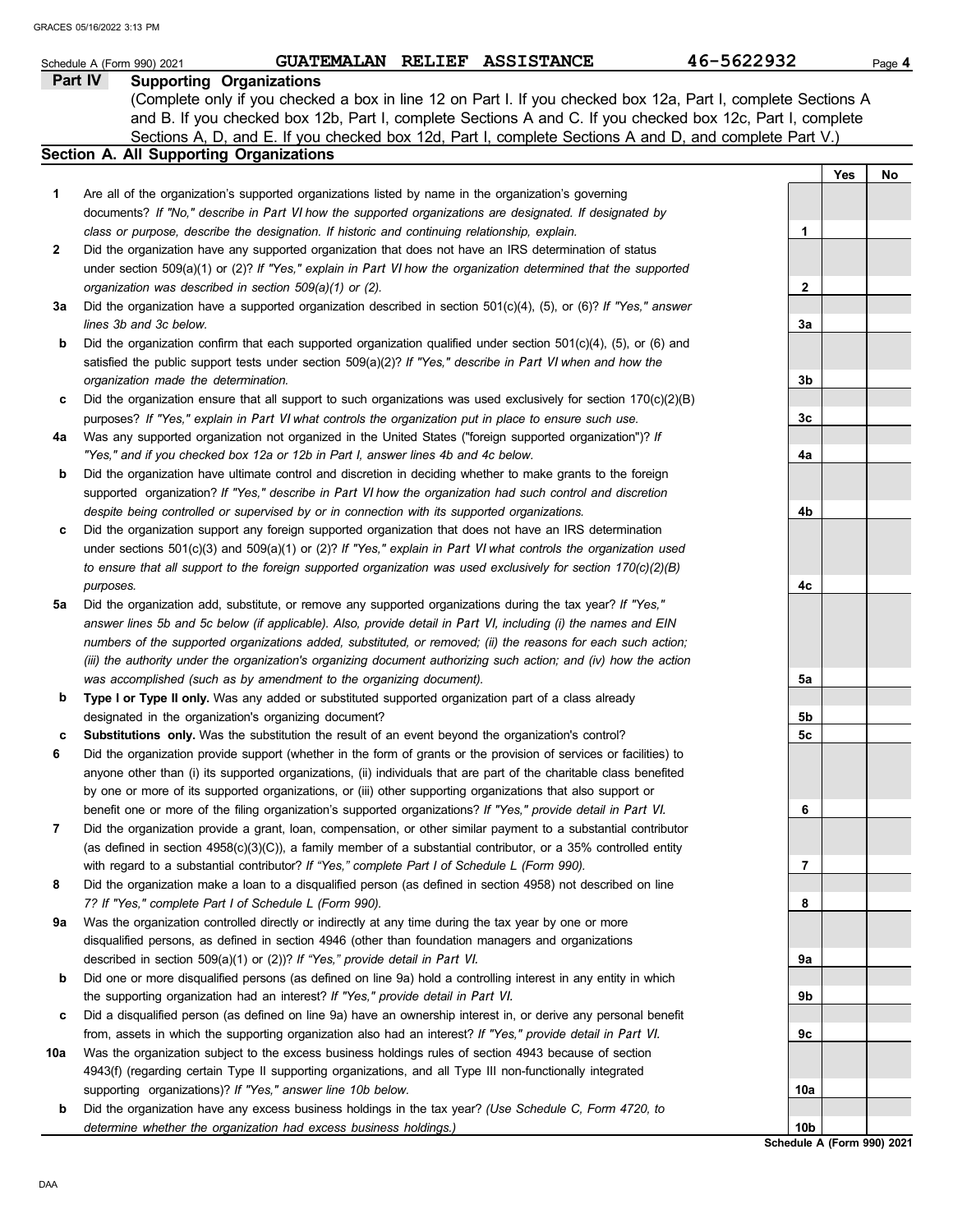|              | GRACES 05/16/2022 3:13 PM                                                                                                                                                                                                                                 |                 |            |        |
|--------------|-----------------------------------------------------------------------------------------------------------------------------------------------------------------------------------------------------------------------------------------------------------|-----------------|------------|--------|
|              | 46-5622932<br>GUATEMALAN RELIEF ASSISTANCE<br>Schedule A (Form 990) 2021                                                                                                                                                                                  |                 |            | Page 5 |
|              | Supporting Organizations (continued)<br>Part IV                                                                                                                                                                                                           |                 |            |        |
|              |                                                                                                                                                                                                                                                           |                 | <b>Yes</b> | No     |
| 11           | Has the organization accepted a gift or contribution from any of the following persons?                                                                                                                                                                   |                 |            |        |
| а            | A person who directly or indirectly controls, either alone or together with persons described on lines 11b and                                                                                                                                            |                 |            |        |
|              | 11c below, the governing body of a supported organization?                                                                                                                                                                                                | 11a             |            |        |
|              | <b>b</b> A family member of a person described on line 11a above?                                                                                                                                                                                         | 11 <sub>b</sub> |            |        |
|              | c A 35% controlled entity of a person described on line 11a or 11b above? If "Yes" to line 11a, 11b, or 11c,                                                                                                                                              |                 |            |        |
|              | provide detail in Part VI.<br><b>Section B. Type I Supporting Organizations</b>                                                                                                                                                                           | 11c             |            |        |
|              |                                                                                                                                                                                                                                                           |                 |            |        |
|              |                                                                                                                                                                                                                                                           |                 | <b>Yes</b> | No     |
| 1            | Did the governing body, members of the governing body, officers acting in their official capacity, or membership of one or                                                                                                                                |                 |            |        |
|              | more supported organizations have the power to regularly appoint or elect at least a majority of the organization's officers,                                                                                                                             |                 |            |        |
|              | directors, or trustees at all times during the tax year? If "No," describe in Part VI how the supported organization(s)<br>effectively operated, supervised, or controlled the organization's activities. If the organization had more than one supported |                 |            |        |
|              | organization, describe how the powers to appoint and/or remove officers, directors, or trustees were allocated among the                                                                                                                                  |                 |            |        |
|              | supported organizations and what conditions or restrictions, if any, applied to such powers during the tax year.                                                                                                                                          | 1               |            |        |
| $\mathbf{2}$ | Did the organization operate for the benefit of any supported organization other than the supported                                                                                                                                                       |                 |            |        |
|              | organization(s) that operated, supervised, or controlled the supporting organization? If "Yes," explain in Part                                                                                                                                           |                 |            |        |
|              | VI how providing such benefit carried out the purposes of the supported organization(s) that operated,                                                                                                                                                    |                 |            |        |
|              | supervised, or controlled the supporting organization.                                                                                                                                                                                                    | 2               |            |        |
|              | Section C. Type II Supporting Organizations                                                                                                                                                                                                               |                 |            |        |
|              |                                                                                                                                                                                                                                                           |                 | <b>Yes</b> | No     |
| 1            | Were a majority of the organization's directors or trustees during the tax year also a majority of the directors                                                                                                                                          |                 |            |        |
|              | or trustees of each of the organization's supported organization(s)? If "No," describe in Part VI how control                                                                                                                                             |                 |            |        |
|              | or management of the supporting organization was vested in the same persons that controlled or managed                                                                                                                                                    |                 |            |        |
|              | the supported organization(s).                                                                                                                                                                                                                            | 1               |            |        |
|              | Section D. All Type III Supporting Organizations                                                                                                                                                                                                          |                 |            |        |
|              |                                                                                                                                                                                                                                                           |                 | <b>Yes</b> | No     |
| 1            | Did the organization provide to each of its supported organizations, by the last day of the fifth month of the                                                                                                                                            |                 |            |        |
|              | organization's tax year, (i) a written notice describing the type and amount of support provided during the prior tax                                                                                                                                     |                 |            |        |
|              | year, (ii) a copy of the Form 990 that was most recently filed as of the date of notification, and (iii) copies of the                                                                                                                                    |                 |            |        |
|              | organization's governing documents in effect on the date of notification, to the extent not previously provided?                                                                                                                                          | 1               |            |        |
| 2            | Were any of the organization's officers, directors, or trustees either (i) appointed or elected by the supported                                                                                                                                          |                 |            |        |
|              | organization(s) or (ii) serving on the governing body of a supported organization? If "No," explain in Part VI how                                                                                                                                        |                 |            |        |
|              | the organization maintained a close and continuous working relationship with the supported organization(s).                                                                                                                                               | 2               |            |        |
| 3            | By reason of the relationship described on line 2, above, did the organization's supported organizations have                                                                                                                                             |                 |            |        |
|              | a significant voice in the organization's investment policies and in directing the use of the organization's                                                                                                                                              |                 |            |        |
|              | income or assets at all times during the tax year? If "Yes," describe in Part VI the role the organization's                                                                                                                                              |                 |            |        |
|              | supported organizations played in this regard.                                                                                                                                                                                                            | 3               |            |        |
|              | Section E. Type III Functionally Integrated Supporting Organizations                                                                                                                                                                                      |                 |            |        |
| 1            | Check the box next to the method that the organization used to satisfy the Integral Part Test during the year (see instructions).                                                                                                                         |                 |            |        |
| а            | The organization satisfied the Activities Test. Complete line 2 below.                                                                                                                                                                                    |                 |            |        |
| b            | The organization is the parent of each of its supported organizations. Complete line 3 below.                                                                                                                                                             |                 |            |        |
| с            | The organization supported a governmental entity. Describe in Part VI how you supported a governmental entity (see instructions).                                                                                                                         |                 |            |        |
| 2            | Activities Test. Answer lines 2a and 2b below.                                                                                                                                                                                                            |                 | Yes        | No     |
| а            | Did substantially all of the organization's activities during the tax year directly further the exempt purposes of                                                                                                                                        |                 |            |        |
|              | the supported organization(s) to which the organization was responsive? If "Yes," then in Part VI identify                                                                                                                                                |                 |            |        |
|              | those supported organizations and explain how these activities directly furthered their exempt purposes,                                                                                                                                                  |                 |            |        |
|              | how the organization was responsive to those supported organizations, and how the organization determined                                                                                                                                                 |                 |            |        |
|              | that these activities constituted substantially all of its activities.                                                                                                                                                                                    | 2a              |            |        |
| b            | Did the activities described on line 2a, above, constitute activities that, but for the organization's                                                                                                                                                    |                 |            |        |
|              | involvement, one or more of the organization's supported organization(s) would have been engaged in? If                                                                                                                                                   |                 |            |        |
|              | "Yes," explain in Part VI the reasons for the organization's position that its supported organization(s) would                                                                                                                                            |                 |            |        |
|              | have engaged in these activities but for the organization's involvement.                                                                                                                                                                                  | 2b              |            |        |

- **3** Parent of Supported Organizations. Answer lines 3a and 3b below.
	- **a** Did the organization have the power to regularly appoint or elect a majority of the officers, directors, or trustees of each of the supported organizations? *If "Yes" or "No," provide details in* Part VI.
- DAA **Schedule A (Form 990) 2021 b** Did the organization exercise a substantial degree of direction over the policies, programs, and activities of each of its supported organizations? *If "Yes," describe in* Part VI *the role played by the organization in this regard.*

**3a**

**3b**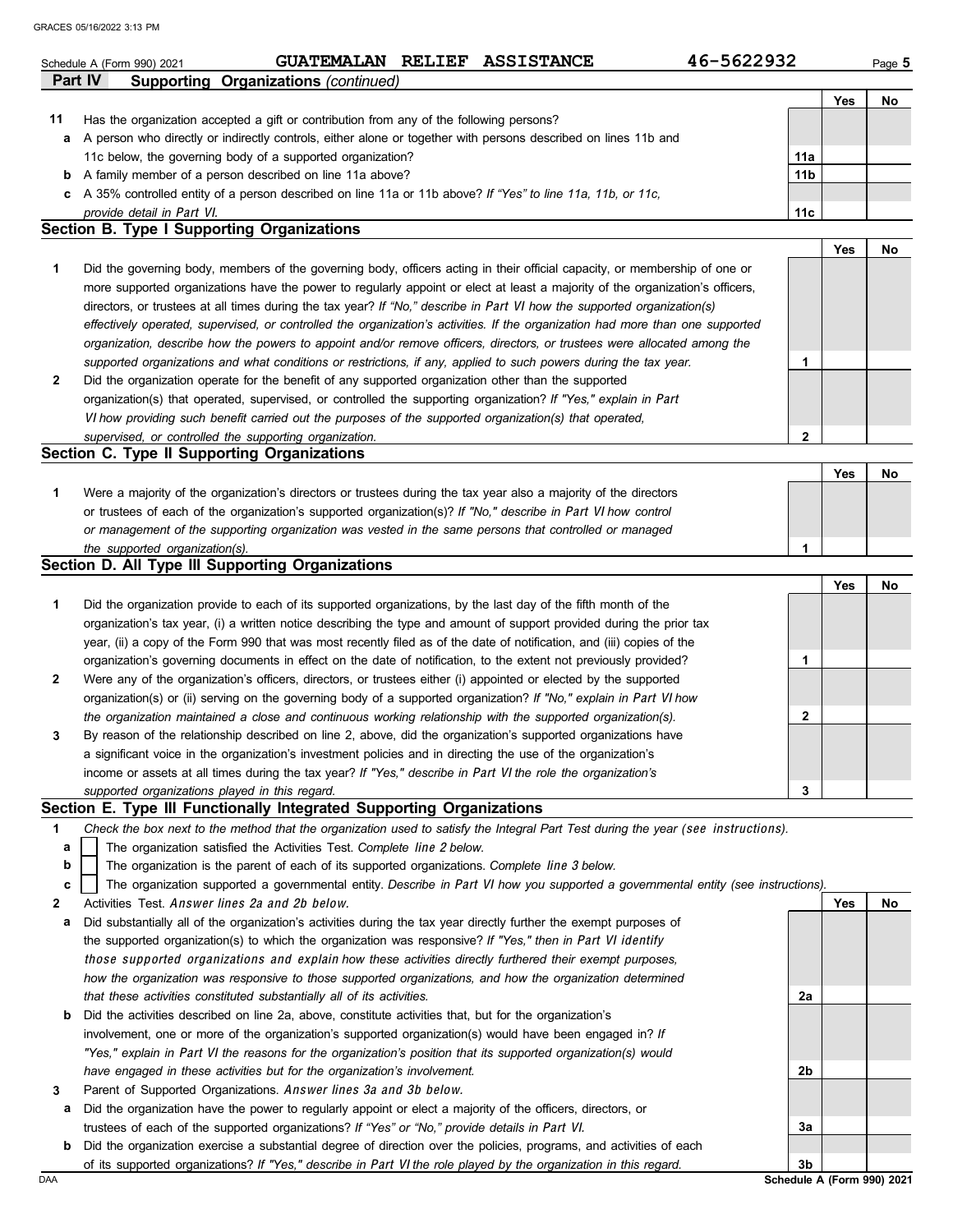GRACES 05/16/2022 3:13 PM

|                | GUATEMALAN RELIEF ASSISTANCE<br>Schedule A (Form 990) 2021                                                                       |              | 46-5622932     | Page 6                         |
|----------------|----------------------------------------------------------------------------------------------------------------------------------|--------------|----------------|--------------------------------|
| <b>Part V</b>  | Type III Non-Functionally Integrated 509(a)(3) Supporting Organizations                                                          |              |                |                                |
| 1              | Check here if the organization satisfied the Integral Part Test as a qualifying trust on Nov. 20, 1970 (explain in Part VI). See |              |                |                                |
|                | instructions. All other Type III non-functionally integrated supporting organizations must complete Sections A through E.        |              |                |                                |
|                | Section A - Adjusted Net Income                                                                                                  |              | (A) Prior Year | (B) Current Year<br>(optional) |
| 1              | Net short-term capital gain                                                                                                      | 1            |                |                                |
| $\mathbf{2}$   | Recoveries of prior-year distributions                                                                                           | $\mathbf{2}$ |                |                                |
| 3              | Other gross income (see instructions)                                                                                            | 3            |                |                                |
| 4              | Add lines 1 through 3.                                                                                                           | 4            |                |                                |
| 5              | Depreciation and depletion                                                                                                       | 5            |                |                                |
| 6              | Portion of operating expenses paid or incurred for production or collection                                                      |              |                |                                |
|                | of gross income or for management, conservation, or maintenance of                                                               |              |                |                                |
|                | property held for production of income (see instructions)                                                                        | 6            |                |                                |
| 7              | Other expenses (see instructions)                                                                                                | 7            |                |                                |
| 8              | Adjusted Net Income (subtract lines 5, 6, and 7 from line 4)                                                                     | 8            |                |                                |
|                | Section B - Minimum Asset Amount                                                                                                 |              | (A) Prior Year | (B) Current Year<br>(optional) |
| 1              | Aggregate fair market value of all non-exempt-use assets (see                                                                    |              |                |                                |
|                | instructions for short tax year or assets held for part of year):                                                                |              |                |                                |
|                | a Average monthly value of securities                                                                                            | 1a           |                |                                |
|                | <b>b</b> Average monthly cash balances                                                                                           | 1b           |                |                                |
|                | c Fair market value of other non-exempt-use assets                                                                               | 1c           |                |                                |
|                | d Total (add lines 1a, 1b, and 1c)                                                                                               | 1d           |                |                                |
|                | e Discount claimed for blockage or other factors                                                                                 |              |                |                                |
|                | (explain in detail in Part VI):                                                                                                  |              |                |                                |
| $\mathbf{2}$   | Acquisition indebtedness applicable to non-exempt-use assets                                                                     | $\mathbf{2}$ |                |                                |
| 3              | Subtract line 2 from line 1d.                                                                                                    | 3            |                |                                |
| 4              | Cash deemed held for exempt use. Enter 0.015 of line 3 (for greater amount,                                                      |              |                |                                |
|                | see instructions).                                                                                                               | 4            |                |                                |
| 5              | Net value of non-exempt-use assets (subtract line 4 from line 3)                                                                 | 5            |                |                                |
| 6              | Multiply line 5 by 0.035.                                                                                                        | 6            |                |                                |
| 7              | Recoveries of prior-year distributions                                                                                           | 7            |                |                                |
| 8              | Minimum Asset Amount (add line 7 to line 6)                                                                                      | 8            |                |                                |
|                | Section C - Distributable Amount                                                                                                 |              |                | <b>Current Year</b>            |
| 1.             | Adjusted net income for prior year (from Section A, line 8, column A)                                                            | 1            |                |                                |
| 2              | Enter 0.85 of line 1.                                                                                                            | 2            |                |                                |
| 3              | Minimum asset amount for prior year (from Section B, line 8, column A)                                                           | 3            |                |                                |
| 4              | Enter greater of line 2 or line 3.                                                                                               | 4            |                |                                |
| 5              | Income tax imposed in prior year                                                                                                 | 5            |                |                                |
| 6              | Distributable Amount. Subtract line 5 from line 4, unless subject to                                                             |              |                |                                |
|                | emergency temporary reduction (see instructions).                                                                                | 6            |                |                                |
| $\overline{7}$ | Check here if the current year is the organization's first as a non-functionally integrated Type III supporting organization     |              |                |                                |

(see instructions).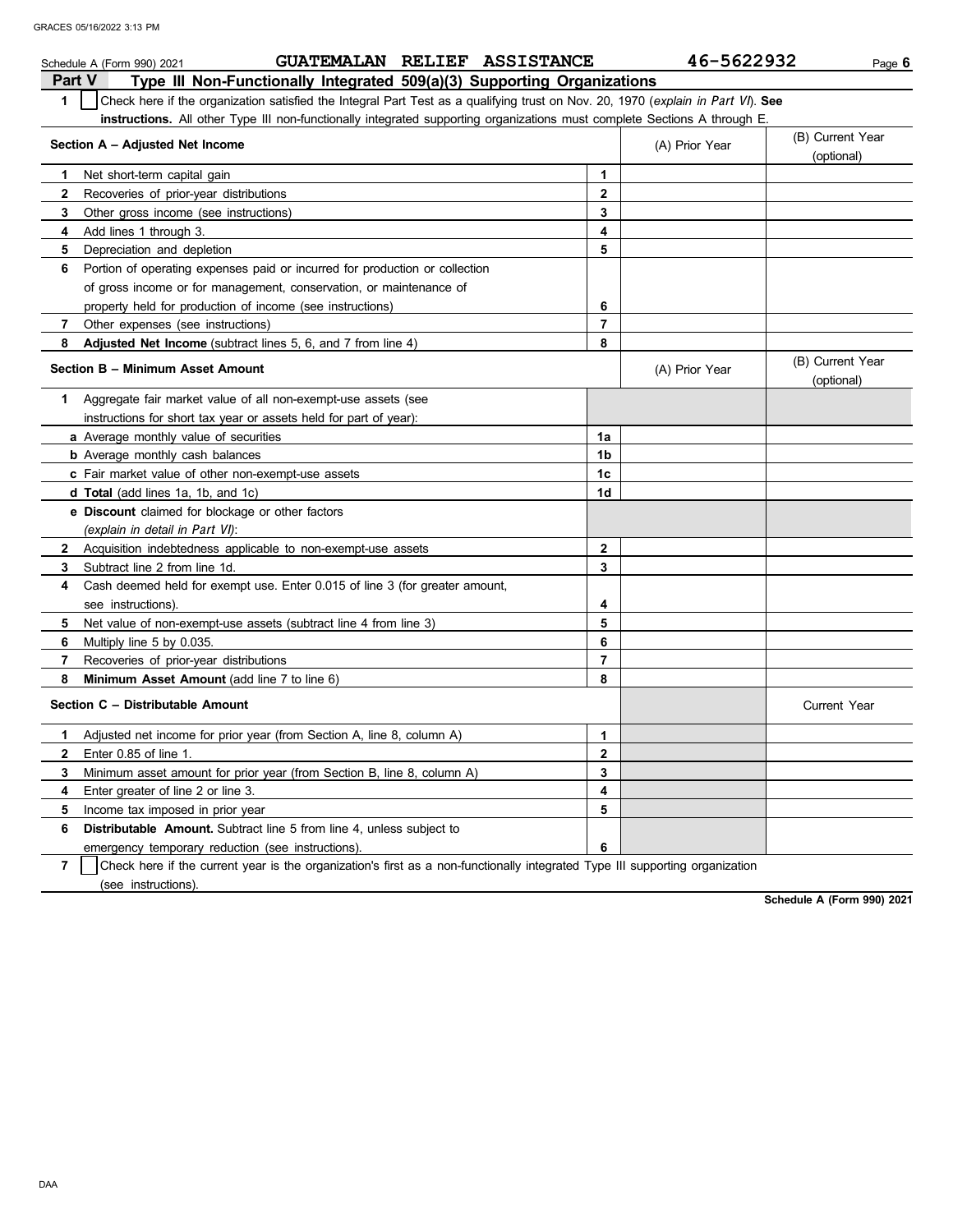|              | GUATEMALAN RELIEF ASSISTANCE<br>Schedule A (Form 990) 2021                                    |                             | 46-5622932                            | Page 7                                  |
|--------------|-----------------------------------------------------------------------------------------------|-----------------------------|---------------------------------------|-----------------------------------------|
|              | Part V<br>Type III Non-Functionally Integrated 509(a)(3) Supporting Organizations (continued) |                             |                                       |                                         |
|              | Section D - Distributions                                                                     |                             |                                       | <b>Current Year</b>                     |
| 1            | Amounts paid to supported organizations to accomplish exempt purposes                         |                             |                                       |                                         |
| $\mathbf{2}$ | Amounts paid to perform activity that directly furthers exempt purposes of supported          |                             |                                       |                                         |
|              | organizations, in excess of income from activity                                              |                             |                                       |                                         |
| 3            | Administrative expenses paid to accomplish exempt purposes of supported organizations         |                             |                                       |                                         |
| 4            | Amounts paid to acquire exempt-use assets                                                     |                             |                                       |                                         |
| 5            | Qualified set-aside amounts (prior IRS approval required—provide details in Part VI)          |                             |                                       |                                         |
| 6            | Other distributions ( <i>describe in Part VI</i> ). See instructions.                         |                             |                                       |                                         |
| 7            | Total annual distributions. Add lines 1 through 6.                                            |                             |                                       |                                         |
| 8            | Distributions to attentive supported organizations to which the organization is responsive    |                             |                                       |                                         |
|              | ( <i>provide details in Part VI</i> ). See instructions.                                      |                             |                                       |                                         |
| 9            | Distributable amount for 2021 from Section C, line 6                                          |                             |                                       |                                         |
| 10           | Line 8 amount divided by line 9 amount                                                        |                             |                                       |                                         |
|              |                                                                                               | (i)                         | (ii)                                  | (iii)                                   |
|              | <b>Section E - Distribution Allocations (see instructions)</b>                                | <b>Excess Distributions</b> | <b>Underdistributions</b><br>Pre-2021 | <b>Distributable</b><br>Amount for 2021 |
| 1            | Distributable amount for 2021 from Section C, line 6                                          |                             |                                       |                                         |
| $\mathbf{2}$ | Underdistributions, if any, for years prior to 2021                                           |                             |                                       |                                         |
|              | (reasonable cause required-explain in Part VI). See                                           |                             |                                       |                                         |
|              | instructions.                                                                                 |                             |                                       |                                         |
| 3            | Excess distributions carryover, if any, to 2021                                               |                             |                                       |                                         |
|              |                                                                                               |                             |                                       |                                         |
|              |                                                                                               |                             |                                       |                                         |
|              |                                                                                               |                             |                                       |                                         |
|              |                                                                                               |                             |                                       |                                         |
|              |                                                                                               |                             |                                       |                                         |
|              | f Total of lines 3a through 3e                                                                |                             |                                       |                                         |
|              | <b>g</b> Applied to underdistributions of prior years                                         |                             |                                       |                                         |
|              | h Applied to 2021 distributable amount                                                        |                             |                                       |                                         |
| İ.           | Carryover from 2016 not applied (see instructions)                                            |                             |                                       |                                         |
|              | Remainder. Subtract lines 3g, 3h, and 3i from line 3f.                                        |                             |                                       |                                         |
| 4            | Distributions for 2021 from                                                                   |                             |                                       |                                         |
|              | Section D, line 7:<br>\$                                                                      |                             |                                       |                                         |
|              | <b>a</b> Applied to underdistributions of prior years                                         |                             |                                       |                                         |
|              | <b>b</b> Applied to 2021 distributable amount                                                 |                             |                                       |                                         |
|              | c Remainder. Subtract lines 4a and 4b from line 4.                                            |                             |                                       |                                         |
| 5            | Remaining underdistributions for years prior to 2021, if                                      |                             |                                       |                                         |
|              | any. Subtract lines 3g and 4a from line 2. For result                                         |                             |                                       |                                         |
|              | greater than zero, explain in Part VI. See instructions.                                      |                             |                                       |                                         |
| 6            | Remaining underdistributions for 2021 Subtract lines 3h                                       |                             |                                       |                                         |
|              | and 4b from line 1. For result greater than zero, explain in                                  |                             |                                       |                                         |
|              | Part VI. See instructions.                                                                    |                             |                                       |                                         |
| 7            | Excess distributions carryover to 2022. Add lines 3j                                          |                             |                                       |                                         |
|              | and 4c.                                                                                       |                             |                                       |                                         |
| 8            | Breakdown of line 7:                                                                          |                             |                                       |                                         |
|              |                                                                                               |                             |                                       |                                         |
|              |                                                                                               |                             |                                       |                                         |
|              |                                                                                               |                             |                                       |                                         |
|              |                                                                                               |                             |                                       |                                         |
|              | e Excess from 2021                                                                            |                             |                                       |                                         |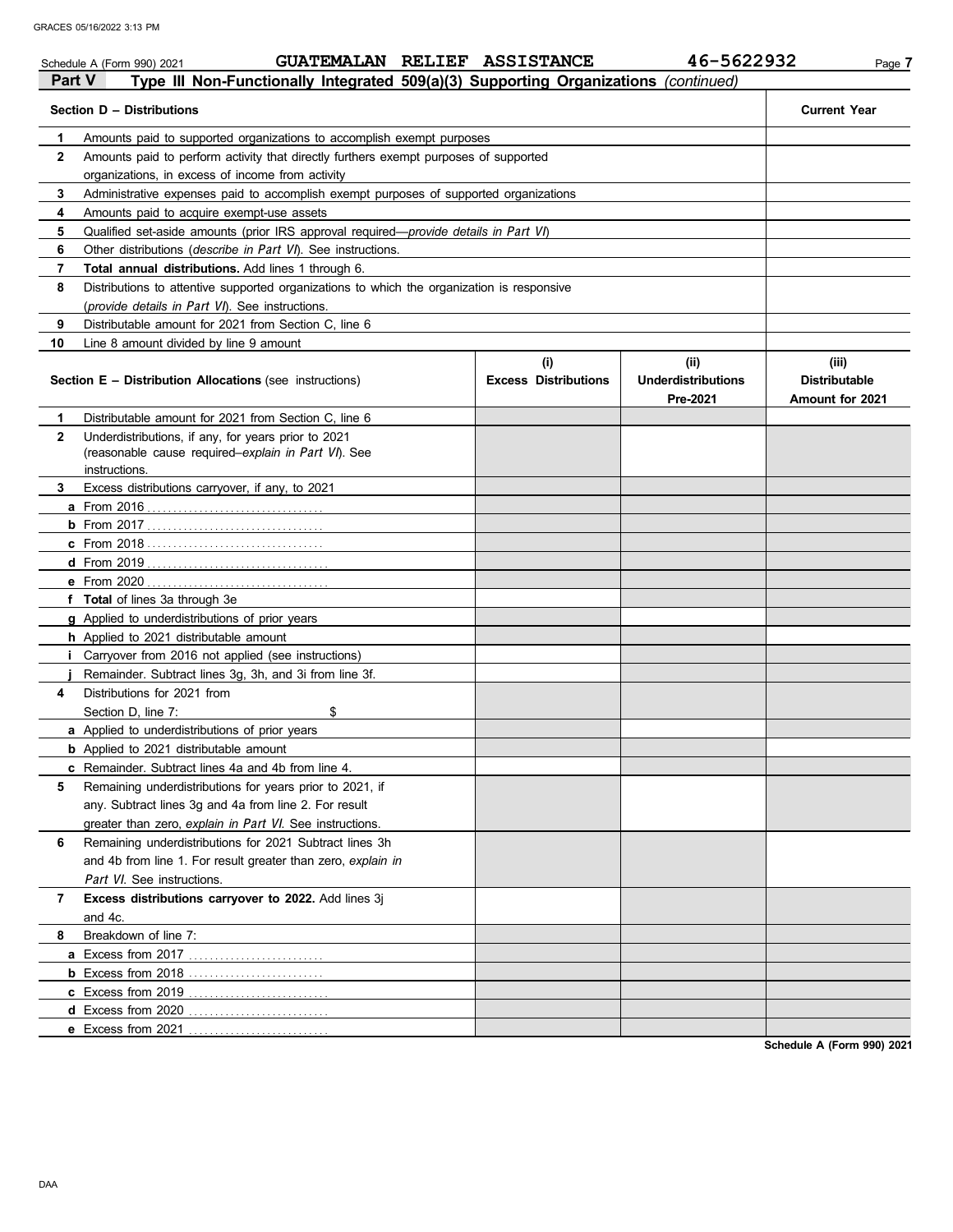| Schedule A (Form 990) 2021 |                                                                                                | GUATEMALAN RELIEF ASSISTANCE | 46-5622932                                                                                                                                                                                                                                                                                                                                                                                                                                                                                | Page 8 |
|----------------------------|------------------------------------------------------------------------------------------------|------------------------------|-------------------------------------------------------------------------------------------------------------------------------------------------------------------------------------------------------------------------------------------------------------------------------------------------------------------------------------------------------------------------------------------------------------------------------------------------------------------------------------------|--------|
| Part VI                    | lines 2, 5, and 6. Also complete this part for any additional information. (See instructions.) |                              | Supplemental Information. Provide the explanations required by Part II, line 10; Part II, line 17a or 17b; Part<br>III, line 12; Part IV, Section A, lines 1, 2, 3b, 3c, 4b, 4c, 5a, 6, 9a, 9b, 9c, 11a, 11b, and 11c; Part IV, Section<br>B, lines 1 and 2; Part IV, Section C, line 1; Part IV, Section D, lines 2 and 3; Part IV, Section E, lines 1c, 2a, 2b,<br>3a, and 3b; Part V, line 1; Part V, Section B, line 1e; Part V, Section D, lines 5, 6, and 8; and Part V, Section E, |        |
|                            |                                                                                                |                              |                                                                                                                                                                                                                                                                                                                                                                                                                                                                                           |        |
|                            |                                                                                                |                              |                                                                                                                                                                                                                                                                                                                                                                                                                                                                                           |        |
|                            |                                                                                                |                              |                                                                                                                                                                                                                                                                                                                                                                                                                                                                                           |        |
|                            |                                                                                                |                              |                                                                                                                                                                                                                                                                                                                                                                                                                                                                                           |        |
|                            |                                                                                                |                              |                                                                                                                                                                                                                                                                                                                                                                                                                                                                                           |        |
|                            |                                                                                                |                              |                                                                                                                                                                                                                                                                                                                                                                                                                                                                                           |        |
|                            |                                                                                                |                              |                                                                                                                                                                                                                                                                                                                                                                                                                                                                                           |        |
|                            |                                                                                                |                              |                                                                                                                                                                                                                                                                                                                                                                                                                                                                                           |        |
|                            |                                                                                                |                              |                                                                                                                                                                                                                                                                                                                                                                                                                                                                                           |        |
|                            |                                                                                                |                              |                                                                                                                                                                                                                                                                                                                                                                                                                                                                                           |        |
|                            |                                                                                                |                              |                                                                                                                                                                                                                                                                                                                                                                                                                                                                                           |        |
|                            |                                                                                                |                              |                                                                                                                                                                                                                                                                                                                                                                                                                                                                                           |        |
|                            |                                                                                                |                              |                                                                                                                                                                                                                                                                                                                                                                                                                                                                                           |        |
|                            |                                                                                                |                              |                                                                                                                                                                                                                                                                                                                                                                                                                                                                                           |        |
|                            |                                                                                                |                              |                                                                                                                                                                                                                                                                                                                                                                                                                                                                                           |        |
|                            |                                                                                                |                              |                                                                                                                                                                                                                                                                                                                                                                                                                                                                                           |        |
|                            |                                                                                                |                              |                                                                                                                                                                                                                                                                                                                                                                                                                                                                                           |        |
|                            |                                                                                                |                              |                                                                                                                                                                                                                                                                                                                                                                                                                                                                                           |        |
|                            |                                                                                                |                              |                                                                                                                                                                                                                                                                                                                                                                                                                                                                                           |        |
|                            |                                                                                                |                              |                                                                                                                                                                                                                                                                                                                                                                                                                                                                                           |        |
|                            |                                                                                                |                              |                                                                                                                                                                                                                                                                                                                                                                                                                                                                                           |        |
|                            |                                                                                                |                              |                                                                                                                                                                                                                                                                                                                                                                                                                                                                                           |        |
|                            |                                                                                                |                              |                                                                                                                                                                                                                                                                                                                                                                                                                                                                                           |        |
|                            |                                                                                                |                              |                                                                                                                                                                                                                                                                                                                                                                                                                                                                                           |        |
|                            |                                                                                                |                              |                                                                                                                                                                                                                                                                                                                                                                                                                                                                                           |        |
|                            |                                                                                                |                              |                                                                                                                                                                                                                                                                                                                                                                                                                                                                                           |        |
|                            |                                                                                                |                              |                                                                                                                                                                                                                                                                                                                                                                                                                                                                                           |        |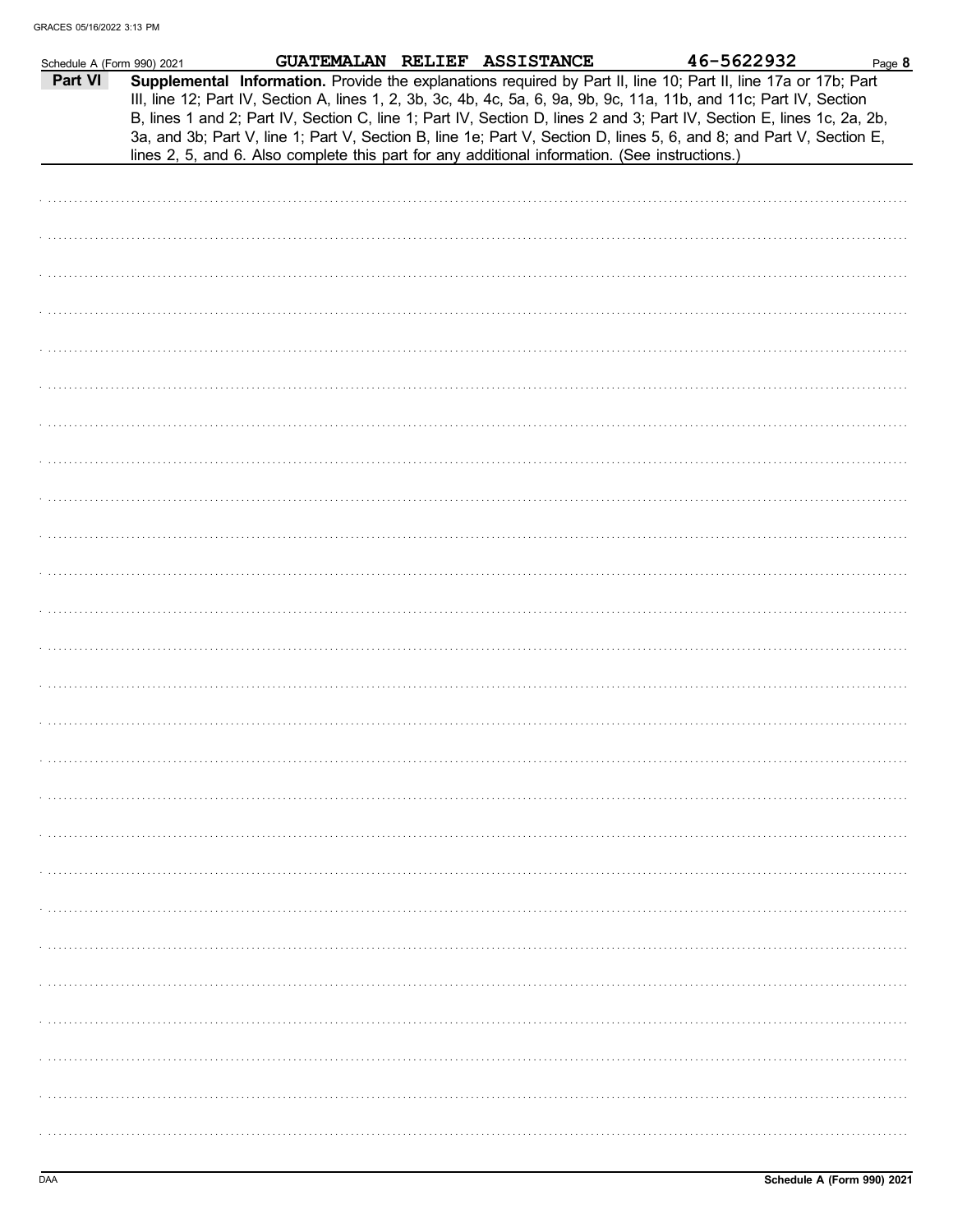## **Schedule of Contributors Schedule B**

**2021**

#### **Attach to Form 990 or Form 990-PF. Go to** www.irs.gov/Form990 **for the latest information.**

**Employer identification number**

Name of the organization

Department of the Treasury Internal Revenue Service

**(Form 990)**

#### **GUATEMALAN RELIEF ASSISTANCE 46-5622932**

**Organization type** (check one):

| Filers of:         | Section:                                                                    |
|--------------------|-----------------------------------------------------------------------------|
| Form 990 or 990-EZ | $ X $ 501(c)(<br>3 ) (enter number) organization                            |
|                    | $4947(a)(1)$ nonexempt charitable trust not treated as a private foundation |
|                    | 527 political organization                                                  |
| Form 990-PF        | $501(c)(3)$ exempt private foundation                                       |
|                    | $4947(a)(1)$ nonexempt charitable trust treated as a private foundation     |
|                    | $501(c)(3)$ taxable private foundation                                      |

Check if your organization is covered by the **General Rule** or a **Special Rule. Note:** Only a section 501(c)(7), (8), or (10) organization can check boxes for both the General Rule and a Special Rule. See instructions.

#### **General Rule**

For an organization filing Form 990, 990-EZ, or 990-PF that received, during the year, contributions totaling \$5,000 **X** or more (in money or property) from any one contributor. Complete Parts I and II. See instructions for determining a contributor's total contributions.

#### **Special Rules**

For an organization described in section 501(c)(3) filing Form 990 or 990-EZ that met the  $33<sup>1</sup>/3%$  support test of the regulations under sections 509(a)(1) and 170(b)(1)(A)(vi), that checked Schedule A (Form 990), Part II, line 13, 16a, or 16b, and that received from any one contributor, during the year, total contributions of the greater of **(1)** \$5,000; or **(2)** 2% of the amount on (i) Form 990, Part VIII, line 1h; or (ii) Form 990-EZ, line 1. Complete Parts I and II.

literary, or educational purposes, or for the prevention of cruelty to children or animals. Complete Parts I (entering For an organization described in section 501(c)(7), (8), or (10) filing Form 990 or 990-EZ that received from any one contributor, during the year, total contributions of more than \$1,000 *exclusively* for religious, charitable, scientific, "N/A" in column (b) instead of the contributor name and address), II, and III.

For an organization described in section 501(c)(7), (8), or (10) filing Form 990 or 990-EZ that received from any one contributor, during the year, contributions *exclusively* for religious, charitable, etc., purposes, but no such contributions totaled more than \$1,000. If this box is checked, enter here the total contributions that were received during the year for an *exclusively* religious, charitable, etc., purpose. Don't complete any of the parts unless the **General Rule** applies to this organization because it received *nonexclusively* religious, charitable, etc., contributions totaling \$5,000 or more during the year . . . . . . . . . . . . . . . . . . . . . . . . . . . . . . . . . . . . . . . . . . . . . . . . . . . . . . . . . . . . . . . . . . . . . . . . . . . . . . . . \$ . . . . . . . . . . . . . . . . . . . . . . . . . . .

**must** answer "No" on Part IV, line 2, of its Form 990; or check the box on line H of its Form 990-EZ or on its Form 990-PF, Part I, line 2, to certify that it doesn't meet the filing requirements of Schedule B (Form 990). **Caution:** An organization that isn't covered by the General Rule and/or the Special Rules doesn't file Schedule B (Form 990), but it

**For Paperwork Reduction Act Notice, see the instructions for Form 990, 990-EZ, or 990-PF.**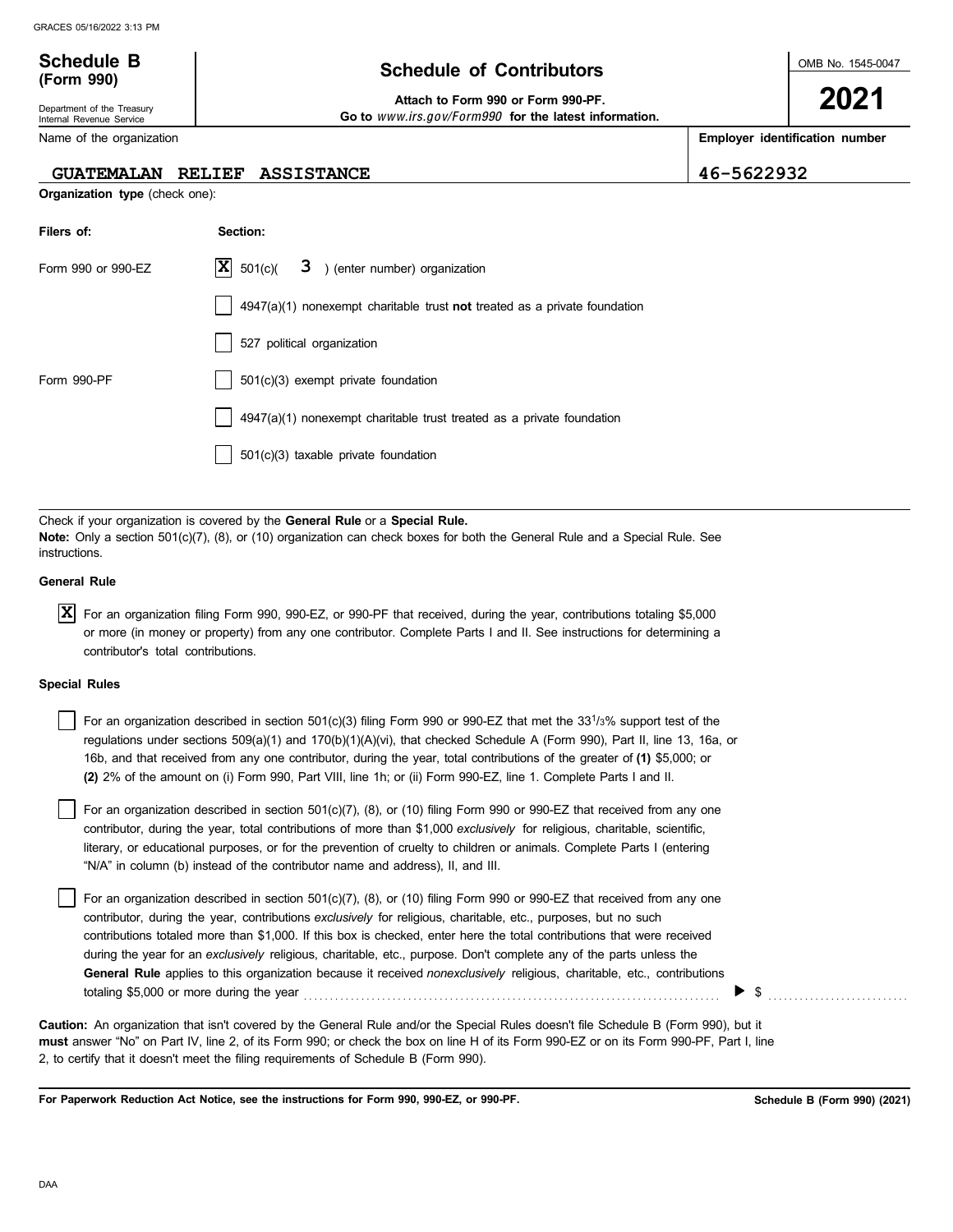|                  | Name of organization<br>GUATEMALAN RELIEF ASSISTANCE                                                  |                                            | Employer identification number<br>46-5622932                                                                               |
|------------------|-------------------------------------------------------------------------------------------------------|--------------------------------------------|----------------------------------------------------------------------------------------------------------------------------|
| Part I           | <b>Contributors</b> (see instructions). Use duplicate copies of Part I if additional space is needed. |                                            |                                                                                                                            |
| (a)<br>No.       | (b)<br>Name, address, and ZIP + 4                                                                     | (c)<br><b>Total contributions</b>          | (d)<br>Type of contribution                                                                                                |
| 1                | Gary & Sherry Brooten<br>2107 E Coyote Ct<br>Colbert<br>WA 99005                                      | 62,022<br>$\mathsf{\$}$                    | X<br><b>Person</b><br>Payroll<br>Noncash<br>(Complete Part II for<br>noncash contributions.)                               |
| (a)<br>No.       | (b)<br>Name, address, and ZIP + 4                                                                     | (c)<br><b>Total contributions</b>          | (d)<br>Type of contribution                                                                                                |
| $\overline{2}$   | First United Methodist Church<br>1115 South Boulder<br>OK 74119<br>Tulsa                              | 31,169<br>\$                               | X<br><b>Person</b><br>Payroll<br>Noncash<br>(Complete Part II for<br>noncash contributions.)                               |
| (a)<br>No.       | (b)<br>Name, address, and ZIP + 4                                                                     | (c)<br><b>Total contributions</b>          | (d)<br>Type of contribution                                                                                                |
| $\mathbf{3}$     | Luke's Episcopal Church<br>St.<br>131 W Council St<br>Salisbury<br>NC 28144                           | 25,688<br>\$                               | X<br><b>Person</b><br>Payroll<br>Noncash<br>(Complete Part II for<br>noncash contributions.)                               |
| (a)              | (b)                                                                                                   | (c)                                        | (d)                                                                                                                        |
| No.<br>4         | Name, address, and ZIP + 4<br>Gabriel Strom<br>623 Wild Indigo Ave.<br>Romeoville<br>IL 60446         | <b>Total contributions</b><br>24,969<br>\$ | Type of contribution<br>$ \mathbf{x} $<br>Person<br>Payroll<br>Noncash<br>(Complete Part II for<br>noncash contributions.) |
| (a)<br>No.       | (b)<br>Name, address, and ZIP + 4                                                                     | (c)<br><b>Total contributions</b>          | (d)<br>Type of contribution                                                                                                |
| $\overline{5}$   | David Wandel<br>8003 Hog Neck Rd<br>Pasadena<br>MD 21122                                              | 19,094<br>\$                               | X<br><b>Person</b><br>Payroll<br><b>Noncash</b><br>(Complete Part II for<br>noncash contributions.)                        |
| (a)<br>No.       | (b)<br>Name, address, and ZIP + 4                                                                     | (c)<br><b>Total contributions</b>          | (d)<br>Type of contribution                                                                                                |
| $6 \overline{6}$ | Kevin & Amy King<br>1326 E. 35th Place<br>OK 74119<br>Tulsa                                           | 18,620<br>\$                               | $ \mathbf{x} $<br><b>Person</b><br>Payroll<br><b>Noncash</b><br>(Complete Part II for                                      |

noncash contributions.)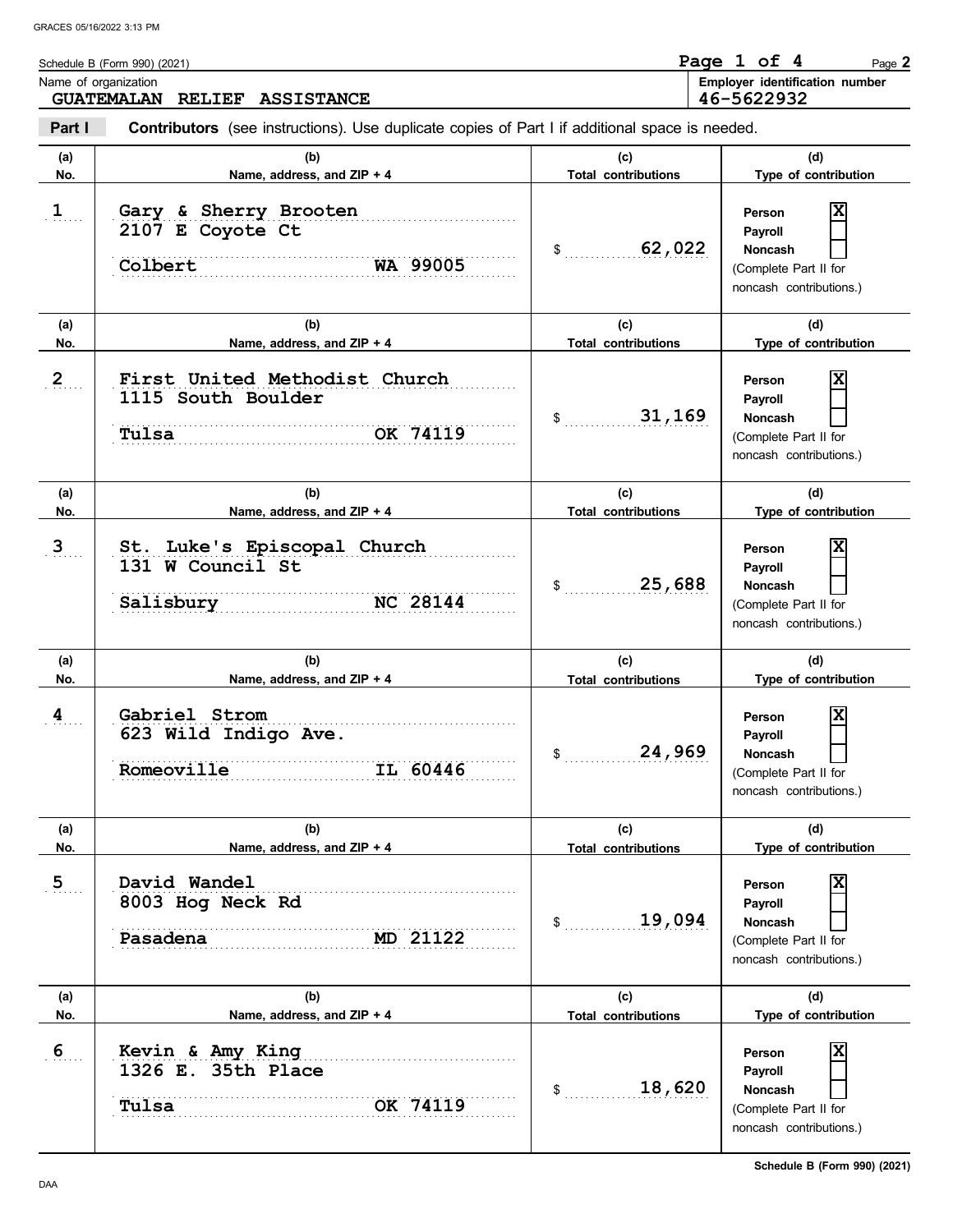|                  | Schedule B (Form 990) (2021)<br>Name of organization                                                  |                                   | Page 2 of 4<br>Page 2<br>Employer identification number                                       |
|------------------|-------------------------------------------------------------------------------------------------------|-----------------------------------|-----------------------------------------------------------------------------------------------|
|                  | <b>GUATEMALAN</b><br><b>RELIEF</b><br><b>ASSISTANCE</b>                                               |                                   | 46-5622932                                                                                    |
| Part I           | <b>Contributors</b> (see instructions). Use duplicate copies of Part I if additional space is needed. |                                   |                                                                                               |
| (a)<br>No.       | (b)<br>Name, address, and ZIP + 4                                                                     | (c)<br><b>Total contributions</b> | (d)<br>Type of contribution                                                                   |
| 7                | M&M Roofing Inc.<br>3488 Eagle Nest Dr<br>IL 60417<br>Crete                                           | 15,000<br>$\mathsf{\$}$           | X<br>Person<br>Payroll<br><b>Noncash</b><br>(Complete Part II for<br>noncash contributions.)  |
| (a)<br>No.       | (b)<br>Name, address, and ZIP + 4                                                                     | (c)<br><b>Total contributions</b> | (d)<br>Type of contribution                                                                   |
| $\mathbf{8}$     | Mark & Jane Ritchie<br>505 Timberlane Trail<br><b>NC 28147</b><br>Salisbury                           | 12,000<br>$\mathsf{\$}$           | x<br>Person<br>Payroll<br>Noncash<br>(Complete Part II for<br>noncash contributions.)         |
| (a)<br>No.       | (b)<br>Name, address, and ZIP + 4                                                                     | (c)<br><b>Total contributions</b> | (d)<br>Type of contribution                                                                   |
| 9 <sub></sub>    | Clint Brian<br>4815 E 112th Pl<br>OK 74133<br>Tulsa                                                   | 11,872<br>$\mathsf{\$}$           | Person<br>Payroll<br>Noncash<br>(Complete Part II for<br>noncash contributions.)              |
| (a)<br>No.       | (b)<br>Name, address, and ZIP + 4                                                                     | (c)<br><b>Total contributions</b> | (d)<br>Type of contribution                                                                   |
| 10               | St. Mary Catholic Church<br>N Church St.<br>307<br>Bloomfield<br>NM 87413                             | 11,000<br>\$                      | Ιx<br>Person<br>Payroll<br><b>Noncash</b><br>(Complete Part II for<br>noncash contributions.) |
| (a)<br>No.       | (b)<br>Name, address, and ZIP + 4                                                                     | (c)<br><b>Total contributions</b> | (d)<br>Type of contribution                                                                   |
| 11               | Michael Wagner<br>PO Box 82<br>NY 14564<br>Victor                                                     | 10,320<br>\$                      | Person<br>Payroll<br><b>Noncash</b><br>(Complete Part II for<br>noncash contributions.)       |
| (a)<br><b>No</b> | (b)<br>Name address and $71D + 7$                                                                     | (c)<br>Total contributions        | (d)<br>Type of contribution                                                                   |

**No. Name, address, and ZIP + 4 Total contributions** Type of contribution **Person Payroll Noncash** \$ . . . . . . . . . . . . . . . . . . . . . . . . . . . . **10,000** (Complete Part II for noncash contributions.)  $12.$ . . . . . . . . . . . . . . . . . . . . . . . . . . . . . . . . . . . . . . . . . . . . . . . . . . . . . . . . . . . . . . . . . . . . . . . . . . . . . . . . . . . . . . . . . . . . . . . . . . . . . . . . . . . . . . . . . . . . . . . . . . . . . . . . . . . . . . . . . . . . . . . . . . . . . . . . . . **Brookfield CT 06804** 12 | Martin & Maria Ortner Tapping Found. **Total contributions PO Box 5305 X**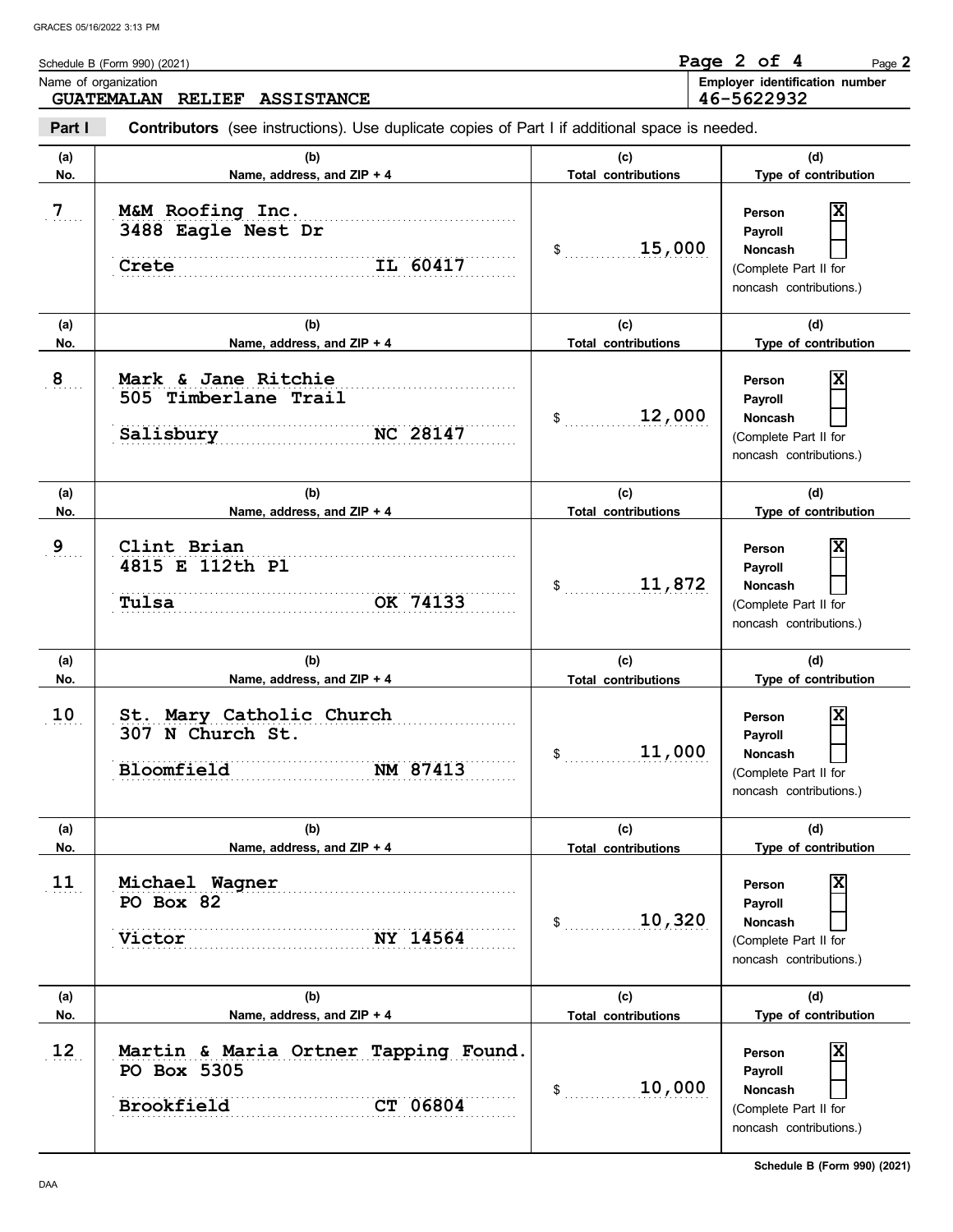|            | Schedule B (Form 990) (2021)<br>Name of organization<br>GUATEMALAN RELIEF ASSISTANCE                  |                                           | Page 3 of 4<br>Page 2<br>Employer identification number<br>46-5622932                                                                             |
|------------|-------------------------------------------------------------------------------------------------------|-------------------------------------------|---------------------------------------------------------------------------------------------------------------------------------------------------|
| Part I     | <b>Contributors</b> (see instructions). Use duplicate copies of Part I if additional space is needed. |                                           |                                                                                                                                                   |
| (a)<br>No. | (b)<br>Name, address, and ZIP + 4                                                                     | (c)<br><b>Total contributions</b>         | (d)<br>Type of contribution                                                                                                                       |
| 13         | Katherine Jones<br>310 Spyglass Hill Place<br>NC 28144<br>Salisbury                                   | 10,000<br>$\frac{1}{2}$                   | $ \mathbf{x} $<br><b>Person</b><br>Payroll<br><b>Noncash</b><br>(Complete Part II for<br>noncash contributions.)                                  |
| (a)<br>No. | (b)<br>Name, address, and ZIP + 4                                                                     | (c)<br><b>Total contributions</b>         | (d)<br>Type of contribution                                                                                                                       |
| 14         | Michael Moreno<br>8300 Spring Breeze Ct.<br>MD 21043<br>Ellicott City                                 | 9,480<br>$\mathfrak s$                    | $ \mathbf{x} $<br>Person<br>Payroll<br><b>Noncash</b><br>(Complete Part II for<br>noncash contributions.)                                         |
| (a)<br>No. | (b)<br>Name, address, and ZIP + 4                                                                     | (c)<br><b>Total contributions</b>         | (d)<br>Type of contribution                                                                                                                       |
| 15         | Northview Bible Church<br>13521 N Mill Rd<br>WA 99208<br>Spokane                                      | 8,807<br>$\mathsf{\$}$                    | $ \mathbf{x} $<br><b>Person</b><br>Payroll<br><b>Noncash</b><br>(Complete Part II for<br>noncash contributions.)                                  |
| (a)        | (b)                                                                                                   | (c)                                       | (d)                                                                                                                                               |
| No.<br>16  | Name, address, and ZIP + 4<br>Joe & Alissa Nadeau<br>314 E. 11th Street<br>WA 99006<br>Deer Park      | <b>Total contributions</b><br>7,520<br>\$ | Type of contribution<br>$\mathbf{\overline{x}}$<br><b>Person</b><br>Payroll<br><b>Noncash</b><br>(Complete Part II for<br>noncash contributions.) |
| (a)<br>No. | (b)<br>Name, address, and ZIP + 4                                                                     | (c)<br><b>Total contributions</b>         | (d)<br>Type of contribution                                                                                                                       |
| 17         | Keith Borg<br>1201 W. Avenue F<br>Garland<br>TX 75040                                                 | 7,353<br>\$                               | X<br>Person<br>Payroll<br><b>Noncash</b><br>(Complete Part II for<br>noncash contributions.)                                                      |
| (a)<br>No. | (b)<br>Name, address, and ZIP + 4                                                                     | (c)<br><b>Total contributions</b>         | (d)<br>Type of contribution                                                                                                                       |
| 18         | Harold Battenfield<br>4414 S. Zunis<br>OK 74105<br>Tulsa                                              | 7,000<br>$\mathsf{\$}$                    | $\overline{\mathbf{x}}$<br>Person<br>Payroll<br><b>Noncash</b><br>(Complete Part II for                                                           |

. . . . . . . . . . . . . . . . . . . . . . . . . . . . . . . . . . . . . . . . . . . . . . . . . . . . . . . . . . . . . . . . . . . . . . . . . . . . .

(Complete Part II for noncash contributions.)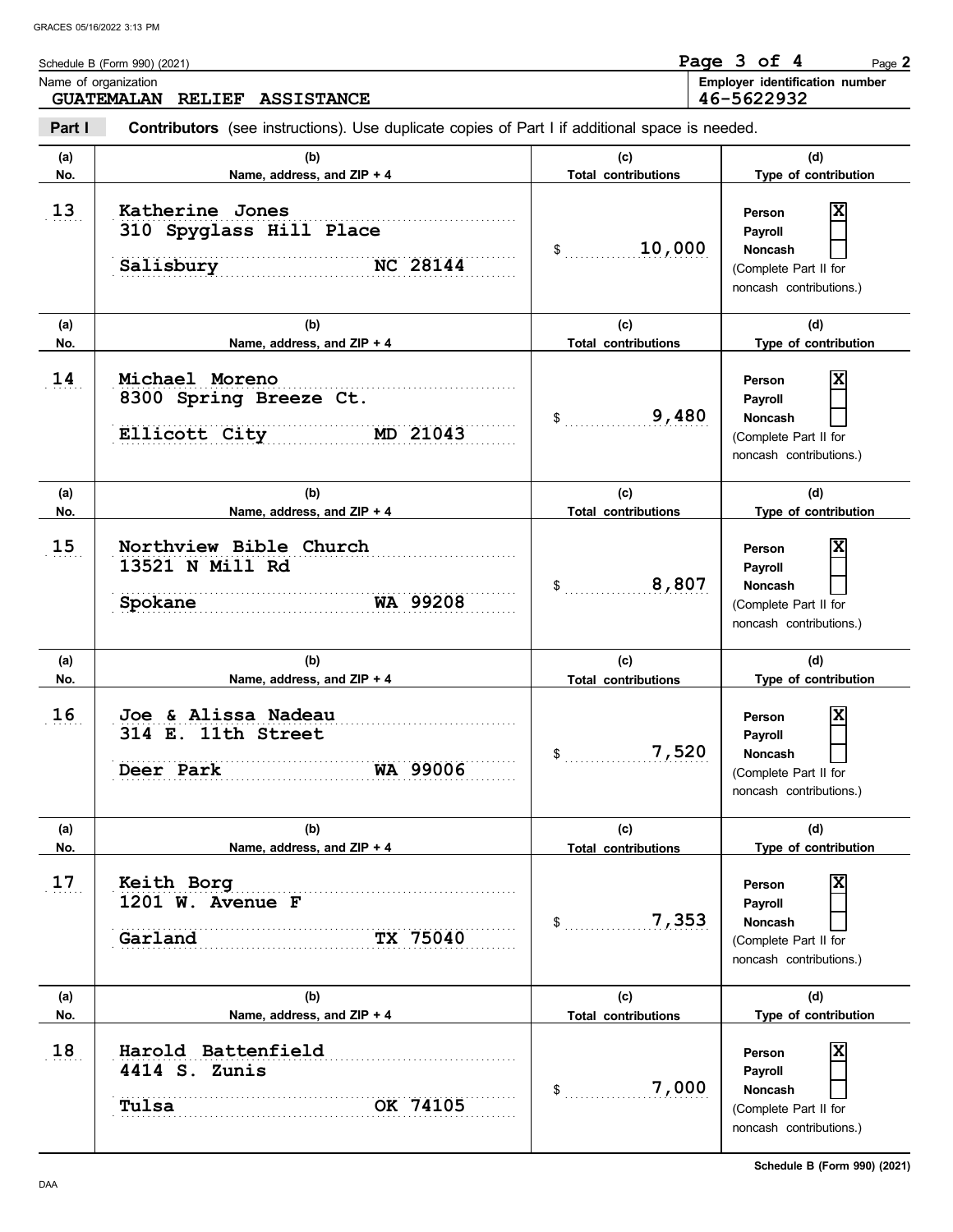|            | Name of organization<br><b>GUATEMALAN RELIEF</b><br><b>ASSISTANCE</b>                                 |                                   | Employer identification number<br>46-5622932                                                  |
|------------|-------------------------------------------------------------------------------------------------------|-----------------------------------|-----------------------------------------------------------------------------------------------|
| Part I     | <b>Contributors</b> (see instructions). Use duplicate copies of Part I if additional space is needed. |                                   |                                                                                               |
| (a)<br>No. | (b)<br>Name, address, and ZIP + 4                                                                     | (c)<br><b>Total contributions</b> | (d)<br>Type of contribution                                                                   |
| 19         | St. John's Lutheran Churach<br>200 West Innes St.<br>NC 28144<br>Salisbury                            | 6,650<br>$\mathsf{S}$             | X<br>Person<br>Payroll<br><b>Noncash</b><br>(Complete Part II for<br>noncash contributions.)  |
| (a)<br>No. | (b)<br>Name, address, and ZIP + 4                                                                     | (c)<br><b>Total contributions</b> | (d)<br>Type of contribution                                                                   |
| 20         | Michael Stansbury<br>8335 Memphis Arlington<br>TN 38133<br>Bartlett                                   | 5,789<br>$\mathsf{S}$             | X<br>Person<br>Payroll<br><b>Noncash</b><br>(Complete Part II for<br>noncash contributions.)  |
| (a)<br>No. | (b)<br>Name, address, and ZIP + 4                                                                     | (c)<br><b>Total contributions</b> | (d)<br>Type of contribution                                                                   |
| 21         | Gustavo & Valerie Lopez<br>3135 E 42nd St.<br>OK 74105<br>Tulsa                                       | 5,000<br>\$                       | X<br>Person<br>Payroll<br><b>Noncash</b><br>(Complete Part II for<br>noncash contributions.)  |
| (a)<br>No. | (b)<br>Name, address, and ZIP + 4                                                                     | (c)<br><b>Total contributions</b> | (d)<br>Type of contribution                                                                   |
| 22         | James Ryser<br>104 Covenant Woods Dr.<br>Salisbury<br><b>NC 28144</b>                                 | 5,000<br>\$                       | ΙX<br>Person<br><b>Pavroll</b><br>Noncash<br>(Complete Part II for<br>noncash contributions.) |
| (a)<br>No. | (b)<br>Name, address, and ZIP + 4                                                                     | (c)<br><b>Total contributions</b> | (d)<br>Type of contribution                                                                   |
| 23         | Universal Leaf Foundation<br>9201 Forest Hill Dr.<br>VA 23235<br>Richmond                             | 5,000<br>\$                       | х<br>Person<br>Payroll<br>Noncash<br>(Complete Part II for<br>noncash contributions.)         |
| (a)<br>No. | (b)<br>Name, address, and ZIP + 4                                                                     | (c)<br><b>Total contributions</b> | (d)<br>Type of contribution                                                                   |
|            |                                                                                                       | \$                                | Person<br>Payroll<br>Noncash<br>(Complete Part II for<br>noncash contributions.)              |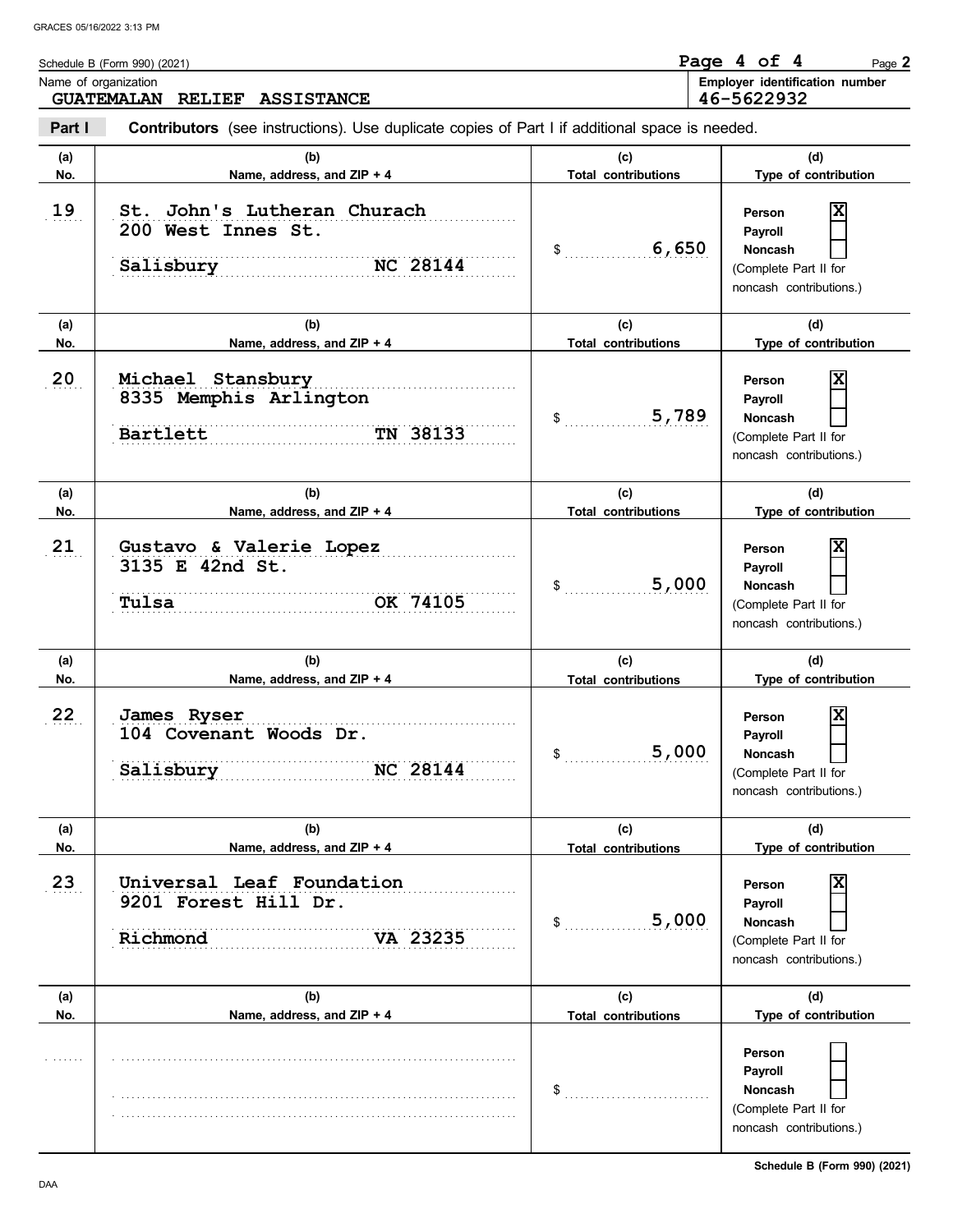| <b>SCHEDULE F</b>                                      |                                           |                                                                                           |                                                                                                                                                                | <b>Statement of Activities Outside the United States</b>                                                                    | OMB No. 1545-0047                                                 |
|--------------------------------------------------------|-------------------------------------------|-------------------------------------------------------------------------------------------|----------------------------------------------------------------------------------------------------------------------------------------------------------------|-----------------------------------------------------------------------------------------------------------------------------|-------------------------------------------------------------------|
| (Form 990)                                             |                                           |                                                                                           |                                                                                                                                                                | Complete if the organization answered "Yes" on Form 990, Part IV, line 14b, 15, or 16.                                      |                                                                   |
| Department of the Treasury<br>Internal Revenue Service |                                           |                                                                                           | Attach to Form 990.<br>Go to www.irs.gov/Form990 for instructions and the latest information.                                                                  |                                                                                                                             | Open to Public<br><b>Inspection</b>                               |
| Name of the organization                               |                                           |                                                                                           | GUATEMALAN RELIEF ASSISTANCE                                                                                                                                   | Employer identification number<br>46-5622932                                                                                |                                                                   |
| Part I                                                 |                                           |                                                                                           |                                                                                                                                                                | General Information on Activities Outside the United States. Complete if the organization answered "Yes" on                 |                                                                   |
|                                                        | Form 990, Part IV, line 14b.              |                                                                                           | 1 For grantmakers. Does the organization maintain records to substantiate the amount of its grants and                                                         |                                                                                                                             |                                                                   |
|                                                        |                                           |                                                                                           | other assistance, the grantees' eligibility for the grants or assistance, and the selection criteria used to                                                   |                                                                                                                             | $ X $ No<br><b>Yes</b>                                            |
| $\mathbf{2}$<br>outside the United States.             |                                           |                                                                                           |                                                                                                                                                                | For grantmakers. Describe in Part V the organization's procedures for monitoring the use of its grants and other assistance |                                                                   |
| 3                                                      |                                           |                                                                                           | Activities per Region. (The following Part I, line 3 table can be duplicated if additional space is needed.)                                                   |                                                                                                                             |                                                                   |
| (a) Region                                             | (b) Number<br>of offices in<br>the region | (c) Number of<br>employees,<br>agents, and<br>independent<br>contractors<br>in the region | (d) Activities conducted in the<br>region (by type) (such as,<br>fundraising, program services,<br>investments, grants to recipients<br>located in the region) | (e) If activity listed in (d) is<br>a program service,<br>describe specific type of<br>service(s) in the region             | (f) Total<br>expenditures for<br>and investments<br>in the region |
| CENTRAL AMERICA                                        |                                           |                                                                                           |                                                                                                                                                                |                                                                                                                             |                                                                   |
| (1)                                                    |                                           |                                                                                           | <b>INTEGRADA</b><br><b>1 ESCUELA</b>                                                                                                                           | SEE MISSION STMT                                                                                                            |                                                                   |
| (2)                                                    |                                           |                                                                                           |                                                                                                                                                                |                                                                                                                             |                                                                   |
| (3)                                                    |                                           |                                                                                           |                                                                                                                                                                |                                                                                                                             |                                                                   |
| (4)                                                    |                                           |                                                                                           |                                                                                                                                                                |                                                                                                                             |                                                                   |
| (5)                                                    |                                           |                                                                                           |                                                                                                                                                                |                                                                                                                             |                                                                   |
| (6)                                                    |                                           |                                                                                           |                                                                                                                                                                |                                                                                                                             |                                                                   |
| (7)                                                    |                                           |                                                                                           |                                                                                                                                                                |                                                                                                                             |                                                                   |
| (8)                                                    |                                           |                                                                                           |                                                                                                                                                                |                                                                                                                             |                                                                   |
| (9)                                                    |                                           |                                                                                           |                                                                                                                                                                |                                                                                                                             |                                                                   |
| (10)                                                   |                                           |                                                                                           |                                                                                                                                                                |                                                                                                                             |                                                                   |
| (11)                                                   |                                           |                                                                                           |                                                                                                                                                                |                                                                                                                             |                                                                   |
| (12)                                                   |                                           |                                                                                           |                                                                                                                                                                |                                                                                                                             |                                                                   |
| (13)                                                   |                                           |                                                                                           |                                                                                                                                                                |                                                                                                                             |                                                                   |
| (14)                                                   |                                           |                                                                                           |                                                                                                                                                                |                                                                                                                             |                                                                   |
| (15)                                                   |                                           |                                                                                           |                                                                                                                                                                |                                                                                                                             |                                                                   |
| (16)                                                   |                                           |                                                                                           |                                                                                                                                                                |                                                                                                                             |                                                                   |
| (17)                                                   |                                           |                                                                                           |                                                                                                                                                                |                                                                                                                             |                                                                   |
| 3a Subtotal                                            |                                           | 1                                                                                         |                                                                                                                                                                |                                                                                                                             |                                                                   |
| <b>b</b> Total from continuation<br>sheets to Part I   |                                           |                                                                                           |                                                                                                                                                                |                                                                                                                             |                                                                   |
| c Totals (add<br>lines 3a and 3b)                      |                                           | 1                                                                                         |                                                                                                                                                                |                                                                                                                             |                                                                   |

**For Paperwork Reduction Act Notice, see the Instructions for Form 990.** Schedule F (Form 990) 2021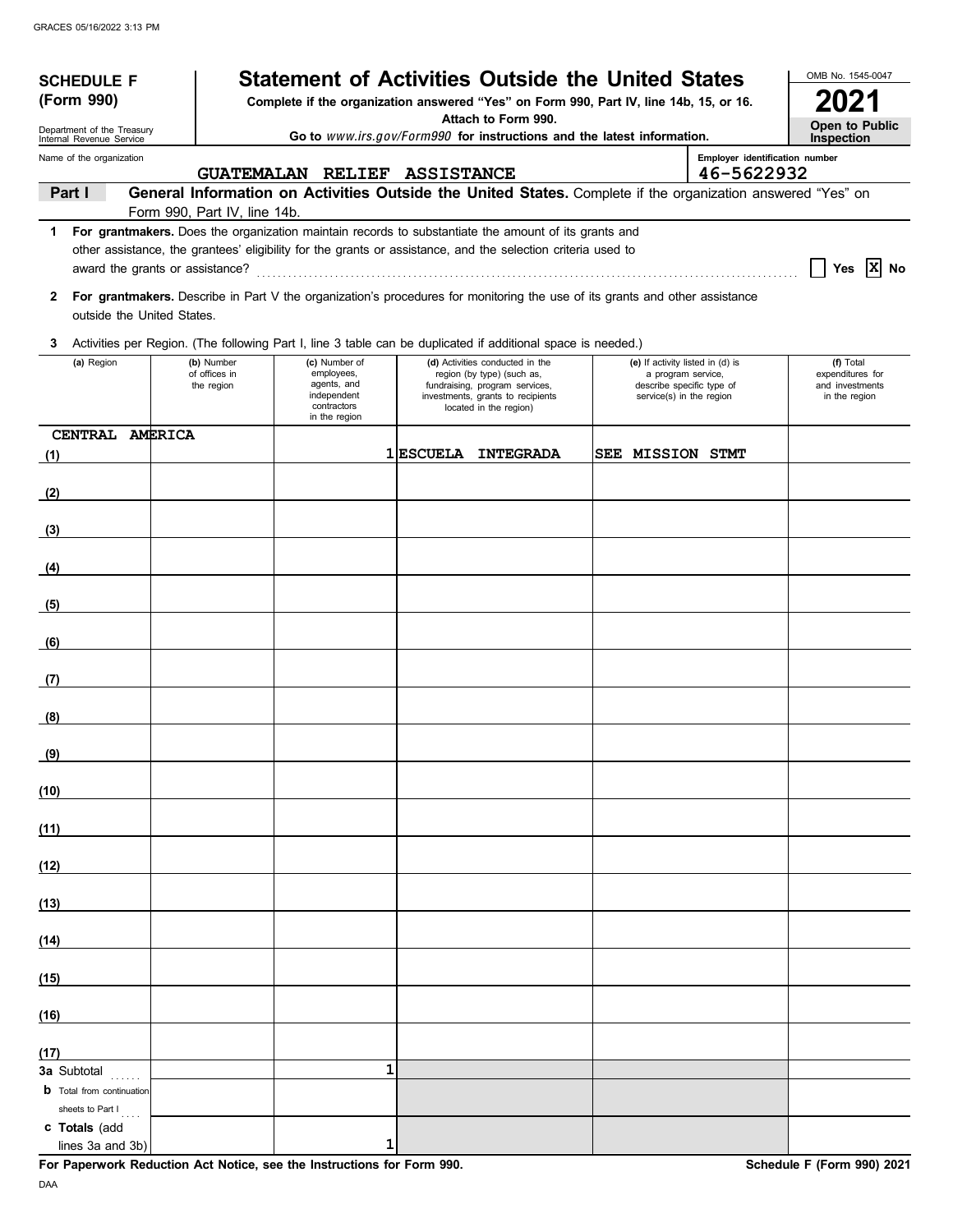#### Part II Grants and Other Assistance to Organizations or Entities Outside the United States. Complete if the organization answered "Yes" on Form 990, Schedule F (Form 990) 2021 Page **2 GUATEMALAN RELIEF ASSISTANCE 46-5622932** Part IV, line 15, for any recipient who received more than \$5,000. Part II can be duplicated if additional space is needed.

| $\mathbf{1}$ | (a) Name of<br>organization                                                                                                               | (b) IRS code<br>section and EIN<br>(if applicable) | (c) Region | (d) Purpose of<br>grant | (e) Amount of<br>cash grant | (f) Manner of<br>cash<br>disbursement | (g) Amount of<br>noncash<br>assistance | (h) Description<br>of noncash assistance | (i) Method of<br>valuation<br>(book, FMV,<br>appraisal, other) |  |
|--------------|-------------------------------------------------------------------------------------------------------------------------------------------|----------------------------------------------------|------------|-------------------------|-----------------------------|---------------------------------------|----------------------------------------|------------------------------------------|----------------------------------------------------------------|--|
| (1)          |                                                                                                                                           |                                                    |            | SEE MISSION STMT        | 467,320                     | <b>BANK WIRE</b>                      |                                        |                                          |                                                                |  |
| (2)          |                                                                                                                                           |                                                    |            |                         |                             |                                       |                                        |                                          |                                                                |  |
| (3)          |                                                                                                                                           |                                                    |            |                         |                             |                                       |                                        |                                          |                                                                |  |
| (4)          |                                                                                                                                           |                                                    |            |                         |                             |                                       |                                        |                                          |                                                                |  |
| (5)          |                                                                                                                                           |                                                    |            |                         |                             |                                       |                                        |                                          |                                                                |  |
| (6)          |                                                                                                                                           |                                                    |            |                         |                             |                                       |                                        |                                          |                                                                |  |
| (7)          |                                                                                                                                           |                                                    |            |                         |                             |                                       |                                        |                                          |                                                                |  |
| (8)          |                                                                                                                                           |                                                    |            |                         |                             |                                       |                                        |                                          |                                                                |  |
| (9)          |                                                                                                                                           |                                                    |            |                         |                             |                                       |                                        |                                          |                                                                |  |
| (10)         |                                                                                                                                           |                                                    |            |                         |                             |                                       |                                        |                                          |                                                                |  |
| (11)         |                                                                                                                                           |                                                    |            |                         |                             |                                       |                                        |                                          |                                                                |  |
| (12)         |                                                                                                                                           |                                                    |            |                         |                             |                                       |                                        |                                          |                                                                |  |
| (13)         |                                                                                                                                           |                                                    |            |                         |                             |                                       |                                        |                                          |                                                                |  |
| (14)         |                                                                                                                                           |                                                    |            |                         |                             |                                       |                                        |                                          |                                                                |  |
| (15)         |                                                                                                                                           |                                                    |            |                         |                             |                                       |                                        |                                          |                                                                |  |
| (16)         |                                                                                                                                           |                                                    |            |                         |                             |                                       |                                        |                                          |                                                                |  |
|              | 2 Enter total number of recipient organizations listed above that are recognized as charities by the foreign country, recognized as a tax |                                                    |            |                         |                             |                                       |                                        |                                          |                                                                |  |

Enter total number of recipient organizations listed above that are recognized as charities by the foreign country, recognized as a tax

exempt 501(c)(3) organization by the IRS, or for which the grantee or counsel has provided a section 501(c)(3) equivalency letter . . . . . . . . . . . . . . . . . . . . . . . . . . . . . . . . . . . . . . . . .

**3** Enter total number of other organizations or entities . . . . . . . . . . . . . . . . . . . . . . . . . . . . . . . . . . . . . . . . . . . . . . . . . . . . . . . . . . . . . . . . . . . . . . . . . . . . . . . . . . . . . . . . . . . . . . . . . . . . . . . . . . . . . . . . . . . . . . . . . .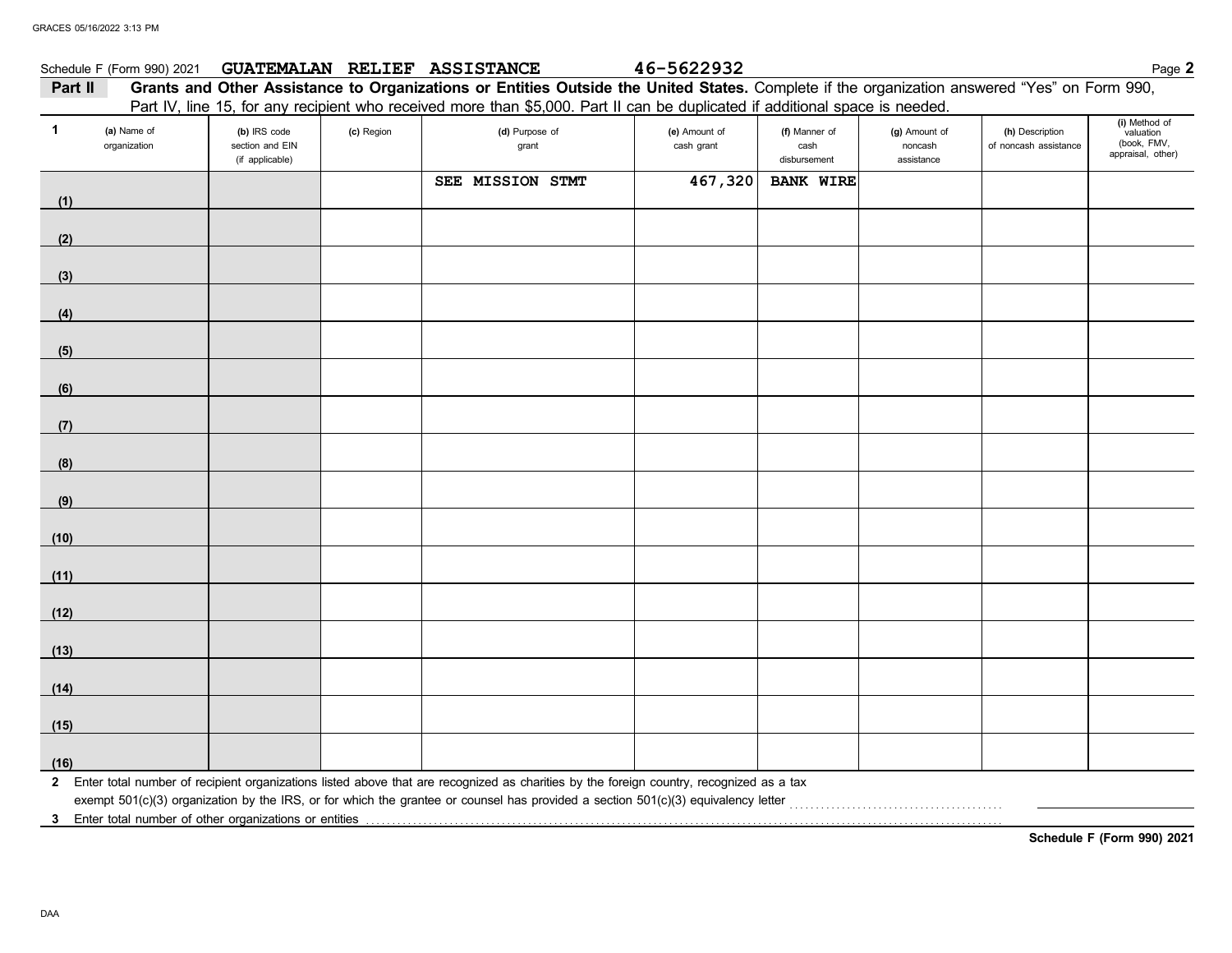### **GUATEMALAN RELIEF ASSISTANCE 46-5622932**

| Schedule F (Form 990) 2021                                                                                                                                   |            | GUATEMALAN RELIEF ASSISTANCE |                             | 46-5622932                            |                                        |                                          | Page 3                                                         |
|--------------------------------------------------------------------------------------------------------------------------------------------------------------|------------|------------------------------|-----------------------------|---------------------------------------|----------------------------------------|------------------------------------------|----------------------------------------------------------------|
| Grants and Other Assistance to Individuals Outside the United States. Complete if the organization answered "Yes" on Form 990, Part IV, line 16.<br>Part III |            |                              |                             |                                       |                                        |                                          |                                                                |
| Part III can be duplicated if additional space is needed.                                                                                                    |            |                              |                             |                                       |                                        |                                          |                                                                |
| (a) Type of grant or assistance                                                                                                                              | (b) Region | (c) Number of<br>recipients  | (d) Amount of<br>cash grant | (e) Manner of<br>cash<br>disbursement | (f) Amount of<br>noncash<br>assistance | (g) Description<br>of noncash assistance | (h) Method of<br>valuation<br>(book, FMV,<br>appraisal, other) |
| (1)                                                                                                                                                          |            |                              |                             |                                       |                                        |                                          |                                                                |
| (2)                                                                                                                                                          |            |                              |                             |                                       |                                        |                                          |                                                                |
| (3)                                                                                                                                                          |            |                              |                             |                                       |                                        |                                          |                                                                |
| (4)                                                                                                                                                          |            |                              |                             |                                       |                                        |                                          |                                                                |
| (5)                                                                                                                                                          |            |                              |                             |                                       |                                        |                                          |                                                                |
| (6)                                                                                                                                                          |            |                              |                             |                                       |                                        |                                          |                                                                |
| (7)                                                                                                                                                          |            |                              |                             |                                       |                                        |                                          |                                                                |
| (8)                                                                                                                                                          |            |                              |                             |                                       |                                        |                                          |                                                                |
| (9)                                                                                                                                                          |            |                              |                             |                                       |                                        |                                          |                                                                |
| (10)                                                                                                                                                         |            |                              |                             |                                       |                                        |                                          |                                                                |
| (11)                                                                                                                                                         |            |                              |                             |                                       |                                        |                                          |                                                                |
| (12)                                                                                                                                                         |            |                              |                             |                                       |                                        |                                          |                                                                |
| (13)                                                                                                                                                         |            |                              |                             |                                       |                                        |                                          |                                                                |
| (14)                                                                                                                                                         |            |                              |                             |                                       |                                        |                                          |                                                                |
| (15)                                                                                                                                                         |            |                              |                             |                                       |                                        |                                          |                                                                |
| (16)                                                                                                                                                         |            |                              |                             |                                       |                                        |                                          |                                                                |
| (17)                                                                                                                                                         |            |                              |                             |                                       |                                        |                                          |                                                                |

**Schedule F (Form 990) 2021**

**(18)**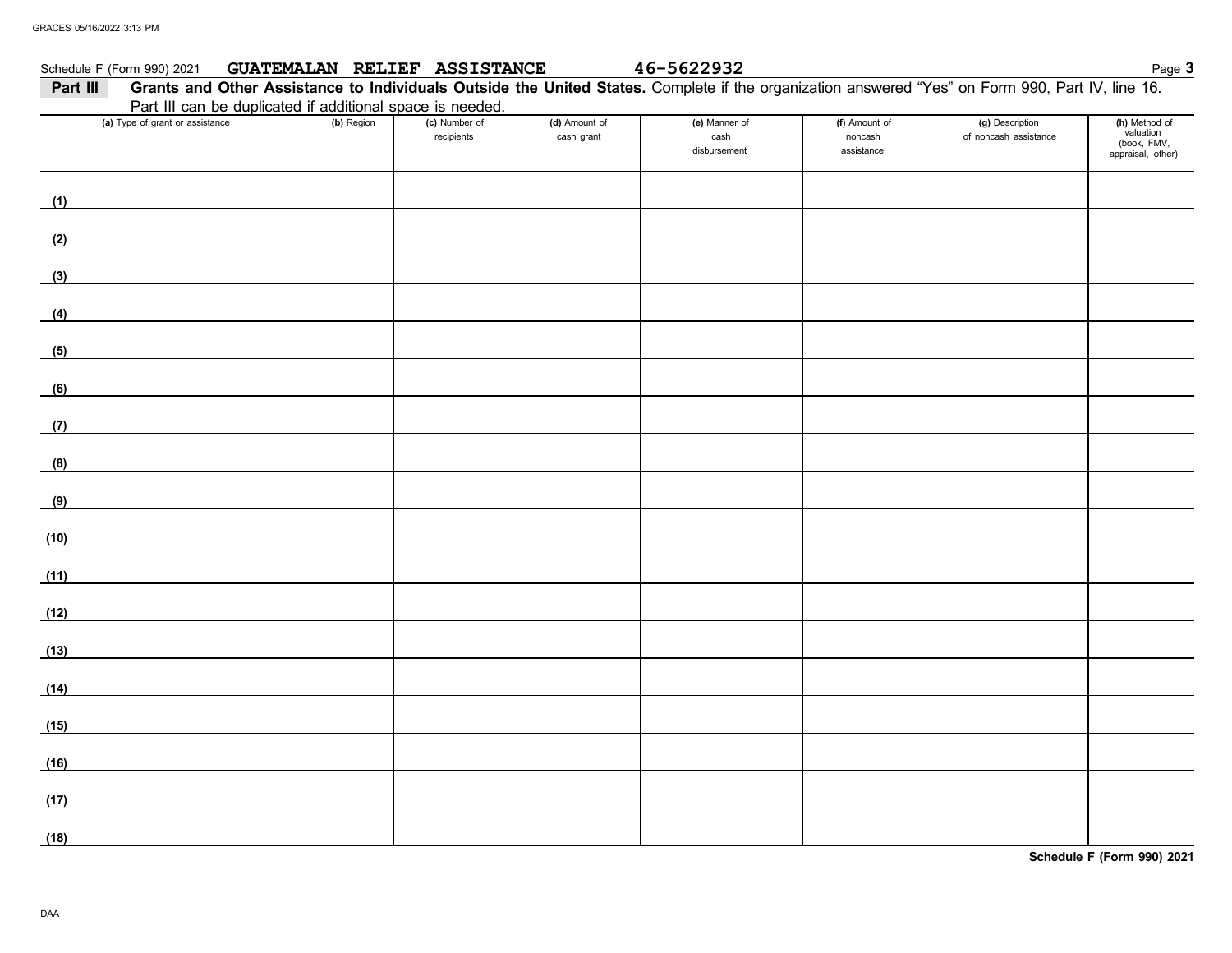GRACES 05/16/2022 3:13 PM

|    |         | Schedule F (Form 990) 2021 | GUATEMALAN RELIEF ASSISTANCE |                                                                                                    | 46-5622932                                                                                                                                                                                                                                                                                                                           |            | Page 4                        |
|----|---------|----------------------------|------------------------------|----------------------------------------------------------------------------------------------------|--------------------------------------------------------------------------------------------------------------------------------------------------------------------------------------------------------------------------------------------------------------------------------------------------------------------------------------|------------|-------------------------------|
|    | Part IV | <b>Foreign Forms</b>       |                              |                                                                                                    |                                                                                                                                                                                                                                                                                                                                      |            |                               |
| 1. |         |                            |                              |                                                                                                    | Was the organization a U.S. transferor of property to a foreign corporation during the tax year? If "Yes,"<br>the organization may be required to file Form 926, Return by a U.S. Transferor of Property to a Foreign<br>Corporation (see Instructions for Form 926) Material Corporation Corporation (see Instructions of Form 926) | <b>Yes</b> | X<br>No                       |
| 2  |         |                            |                              |                                                                                                    | Did the organization have an interest in a foreign trust during the tax year? If "Yes," the organization may<br>be required to separately file Form 3520, Annual Return To Report Transactions With Foreign Trusts and<br>Receipt of Certain Foreign Gifts, and/or Form 3520-A, Annual Information Return of Foreign Trust With a    | Yes        | X<br>No                       |
| 3  |         |                            |                              |                                                                                                    | Did the organization have an ownership interest in a foreign corporation during the tax year? If "Yes,"<br>the organization may be required to file Form 5471, Information Return of U.S. Persons With Respect to<br>Certain Foreign Corporations (see Instructions for Form 5471) [2010] [2010] [2010] [2010] [2010] [2010] [2010   | <b>Yes</b> | IХ<br>No                      |
| 4  |         |                            |                              | Was the organization a direct or indirect shareholder of a passive foreign investment company or a | qualified electing fund during the tax year? If "Yes," the organization may be required to file Form 8621,<br>Information Return by a Shareholder of a Passive Foreign Investment Company or Qualified Electing                                                                                                                      | <b>Yes</b> | X<br>No                       |
| 5. |         |                            |                              |                                                                                                    | Did the organization have an ownership interest in a foreign partnership during the tax year? If "Yes,"<br>the organization may be required to file Form 8865, Return of U.S. Persons With Respect to Certain                                                                                                                        | Yes        | $\overline{\mathbf{x}}$<br>No |
| 6. |         |                            |                              |                                                                                                    | Did the organization have any operations in or related to any boycotting countries during the tax year? If<br>"Yes," the organization may be required to separately file Form 5713, International Boycott Report (see                                                                                                                | Yes        | X<br>No                       |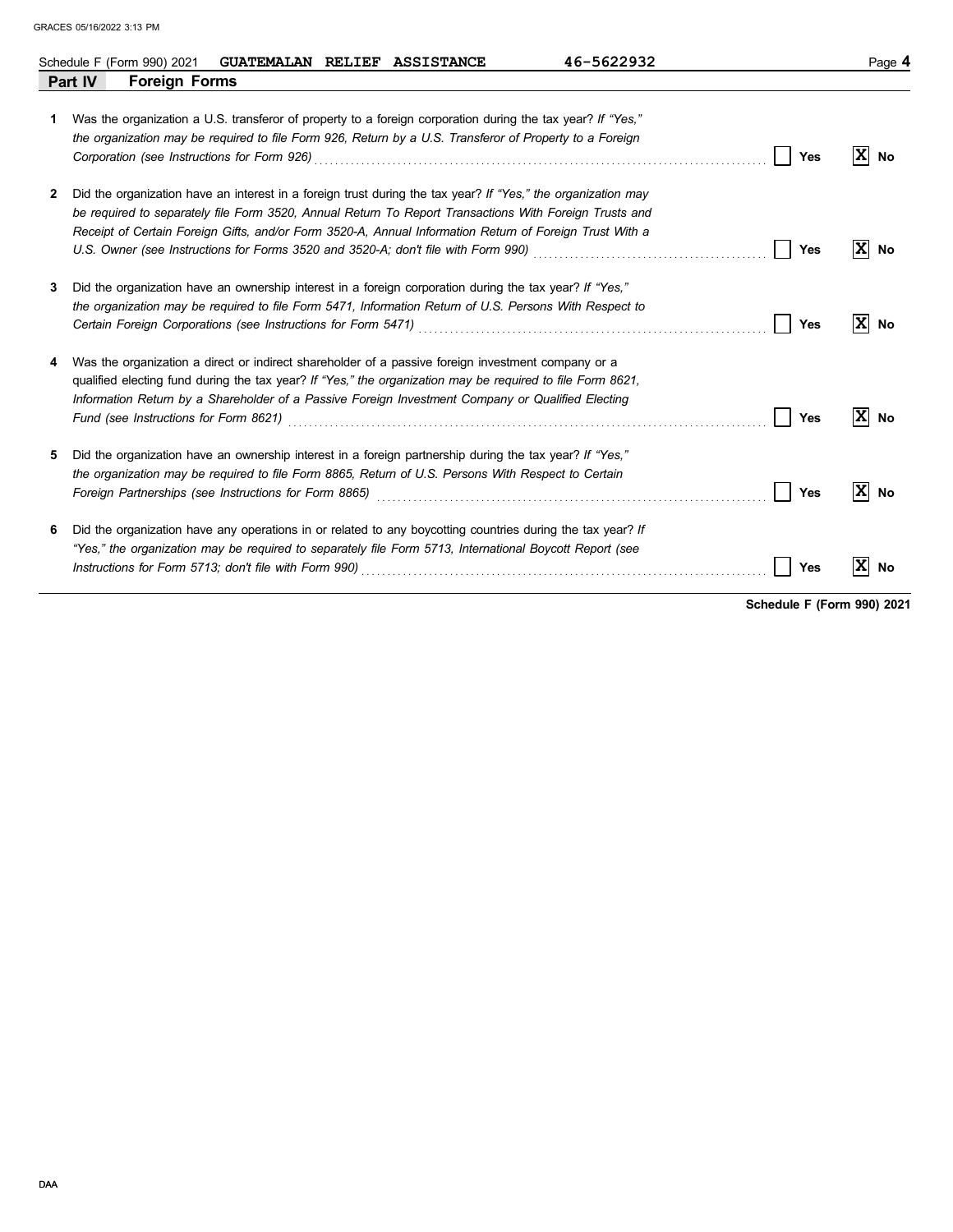GRACES 05/16/2022 3:13 PM

|        | Schedule F (Form 990) 2021<br>GUATEMALAN RELIEF ASSISTANCE                                                                                                                                                                                                                                                                                                                                                                                       |            | 46-5622932                  | Page 5         |
|--------|--------------------------------------------------------------------------------------------------------------------------------------------------------------------------------------------------------------------------------------------------------------------------------------------------------------------------------------------------------------------------------------------------------------------------------------------------|------------|-----------------------------|----------------|
| Part V | Supplemental Information<br>Provide the information required by Part I, line 2 (monitoring of funds); Part I, line 3, column (f) (accounting method;<br>amounts of investments vs. expenditures per region); Part II, line 1 (accounting method); Part III (accounting method); and<br>Part III, column (c) (estimated number of recipients), as applicable. Also complete this part to provide any additional<br>information. See instructions. |            |                             |                |
|        | Part I, Line 3 - Activities per Region                                                                                                                                                                                                                                                                                                                                                                                                           |            |                             |                |
| Region |                                                                                                                                                                                                                                                                                                                                                                                                                                                  |            | Expenditures<br>Investments |                |
|        | CENTRAL AMERICA                                                                                                                                                                                                                                                                                                                                                                                                                                  | <u>.\$</u> | 0,5                         | $\overline{0}$ |
|        |                                                                                                                                                                                                                                                                                                                                                                                                                                                  |            |                             |                |
|        |                                                                                                                                                                                                                                                                                                                                                                                                                                                  |            |                             |                |
|        |                                                                                                                                                                                                                                                                                                                                                                                                                                                  |            |                             |                |
|        |                                                                                                                                                                                                                                                                                                                                                                                                                                                  |            |                             |                |
|        |                                                                                                                                                                                                                                                                                                                                                                                                                                                  |            |                             |                |
|        |                                                                                                                                                                                                                                                                                                                                                                                                                                                  |            |                             |                |
|        |                                                                                                                                                                                                                                                                                                                                                                                                                                                  |            |                             |                |
|        |                                                                                                                                                                                                                                                                                                                                                                                                                                                  |            |                             |                |
|        |                                                                                                                                                                                                                                                                                                                                                                                                                                                  |            |                             |                |
|        |                                                                                                                                                                                                                                                                                                                                                                                                                                                  |            |                             |                |
|        |                                                                                                                                                                                                                                                                                                                                                                                                                                                  |            |                             |                |
|        |                                                                                                                                                                                                                                                                                                                                                                                                                                                  |            |                             |                |
|        |                                                                                                                                                                                                                                                                                                                                                                                                                                                  |            |                             |                |
|        |                                                                                                                                                                                                                                                                                                                                                                                                                                                  |            |                             |                |
|        |                                                                                                                                                                                                                                                                                                                                                                                                                                                  |            |                             |                |
|        |                                                                                                                                                                                                                                                                                                                                                                                                                                                  |            |                             |                |
|        |                                                                                                                                                                                                                                                                                                                                                                                                                                                  |            |                             |                |
|        |                                                                                                                                                                                                                                                                                                                                                                                                                                                  |            |                             |                |
|        |                                                                                                                                                                                                                                                                                                                                                                                                                                                  |            |                             |                |
|        |                                                                                                                                                                                                                                                                                                                                                                                                                                                  |            |                             |                |
|        |                                                                                                                                                                                                                                                                                                                                                                                                                                                  |            |                             |                |
|        |                                                                                                                                                                                                                                                                                                                                                                                                                                                  |            |                             |                |
|        |                                                                                                                                                                                                                                                                                                                                                                                                                                                  |            |                             |                |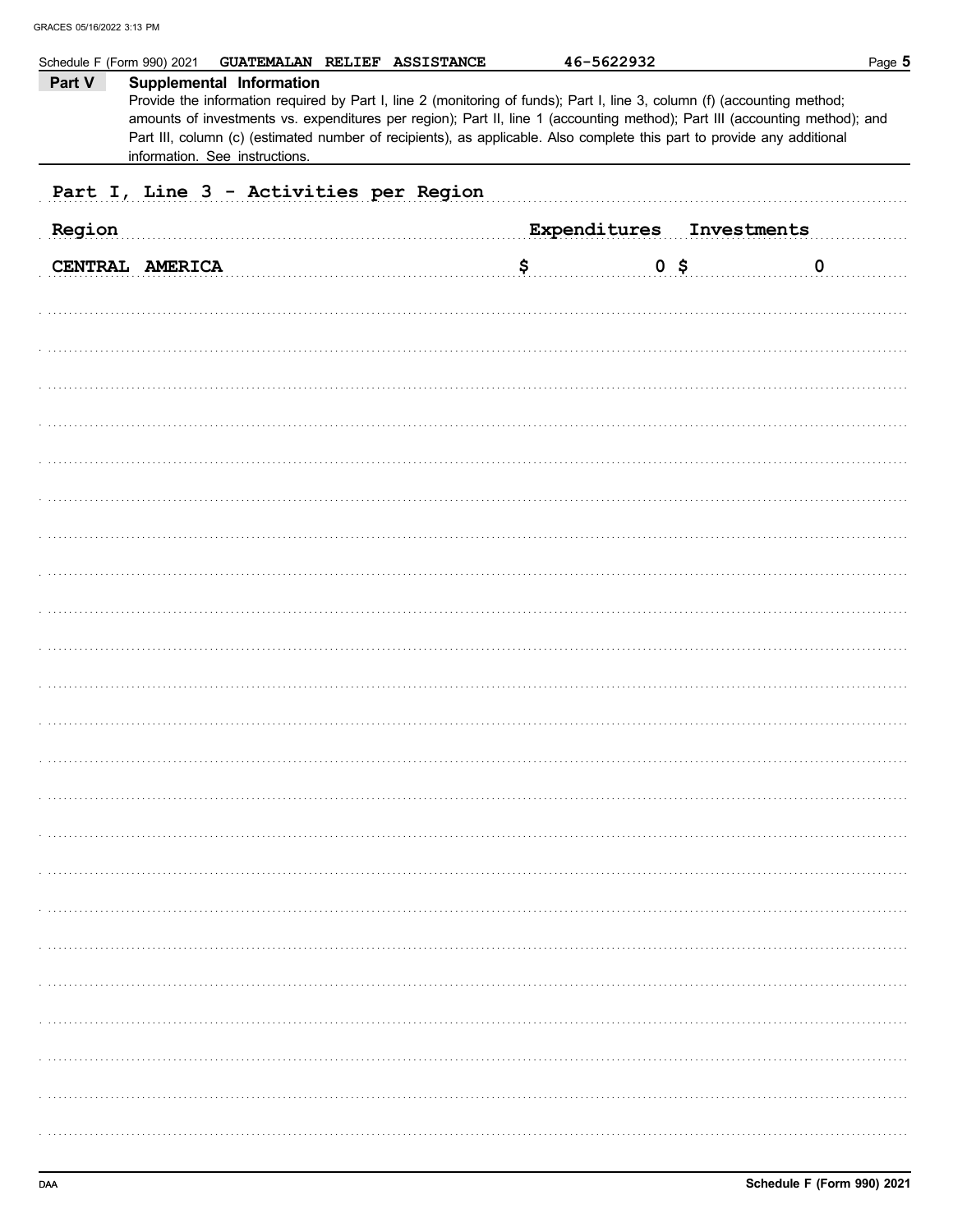| OMB No. 1545-0047<br>Supplemental Information to Form 990 or 990-EZ<br><b>SCHEDULE O</b><br>(Form 990)<br>Complete to provide information for responses to specific questions on<br>2021 |                                                                                                                             |                                                     |  |  |  |  |
|------------------------------------------------------------------------------------------------------------------------------------------------------------------------------------------|-----------------------------------------------------------------------------------------------------------------------------|-----------------------------------------------------|--|--|--|--|
| Department of the Treasury                                                                                                                                                               | Form 990 or 990-EZ or to provide any additional information.<br><b>Open to Public</b><br>Attach to Form 990 or Form 990-EZ. |                                                     |  |  |  |  |
| Internal Revenue Service<br>Name of the organization                                                                                                                                     | Go to www.irs.gov/Form990 for the latest information.                                                                       | <b>Inspection</b><br>Employer identification number |  |  |  |  |
|                                                                                                                                                                                          | <b>GUATEMALAN RELIEF</b><br><b>ASSISTANCE</b>                                                                               | 46-5622932                                          |  |  |  |  |
|                                                                                                                                                                                          | Form 990, Part III, Line 4d - All Other Accomplishments                                                                     |                                                     |  |  |  |  |
|                                                                                                                                                                                          | APPORTIONMENT THE COST OF SALARIES BY GRACES TOWARDS DIRECT MANAGEMENT                                                      |                                                     |  |  |  |  |
| OF.                                                                                                                                                                                      | <b>ESCUELA INTEGRADA.</b>                                                                                                   |                                                     |  |  |  |  |
|                                                                                                                                                                                          |                                                                                                                             |                                                     |  |  |  |  |
|                                                                                                                                                                                          | Form 990, Part VI, Line 11b - Organization's Process to Review Form 990                                                     |                                                     |  |  |  |  |
|                                                                                                                                                                                          | THE 990 TAX RETURN IS REVIEWED BY MANAGEMENT AND THE TREASURER OF THE                                                       |                                                     |  |  |  |  |
| <b>ORGANIZATION.</b>                                                                                                                                                                     |                                                                                                                             |                                                     |  |  |  |  |
|                                                                                                                                                                                          |                                                                                                                             |                                                     |  |  |  |  |
|                                                                                                                                                                                          | Form 990, Part VI, Line 12c - Enforcement of Conflicts Policy                                                               |                                                     |  |  |  |  |
|                                                                                                                                                                                          | OFFICER'S MUST REVIEW AND DISCLOSE CONFLICTS OF INTEREST VIA AN ANNUALLY                                                    |                                                     |  |  |  |  |
|                                                                                                                                                                                          | COMPLETED FORM AND THROUGHOUT THE YEAR AS NEW CONFLICTS                                                                     | OF INTEREST ARISE.                                  |  |  |  |  |
| INTERESTED<br>AN                                                                                                                                                                         | PERSON MUST DISCLOSE THE EXISTENCE OF<br>THE                                                                                | <b>INTEREST AND BE</b>                              |  |  |  |  |
| <b>GIVEN</b>                                                                                                                                                                             | THE OPPORTUNITY TO DISCLOSE ALL MATERIAL FACTS TO THE DIRECTORS, WHO                                                        |                                                     |  |  |  |  |
| ARE CONSIDERING THE                                                                                                                                                                      | PROPOSED<br>TRANSACTION OF ARRANGEMENT.                                                                                     |                                                     |  |  |  |  |
|                                                                                                                                                                                          | THE CHAIRPERSON OF THE BOARD, IF DEEMED NECESSARY AND APPROPRIATE,                                                          | <b>SHALL</b>                                        |  |  |  |  |
|                                                                                                                                                                                          | APPOINT A DISINTERESTED PERSON OR COMMITTEE TO INVESTIGATE THE CONFLICT AND                                                 |                                                     |  |  |  |  |
|                                                                                                                                                                                          | ALTERNATIVES TO THE PROPOSED TRANSACTION.                                                                                   |                                                     |  |  |  |  |
|                                                                                                                                                                                          | THE REMAINING DISINTERESTED BOARD MEMBERS WILL VOTE ON THE MOST                                                             |                                                     |  |  |  |  |
|                                                                                                                                                                                          | ADVANTAGEOUS TRANSACTION OR ARRANGEMENT ON BEHALF OF THE ORGANIZATION.                                                      |                                                     |  |  |  |  |
|                                                                                                                                                                                          | SHOULD THE BOARD HAVE RESONABLE CAUSE TO BELIEVE AN INTERESTED PERSON HAS                                                   |                                                     |  |  |  |  |
|                                                                                                                                                                                          | FAILED TO DISCLOSE ACTUAL OR POSSIBLE CONFLICTS OF INTEREST, THE BOARD                                                      |                                                     |  |  |  |  |
|                                                                                                                                                                                          | SHALL THEN INFORM THE INTERESTED PERSON OF THE BASIS FOR SUCH BELIEVE AND                                                   |                                                     |  |  |  |  |
| AFFORD THE INTERESTED PERSON AN OPPORTUNITY TO EXPLAIN THE ALLEGED FAILURE                                                                                                               |                                                                                                                             |                                                     |  |  |  |  |
| TO DISCLOSE.                                                                                                                                                                             |                                                                                                                             |                                                     |  |  |  |  |
|                                                                                                                                                                                          | IF, AFTER HEARING THE INTERESTED PERSON'S EXPLANATION AND AFTER MAKING                                                      |                                                     |  |  |  |  |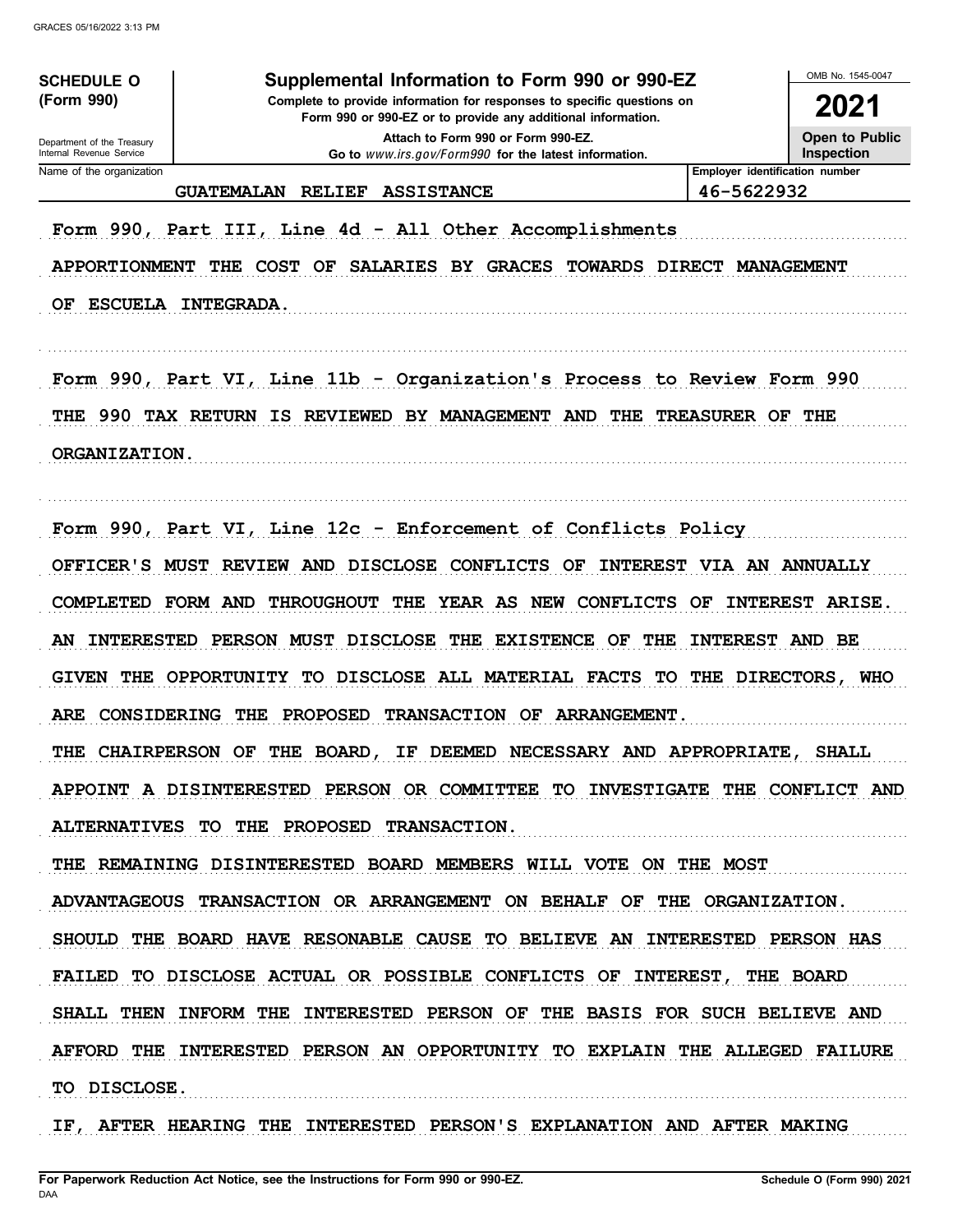| Schedule O (Form 990) 2021                                                 | Page 2                                       |
|----------------------------------------------------------------------------|----------------------------------------------|
| Name of the organization<br>GUATEMALAN RELIEF ASSISTANCE                   | Employer identification number<br>46-5622932 |
|                                                                            |                                              |
| FURTHER INVESTIGATION AS MAY BE WARRANTED IN CONSIDERATION OF THE          |                                              |
| CIRCUMSTANCES, THE BOARD DETERMINES THE INTERESTED PERSON INTENTIONALLY    |                                              |
| FAILED TO DISCLOSE AN ACTUAL OR POSSIBLE CONFLICT OF INTEREST, IT SHALL    |                                              |
| TAKE THE APPROPRIATE DISCIPLINARY AND CORRECTIVE ACTION.                   |                                              |
| Form 990, Part VI, Line 15a - Compensation Process for Top Official        |                                              |
| THE BOARD, INDEPENDENT OF OFFICERS, DETERMINE REASONABLE COMPENSATION BY   |                                              |
| REVIEWING COMPARABLE SALARIES FOR SIMILIAR ROLES AND ORGANIZATION BUDGETS. |                                              |
| THE BOARD DETERMINED THE COMPENSATION PROVIDED TO OFFICERS WAS MORE THAN   |                                              |
| REASONABLE CONSIDERING THE TIME, RESPONSIBILITY AND EFFORT REQUIRED FOR    |                                              |
| THIS ROLE.                                                                 |                                              |
|                                                                            |                                              |
| Form 990, Part VI, Line 15b - Compensation Process for Officers            |                                              |
| NO OTHER OFFICERS ARE PAID BY THE ORGANIZATON                              |                                              |
|                                                                            |                                              |
| Form 990, Part VI, Line 19 - Governing Documents Disclosure Explanation    |                                              |
| GOVERNING DOCUMENTS AND 990 TAX RETURNS ARE AVAILABLE ON THE INTERNET AS   |                                              |
| WELL AS UPON REQUEST.                                                      |                                              |
|                                                                            |                                              |
|                                                                            |                                              |
|                                                                            |                                              |
|                                                                            |                                              |
|                                                                            |                                              |
|                                                                            |                                              |
|                                                                            |                                              |
|                                                                            |                                              |
|                                                                            |                                              |
|                                                                            |                                              |
|                                                                            |                                              |
|                                                                            | Page 1 of 1                                  |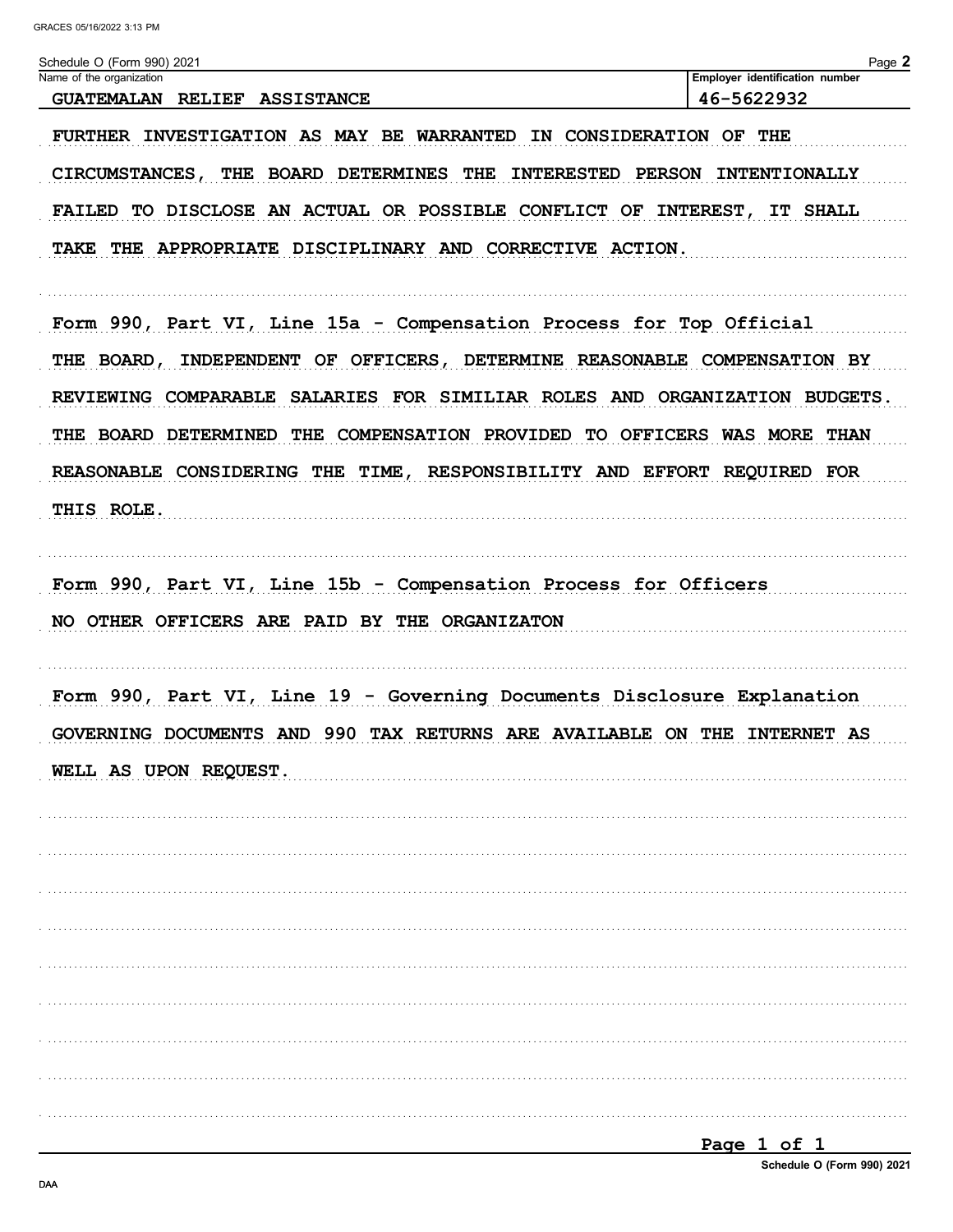# **(Form 990) Related Organizations and Unrelated Partnerships**

 **Complete if the organization answered "Yes" on Form 990, Part IV, line 33, 34, 35b, 36, or 37.**

 **Attach to Form 990.**

 **Go to** www.irs.gov/Form990 **for instructions and the latest information.**

Department of the Treasury Internal Revenue Service Name of the organization

**GUATEMALAN RELIEF ASSISTANCE 46-5622932**

**Part I Identification of Disregarded Entities.** Complete if the organization answered "Yes" on Form 990, Part IV, line 33. . . . . . . . . . . . . . . . . . . . . . . . . . . . . . . . . . . . . . . . . . . . . . . . . . . . . . . . . . . . . . . . . . . . . . . . . . . . . . . . . . . . . . . . . . . . . . . . . . . . . . . . . . . . . . . . . . . . . . . . . . . . . . . . . . . . . . . . . . . . . . . . . . . . . . . . . . . . . . . . . . . . . . . . . . . . . . . . . . . . . . . . . . . . . . . . . . . . . . . . . . . . . . . . . . . . . . . . . . . . . . . . . . . . . . . . . . . . . . . . . . . . . . . . . . . . . . . . . . . . . . . . . . . . . . . . . . . . . . . . . . . . . . . . . . . . . . . . . . . . . . . . . . . . . . . . . . . . . . . . . . . . . . . . . . . . . . . . . . . . . . . . . . . . . . . . . . . . . . . . . . . . . . . . . . . . . . . . . **(f)** Direct controlling entity End-of-year assets **(d) (e)** Total income or foreign country) Legal domicile (state **(b) (c)** Name, address, and EIN (if applicable) of disregarded entity **Primary activity** Primary activity **(a) (1) (2) (3) (4)**

| (5)                                                                                                                                    |  |  |  |
|----------------------------------------------------------------------------------------------------------------------------------------|--|--|--|
|                                                                                                                                        |  |  |  |
|                                                                                                                                        |  |  |  |
|                                                                                                                                        |  |  |  |
| Identification of Polated Tax Exempt Organizations, Complete if the erganization answered "Ves" on Eerm 000, Part IV, Jine 34, because |  |  |  |

**Part II Identification of Related Tax-Exempt Organizations.** Complete if the organization answered "Yes" on Form 990, Part IV, line 34, because it had one or more related tax-exempt organizations during the tax year.

| (a)<br>Name, address, and EIN of related organization    | (b)<br>Primary activity | (c)<br>Legal domicile (state<br>or foreign country) | (d)<br>Exempt Code section | (e)<br>Public charity status<br>(if section 501(c)(3)) | (f)<br>Direct controlling<br>entity | Section 512(b)(13)<br>controlled entity? |    |
|----------------------------------------------------------|-------------------------|-----------------------------------------------------|----------------------------|--------------------------------------------------------|-------------------------------------|------------------------------------------|----|
| <b>ESCUELA INTEGRADA</b><br>(1)<br>COLONIA LAS VICTORIAS |                         |                                                     |                            |                                                        |                                     | <b>Yes</b>                               | No |
| .<br>.<br>JOCOTENANGO, SACATEPEQ NC 28144                | 990 PART 3              |                                                     |                            |                                                        | N/A                                 |                                          | x  |
| (2)                                                      |                         |                                                     |                            |                                                        |                                     |                                          |    |
|                                                          |                         |                                                     |                            |                                                        |                                     |                                          |    |
| (3)                                                      |                         |                                                     |                            |                                                        |                                     |                                          |    |
|                                                          |                         |                                                     |                            |                                                        |                                     |                                          |    |
| (4)                                                      |                         |                                                     |                            |                                                        |                                     |                                          |    |
|                                                          |                         |                                                     |                            |                                                        |                                     |                                          |    |
| (5)                                                      |                         |                                                     |                            |                                                        |                                     |                                          |    |
|                                                          |                         |                                                     |                            |                                                        |                                     |                                          |    |



**Open to Public 2021 Inspection**

**Employer identification number**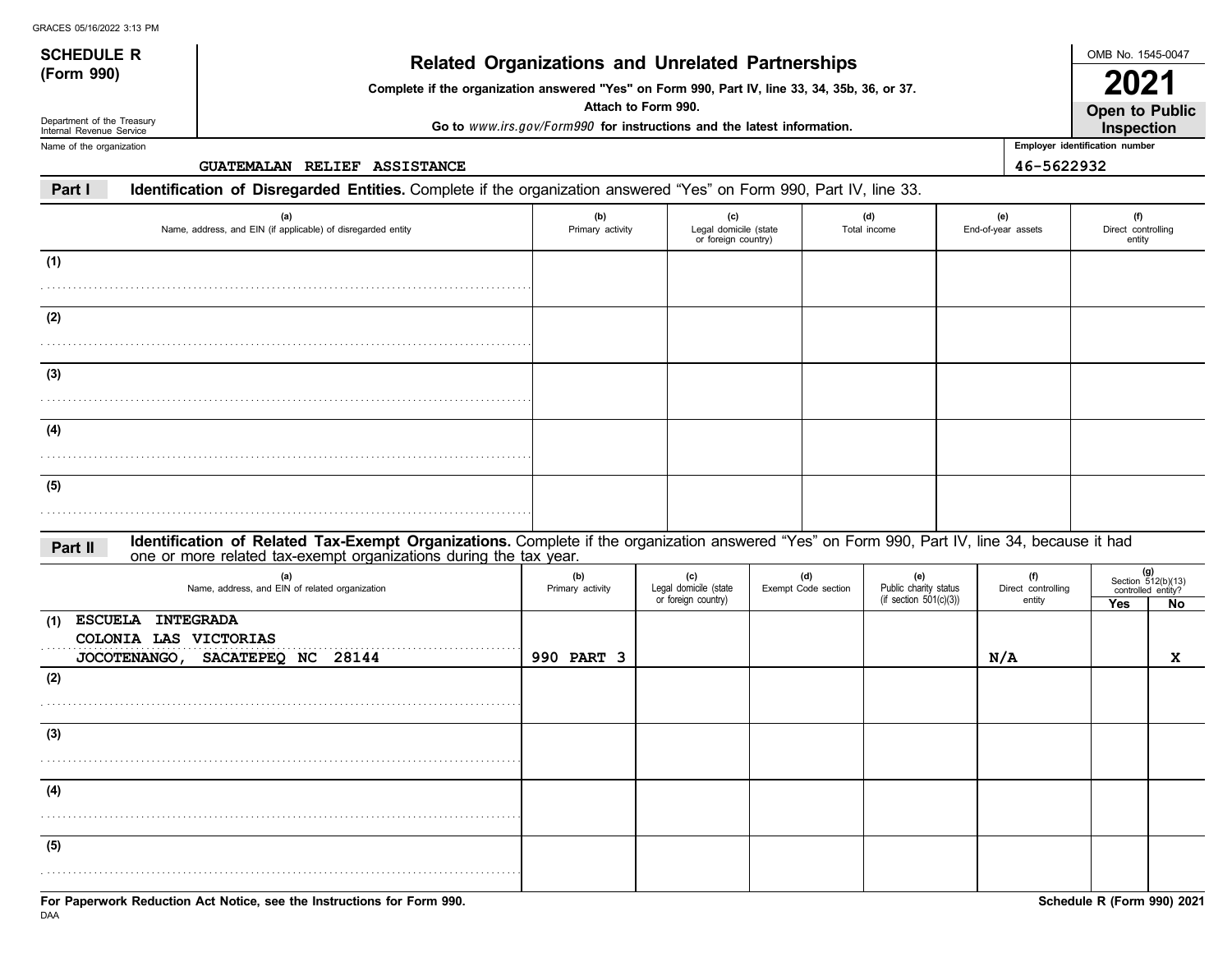|          | GUATEMALAN RELIEF ASSISTANCE<br>Schedule R (Form 990) 2021                                                                                                                                                                                                       |                         |                                                              |                                                        | 46-5622932                                                                                              |                                                        |                                        |                                                   |                                       |                                                                         |                                                       | Page 2                                                |
|----------|------------------------------------------------------------------------------------------------------------------------------------------------------------------------------------------------------------------------------------------------------------------|-------------------------|--------------------------------------------------------------|--------------------------------------------------------|---------------------------------------------------------------------------------------------------------|--------------------------------------------------------|----------------------------------------|---------------------------------------------------|---------------------------------------|-------------------------------------------------------------------------|-------------------------------------------------------|-------------------------------------------------------|
| Part III | Identification of Related Organizations Taxable as a Partnership. Complete if the organization answered "Yes" on Form 990, Part IV, line 34, because it had one or more related organizations treated as a partnership during                                    |                         |                                                              |                                                        |                                                                                                         |                                                        |                                        |                                                   |                                       |                                                                         |                                                       |                                                       |
|          | (a)<br>Name, address, and EIN of<br>related organization                                                                                                                                                                                                         | (b)<br>Primary activity | (c)<br>Legal<br>domicile<br>(state or<br>foreign<br>country) | (d)<br>Direct controlling<br>entity                    | (e)<br>Predominant<br>income (related,<br>unrelated,<br>excluded from<br>tax under<br>sections 512-514) | (f)<br>Share of total<br>income                        | (g)<br>Share of end-of-<br>year assets | (h)<br>Dispro-<br>portionate<br>alloc.?<br>Yes No |                                       | (i)<br>Code V-UBI<br>amount in box 20<br>of Schedule K-1<br>(Form 1065) | (j)<br>General or<br>managing<br>partner?<br>Yes   No | (k)<br>Percentage<br>ownership                        |
| (1)      |                                                                                                                                                                                                                                                                  |                         |                                                              |                                                        |                                                                                                         |                                                        |                                        |                                                   |                                       |                                                                         |                                                       |                                                       |
| (2)      |                                                                                                                                                                                                                                                                  |                         |                                                              |                                                        |                                                                                                         |                                                        |                                        |                                                   |                                       |                                                                         |                                                       |                                                       |
| (3)      |                                                                                                                                                                                                                                                                  |                         |                                                              |                                                        |                                                                                                         |                                                        |                                        |                                                   |                                       |                                                                         |                                                       |                                                       |
| (4)      |                                                                                                                                                                                                                                                                  |                         |                                                              |                                                        |                                                                                                         |                                                        |                                        |                                                   |                                       |                                                                         |                                                       |                                                       |
| Part IV  | Identification of Related Organizations Taxable as a Corporation or Trust. Complete if the organization answered "Yes" on Form 990, Part IV,<br>line 34, because it had one or more related organizations treated as a corporation or trust during the tax year. |                         |                                                              |                                                        |                                                                                                         |                                                        |                                        |                                                   |                                       |                                                                         |                                                       |                                                       |
|          | (a)<br>Name, address, and EIN of related organization                                                                                                                                                                                                            | (b)<br>Primary activity |                                                              | (c)<br>Legal domicile<br>(state or<br>foreign country) | (d)<br>Direct controlling<br>entity                                                                     | (e)<br>Type of entity<br>(C corp, S corp,<br>or trust) | (f)<br>Share of total<br>income        |                                                   | (g)<br>Share of<br>end-of-year assets | (h)<br>Percentage<br>ownership                                          |                                                       | (i)<br>Section<br>512(b)(13)<br>controlled<br>entity? |
| (1)      |                                                                                                                                                                                                                                                                  |                         |                                                              |                                                        |                                                                                                         |                                                        |                                        |                                                   |                                       |                                                                         |                                                       | Yes $ $ No                                            |
|          |                                                                                                                                                                                                                                                                  |                         |                                                              |                                                        |                                                                                                         |                                                        |                                        |                                                   |                                       |                                                                         |                                                       |                                                       |
| (2)      |                                                                                                                                                                                                                                                                  |                         |                                                              |                                                        |                                                                                                         |                                                        |                                        |                                                   |                                       |                                                                         |                                                       |                                                       |
| (3)      |                                                                                                                                                                                                                                                                  |                         |                                                              |                                                        |                                                                                                         |                                                        |                                        |                                                   |                                       |                                                                         |                                                       |                                                       |
| (4)      |                                                                                                                                                                                                                                                                  |                         |                                                              |                                                        |                                                                                                         |                                                        |                                        |                                                   |                                       |                                                                         |                                                       |                                                       |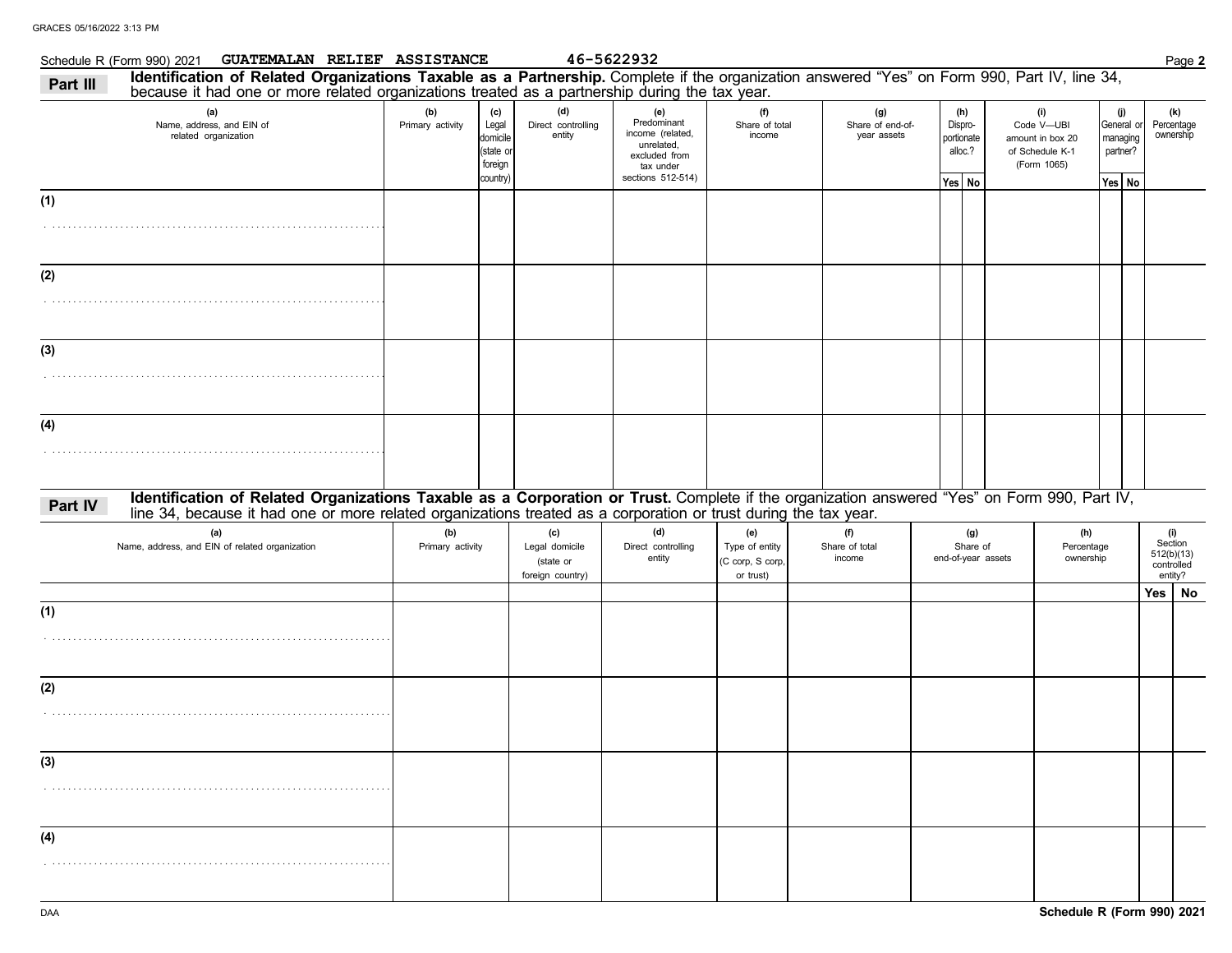#### Schedule R (Form 990) 2021 Page **3 GUATEMALAN RELIEF ASSISTANCE 46-5622932**

| Transactions With Related Organizations. Complete if the organization answered "Yes" on Form 990, Part IV, line 34, 35b, or 36.<br>Part V                                                                                                        |             |  |                |              |              |  |  |  |  |
|--------------------------------------------------------------------------------------------------------------------------------------------------------------------------------------------------------------------------------------------------|-------------|--|----------------|--------------|--------------|--|--|--|--|
| Note: Complete line 1 if any entity is listed in Parts II, III, or IV of this schedule.                                                                                                                                                          |             |  |                |              | No<br>Yes    |  |  |  |  |
| During the tax year, did the organization engage in any of the following transactions with one or more related organizations listed in Parts II-IV?                                                                                              |             |  |                |              |              |  |  |  |  |
|                                                                                                                                                                                                                                                  |             |  | 1a             |              | $\mathbf{x}$ |  |  |  |  |
| b Gift, grant, or capital contribution to related organization(s) encourance contained and contained and contribution to related organization(s) encourance and contained and contribution to related organization(s) encouran                   |             |  | 1 <sub>b</sub> | $\mathbf{x}$ |              |  |  |  |  |
|                                                                                                                                                                                                                                                  |             |  | 1c             |              | $\mathbf{x}$ |  |  |  |  |
| d Loans or loan guarantees to or for related organization(s) encourance contained and contained a contained and contained a contained a contained and contained a contact or for related organization(s) encourance and contac<br>1 <sub>d</sub> |             |  |                |              |              |  |  |  |  |
| 1e                                                                                                                                                                                                                                               |             |  |                |              |              |  |  |  |  |
|                                                                                                                                                                                                                                                  |             |  |                |              |              |  |  |  |  |
| Dividends from related organization(s) encourance contains an according to the container and according to the container and according to the container and the container and the container and the container and the container                   |             |  | 1f             |              | x            |  |  |  |  |
| g Sale of assets to related organization(s)                                                                                                                                                                                                      |             |  | 1g             |              | $\mathbf{x}$ |  |  |  |  |
| h Purchase of assets from related organization(s) encourance contains and contains a container and contains a container and container and container and container and container and container and container and container and                    |             |  |                |              |              |  |  |  |  |
| Exchange of assets with related organization(s) exchange the control of the control of the control of assets with related organization(s)                                                                                                        |             |  |                |              |              |  |  |  |  |
| Lease of facilities, equipment, or other assets to related organization(s) enconverse contained and contained and contained and contained and can be a set of facilities, equipment, or other assets to related organization(s                   |             |  |                |              |              |  |  |  |  |
|                                                                                                                                                                                                                                                  |             |  |                |              |              |  |  |  |  |
| k Lease of facilities, equipment, or other assets from related organization(s)                                                                                                                                                                   |             |  | 1k             |              | X            |  |  |  |  |
|                                                                                                                                                                                                                                                  |             |  | 11             |              | $\mathbf{x}$ |  |  |  |  |
| m Performance of services or membership or fundraising solicitations by related organization(s) [11] mechanical material material material material material material material material material material material material ma                   |             |  | 1m             |              | $\mathbf{x}$ |  |  |  |  |
|                                                                                                                                                                                                                                                  |             |  | 1n             |              | $\mathbf{x}$ |  |  |  |  |
| o Sharing of paid employees with related organization(s) encourance contains an array contained and starting of paid employees with related organization(s) encourance contains and array contained and starting of paid emplo                   |             |  | 1o             |              | $\mathbf{x}$ |  |  |  |  |
|                                                                                                                                                                                                                                                  |             |  |                |              |              |  |  |  |  |
|                                                                                                                                                                                                                                                  |             |  | 1p             |              | x            |  |  |  |  |
|                                                                                                                                                                                                                                                  |             |  | 1q             |              | $\mathbf{x}$ |  |  |  |  |
|                                                                                                                                                                                                                                                  |             |  |                |              |              |  |  |  |  |
|                                                                                                                                                                                                                                                  |             |  |                |              |              |  |  |  |  |
|                                                                                                                                                                                                                                                  |             |  |                |              |              |  |  |  |  |
| 2 If the answer to any of the above is "Yes," see the instructions for information on who must complete this line, including covered relationships and transaction thresholds.                                                                   |             |  |                |              |              |  |  |  |  |
| (a)                                                                                                                                                                                                                                              | $(h)$ $(c)$ |  | (d)            |              |              |  |  |  |  |

|     | (a)<br>Name of related organization | (b)<br>Transaction<br>type (a-s) | (c)<br>Amount involved | (d)<br>Method of determining amount involved |
|-----|-------------------------------------|----------------------------------|------------------------|----------------------------------------------|
| (1) | ESCUELA INTEGRADA                   | b                                |                        |                                              |
| (2) |                                     |                                  |                        |                                              |
| (3) |                                     |                                  |                        |                                              |
| (4) |                                     |                                  |                        |                                              |
| (5) |                                     |                                  |                        |                                              |
| (6) |                                     |                                  |                        |                                              |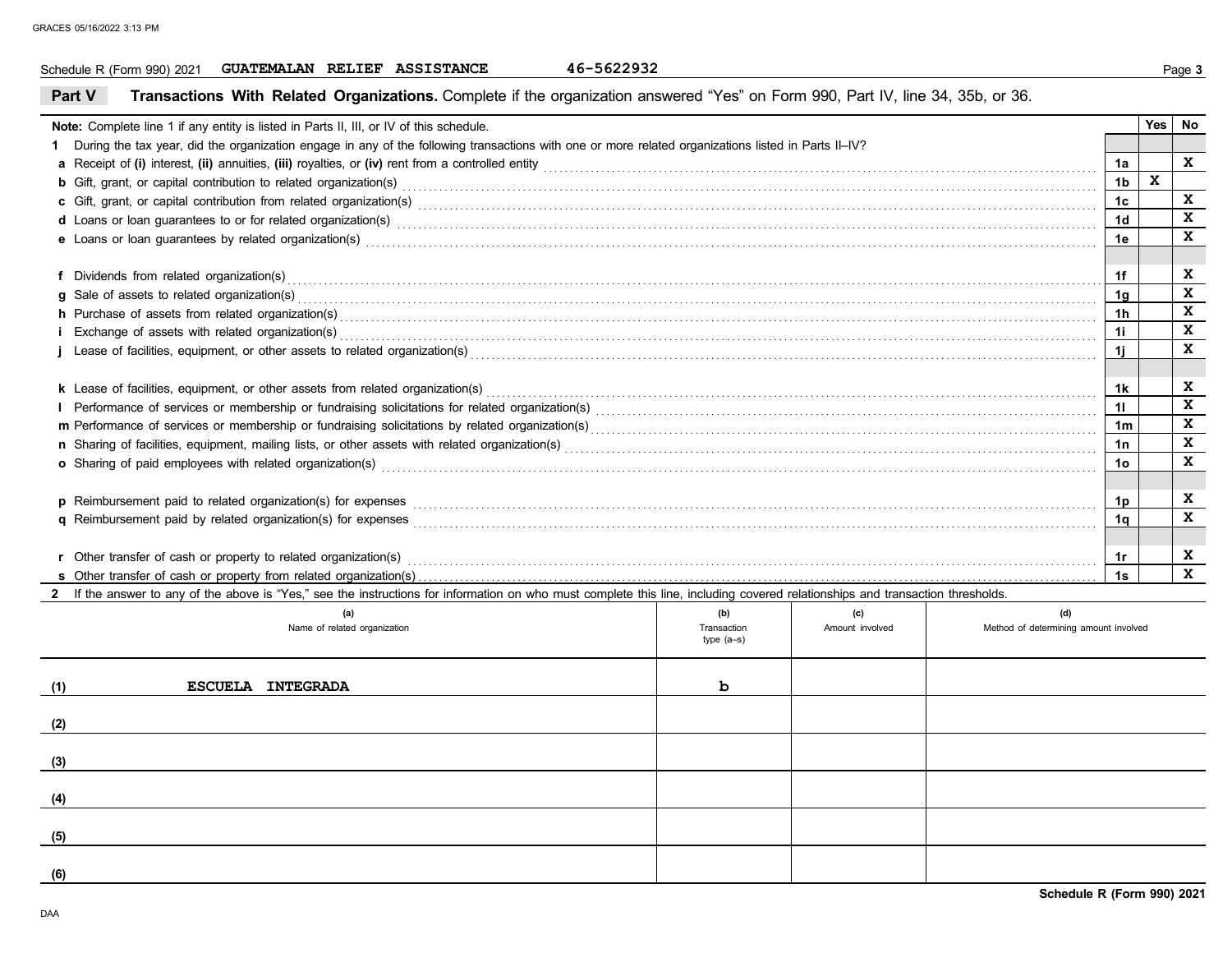#### Schedule R (Form 990) 2021 Page **4 GUATEMALAN RELIEF ASSISTANCE 46-5622932**

#### Part VI **Unrelated Organizations Taxable as a Partnership.** Complete if the organization answered "Yes" on Form 990, Part IV, line 37.

Provide the following information for each entity taxed as a partnership through which the organization conducted more than five percent of its activities (measured by total assets or gross revenue) that was not a related organization. See instructions regarding exclusion for certain investment partnerships.

| $\sim$<br>(a)<br>Name, address, and EIN of entity                                                                                                                                                                                 | ັ<br>(b)<br>Primary activity |          | (c)<br>(d)<br>Predominant<br>Legal<br>domicile<br>income (related,<br>unrelated, excluded<br>(state or<br>foreign<br>from tax under |        | (e)<br>Are all partners<br>section<br>501(c)(3)<br>organizations? | (f)<br>Share of<br>total income | (g)<br>Share of<br>end-of-year<br>assets | (h)<br>Disproportionate<br>allocations? |    | (i)<br>Code V-UBI<br>amount in box 20<br>of Schedule K-1<br>(Form 1065) | (j)<br>General or<br>managing<br>partner? |    | (k)<br>Percentage<br>ownership |
|-----------------------------------------------------------------------------------------------------------------------------------------------------------------------------------------------------------------------------------|------------------------------|----------|-------------------------------------------------------------------------------------------------------------------------------------|--------|-------------------------------------------------------------------|---------------------------------|------------------------------------------|-----------------------------------------|----|-------------------------------------------------------------------------|-------------------------------------------|----|--------------------------------|
|                                                                                                                                                                                                                                   |                              | country) | sections 512-514)                                                                                                                   | Yes No |                                                                   |                                 |                                          | Yes                                     | No |                                                                         | Yes                                       | No |                                |
| (1)                                                                                                                                                                                                                               |                              |          |                                                                                                                                     |        |                                                                   |                                 |                                          |                                         |    |                                                                         |                                           |    |                                |
| $\alpha$ . In the second second second second second second second second second second second second second second second second second second second second second second second second second second second second second seco |                              |          |                                                                                                                                     |        |                                                                   |                                 |                                          |                                         |    |                                                                         |                                           |    |                                |
| (2)                                                                                                                                                                                                                               |                              |          |                                                                                                                                     |        |                                                                   |                                 |                                          |                                         |    |                                                                         |                                           |    |                                |
|                                                                                                                                                                                                                                   |                              |          |                                                                                                                                     |        |                                                                   |                                 |                                          |                                         |    |                                                                         |                                           |    |                                |
| (3)                                                                                                                                                                                                                               |                              |          |                                                                                                                                     |        |                                                                   |                                 |                                          |                                         |    |                                                                         |                                           |    |                                |
|                                                                                                                                                                                                                                   |                              |          |                                                                                                                                     |        |                                                                   |                                 |                                          |                                         |    |                                                                         |                                           |    |                                |
| (4)                                                                                                                                                                                                                               |                              |          |                                                                                                                                     |        |                                                                   |                                 |                                          |                                         |    |                                                                         |                                           |    |                                |
|                                                                                                                                                                                                                                   |                              |          |                                                                                                                                     |        |                                                                   |                                 |                                          |                                         |    |                                                                         |                                           |    |                                |
|                                                                                                                                                                                                                                   |                              |          |                                                                                                                                     |        |                                                                   |                                 |                                          |                                         |    |                                                                         |                                           |    |                                |
| (5)                                                                                                                                                                                                                               |                              |          |                                                                                                                                     |        |                                                                   |                                 |                                          |                                         |    |                                                                         |                                           |    |                                |
|                                                                                                                                                                                                                                   |                              |          |                                                                                                                                     |        |                                                                   |                                 |                                          |                                         |    |                                                                         |                                           |    |                                |
| (6)                                                                                                                                                                                                                               |                              |          |                                                                                                                                     |        |                                                                   |                                 |                                          |                                         |    |                                                                         |                                           |    |                                |
|                                                                                                                                                                                                                                   |                              |          |                                                                                                                                     |        |                                                                   |                                 |                                          |                                         |    |                                                                         |                                           |    |                                |
| (7)                                                                                                                                                                                                                               |                              |          |                                                                                                                                     |        |                                                                   |                                 |                                          |                                         |    |                                                                         |                                           |    |                                |
|                                                                                                                                                                                                                                   |                              |          |                                                                                                                                     |        |                                                                   |                                 |                                          |                                         |    |                                                                         |                                           |    |                                |
| (8)                                                                                                                                                                                                                               |                              |          |                                                                                                                                     |        |                                                                   |                                 |                                          |                                         |    |                                                                         |                                           |    |                                |
|                                                                                                                                                                                                                                   |                              |          |                                                                                                                                     |        |                                                                   |                                 |                                          |                                         |    |                                                                         |                                           |    |                                |
| (9)                                                                                                                                                                                                                               |                              |          |                                                                                                                                     |        |                                                                   |                                 |                                          |                                         |    |                                                                         |                                           |    |                                |
|                                                                                                                                                                                                                                   |                              |          |                                                                                                                                     |        |                                                                   |                                 |                                          |                                         |    |                                                                         |                                           |    |                                |
| (10)                                                                                                                                                                                                                              |                              |          |                                                                                                                                     |        |                                                                   |                                 |                                          |                                         |    |                                                                         |                                           |    |                                |
|                                                                                                                                                                                                                                   |                              |          |                                                                                                                                     |        |                                                                   |                                 |                                          |                                         |    |                                                                         |                                           |    |                                |
| (11)                                                                                                                                                                                                                              |                              |          |                                                                                                                                     |        |                                                                   |                                 |                                          |                                         |    |                                                                         |                                           |    |                                |
|                                                                                                                                                                                                                                   |                              |          |                                                                                                                                     |        |                                                                   |                                 |                                          |                                         |    |                                                                         |                                           |    |                                |
|                                                                                                                                                                                                                                   |                              |          |                                                                                                                                     |        |                                                                   |                                 |                                          |                                         |    |                                                                         |                                           |    |                                |